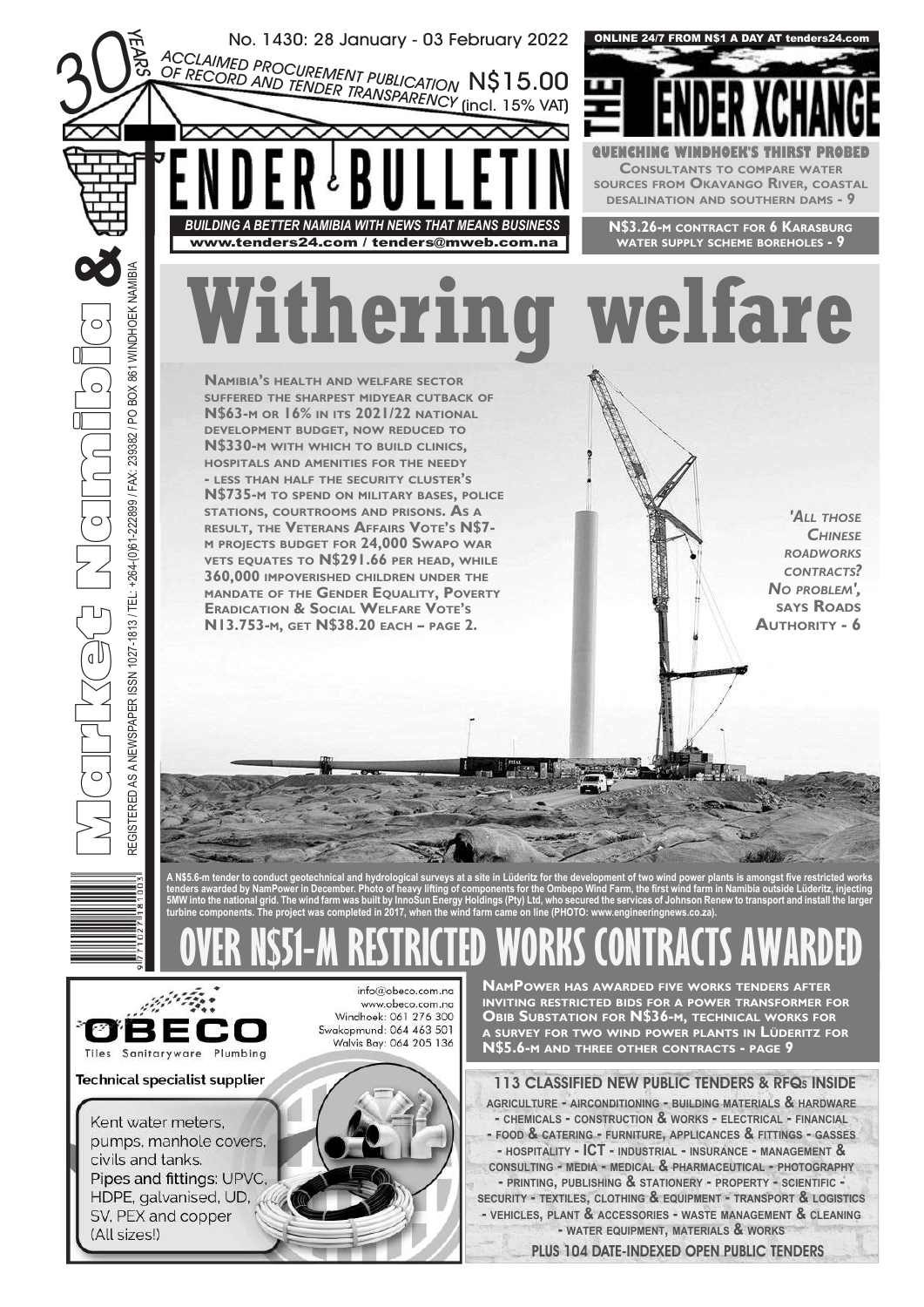The health and social welfare cluster's fourth ranking out of five clusters this year is an improvement on last year's fifth and last place.

*28 JANUARY 2022*<br>-amibia's health and welfare sec amibia's health and welfare sector suffered the biggest midyear<br>2021/22 development budges mor 16% to its<br>2021/22 development budget amongst tor suffered the biggest midyear cutback of N\$63-m or 16% to its 2021/22 development budget amongst five clusters, now reduced to N\$330-m with which to build clinics, hospitals and amenities for the needy - less than half the security cluster's N\$735-m to spend on military bases, police stations,

courtrooms and prisons. At the beginning of the year, the health and social welfare cluster's initial N\$392.8-m allocation from the central government for capital projects was over half security's N\$733.7-m, which was increased by 0.2% to N\$735.2- m – still ranked second compared to health and welfare's unchanged fourth ranking out of five clusters.

November's 2021's central government midyear budget revisions saw allocations for capital projects reduced from N\$5.5-b by N\$280-m or 5.08% to N\$5.2-b and operational expenditure increased by N\$2.2-b or 4.09% from

N\$54-b to N\$56-b. Health and welfare's development ceiling was cut by N\$63-m midyear from N\$392.8-m to N\$330-m, its share of voted development expenditure falling from over 7% at the beginning of the year to 6.3%, while the security cluster's capital projects allocation was increased by 0.2% or N\$1.5-m from N\$733.7-m to N\$735.2-m, its share of the development budget increasing from 13.33% to 14.07% after midyear.

In the process, the health and welfare cluster's cutback contributed the most - 22.5% - to the N\$280-m reduction in the development budget as a whole.

In third place, the education cluster's development budget was cut back by 1.4% or N\$6.7-m from N\$481.86-m to N\$475.2-m midyear – leaving it over one-third short (35.4%) of the security cluster's N\$735.2-m development allocation and contributing 2.4% to the overall N\$280-m reduction in voted development expenditure, compared to security's 0.54% gain. Ranked fifth and last, the adminis-

trative cluster's development budget was reduced midyear by 9.37% or N\$25.9-m from N\$276.3-m to N\$250.4 m, its share of all voted development expenditure falling marginally from 5.02% to 4.8% and contributing 9.26% to the N\$280-m midyear reduction in the development budget – well below health and welfare's 22.5%.

With the biggest share of the devel-opment budget, the economic cluster's N\$3.6-b development ceiling at the beginning of 2021/22 was reduced by 5% or N\$185.8-m to N\$3.4-b, accounting for 66.4% of the total N\$280-m reduction in the development budget and its share of voted development expenditure falling marginally from 65.77% of N\$5.5-b to 65.73% of N\$5.2-b after midyear 2021/22.

The security sector was the only one to walk away with a higher development budget after midyear – in addition to scoring the biggest slice of the additional N\$2.2-b allocated to the operational budget after midyear in 2021/22.

Within the security cluster, defence's development budget was trimmed marginally, however, by N\$2.5-m or 0.83% from N\$300.9-m voted at the beginning of the year to N\$298.4-m, which certainly does not offset its generous boost

in operational spending. All N\$11-m re-allocated back to the development budget midyear went to another vote in the security cluster - the Ministry of Home Affairs, Immigration, Safety & Security - to complete its N\$800-m new head office.

#### **The midyear**

**operational budget**<br> **A** Imost the entire N\$280-m mid- $\sum_{\text{year cutback in the device N$3280-m mid-  
tional exnenditure where the Ministro$ year cutback in the development budget was reallocated to operational expenditure, where the Ministry of Defence & Veterans Affairs received the biggest, N\$477-m, slice of N\$2.2-b additional reallocations within the operational budget, N\$458-m of which was

The health and welfare cluster's N\$63-m or 16% midyear reduction in its allocation contributed the most - 22.5% to the N\$280-m reduction in the development budget as a whole in 2021/22.

**Withering**

allocated "to meet the funding shortfall on personnel expenditure and N\$19.1-m for veterans expenditure".

The Defence & Veterans Affairs ministry's additional midyear N\$477-m topup in operational expenditure accounts for 21.7% of the additional N\$2.2-b operational spending supplement and 11.5% of the higher N\$56-b operational budget, compared to a lesser 11% of overall N\$54-b operational expenditure

at the beginning of the year. The Defence & Veterans Affairs ministry's additional midyear N\$477-m boost increased its original operational budget from N\$5.98-m to N\$6.457-m – an 8% increase that is double the 4.09% increase in overall operational expenditure after midyear and almost treble the education ministry's 3% operational budget boost from N\$13.37-b to N\$13.77-b.

The N\$7.7-b original operational budget of the Ministry of Health & Social Services at the beginning of 2021/22 was also increased by N\$400- m (identical to that of Education) or 5.2% to N\$8-b.

This increased its share of operational expenditure from 14.3% of N\$54-b at the beginning of the year marginally to 14.46% of the midyear revised N\$56-b overall operational budget.

This left it better off than the edu-cation ministry, whose share fell from 24.8% of N\$54-b at the beginning of the year to 24.5% of N\$56.2-b after midyear.

As we noted in *Bulletin 1426*, the operational budget of the Ministry of Education, Arts & Culture was increased midyear by N\$400-m or 3% from N\$13.37-b to N\$13.77-b – far less than the 8% increase in the operational ceiling of the Ministry of Defence & Veterans Affairs from N\$5.98-b to N\$6.457-b.

However, the education ministry's increased midyear operational allocation lowered its relative share of the operational budget from 24.8% at the

beginning of the year to 24.5% - com-pared to the increase enjoyed by the Ministry of Defence & Veterans Affairs from 11% at the beginning of the year to 11.5% after midyear.

#### **Comparing 2020/21 and 2021/22's**

**development budgets**

**A** though the ranking of the five diget at the development bud-<br>get at the beginning of 2021/22<br>was the same before and after midyear, Ithough the ranking of the five<br>clusters in the development budthe health and welfare cluster was far worse off in 2020/21, with the lowest revised development expenditure of all five clusters – even behind the administrative cluster which it overtook this year – both before and after midyear.

Its N\$266.6-m revised development expenditure in 2020/21 accounting for 4% of the N\$6.456-b total was below the administration cluster's N\$320.76-m in fourth place, accounting for 4.97%.

Health and welfare's development ceiling at the beginning of 2021/22 was raised the most of all clusters by N\$126.2-m or 47.3%, its share of the development budget as a whole climbing from 4% of N\$6.456-b to over 7% of N\$5.5-b and relegating the administra-tive sector to fifth and last place.

On top of health and welfare's small-est share of the 2020/21 development budget, it also suffered the biggest, 16.45% or N\$52.5-m cutback at midyear from N\$319-m voted at the beginning of the year to N\$266.6-m.

As a result, its share of the development budget fell from 4.98% of N\$6.4-b at the beginning of 2020/21 to 4.1% of the midyear revised N\$6.5-b.

Its share of the social sector (i.e., together with education) fell dramatically from 24.6% (of N\$1.3-b) to 18.3% (of N\$1.455-b) as a result of the education

cluster's good fortune. The security cluster, on the other hand, improved its ranking in the share of revised development expenditure in 2020/21 to third, from fourth the previous year.

Its N\$813-m or 12.5% share of the N\$6.5-b midyear revised development total in 2020/21 followed a 1.45% re-

| NAMIBIAN CENTRAL GOVERNMENT DEVELOPMENT BUDGET 2021/22 BY CLUSTER                |                 |                                     |                            |                                    |                                                             |                       |                           |                                                                                    |                                |                                   |
|----------------------------------------------------------------------------------|-----------------|-------------------------------------|----------------------------|------------------------------------|-------------------------------------------------------------|-----------------------|---------------------------|------------------------------------------------------------------------------------|--------------------------------|-----------------------------------|
| <b>CLUSTER (PROJECTS)</b>                                                        | 2020/21 REVISED | $%$ OF<br>2020/21<br><b>REVISED</b> | 2021/22<br><b>ORIGINAL</b> | % OF<br>2021/22<br><b>ORIGINAL</b> | <b>DIFFERENCE</b><br><b>BETWEEN</b><br>2021/22 &<br>2020/21 | $\%$<br><b>CHANGE</b> | 2021/22<br><b>MIDYEAR</b> | <b>DIFFERENCE</b><br><b>BETWEEN</b><br>2021/22<br><b>MIDYEAR &amp;</b><br>ORIGINAL | $\frac{9}{6}$<br><b>CHANGE</b> | % OF<br>2021/22<br><b>MIDYEAR</b> |
| <b>ADMINISTRATIVE (20)</b>                                                       | 320,762,000     | 4.97%                               | 276,308,000                | 5.02%                              | $-44,454,000$                                               | $-13.86%$             | 250,408,000               | $-25,900,000$                                                                      | $-9.37%$                       | 4.79%                             |
| % OF TOTAL                                                                       |                 |                                     |                            |                                    | 4.68%                                                       |                       |                           | 9.26%                                                                              |                                |                                   |
| SECURITY (42)                                                                    | 813,020,000     | 12.59%                              | 733,732,000                | 13.33%                             | $-79,288,000$                                               | $-9.75%$              | 735,232,000               | 1,500,000                                                                          | 0.20%                          | 14.07%                            |
| % OF TOTAL                                                                       |                 |                                     |                            |                                    | 8.34%                                                       |                       |                           | $-0.54%$                                                                           |                                |                                   |
| <b>EDUCATION * (45)</b>                                                          | 1,134,700,000   | 17.58%                              | 481,859,000                | 8.75%                              | $-652,841,000$                                              | $-57.53%$             | 475,159,000               | $-6,700,000$                                                                       | $-1.39%$                       | 9.09%                             |
| % OF TOTAL                                                                       |                 |                                     |                            |                                    | 68.68%                                                      |                       |                           | 2.39%                                                                              |                                |                                   |
| <b>HEALTH &amp; WELFARE (42)</b>                                                 | 266,604,000     | 4.13%                               | 392,800,000                | 7.13%                              | 126,196,000                                                 | 47.33%                | 329,900,000               | $-62,900,000$                                                                      | $-16.01%$                      | 6.31%                             |
| % OF TOTAL                                                                       |                 |                                     |                            |                                    | $-13.28%$                                                   |                       |                           | 22.48%                                                                             |                                |                                   |
| <b>ECONOMIC * (248)</b>                                                          | 3,921,002,000   | 60.73%                              | 3,620,895,000              | 65.77%                             | $-300, 107, 000$                                            | $-7.65%$              | 3,435,095,000             | $-185,800,000$                                                                     | $-5.13%$                       | 65.73%                            |
| % OF TOTAL                                                                       |                 |                                     |                            |                                    | 31.57%                                                      |                       |                           | 66.40%                                                                             |                                |                                   |
| <b>GRAND</b><br><b>TOTAL (397</b><br><b>BUDGET</b><br>projects) (inside SRF) N\$ | 6,456,088,000   | 100.00%                             | 5,505,594,000              | 100.00%                            | -950,494,000                                                | $-14.72%$             | 5,225,794,000             | $-279,800,000$                                                                     | $-5.08%$                       | 100.00%                           |

**STATE REVENUE FUND: All amounts are inside the State Revenue Fund. Amounts for votes marked \* exclude additional foreign funding outside the State Revenue Fund in 2021/22 and last year (2020/21): Vote 10 - N\$350-m (N\$350-m); Vote 18 - N\$53.998-m (N\$53.998-m); Vote 24 - N\$779.939-m (N\$1,055,054,000); Vote 37 - N\$272.48-m (N\$244.658-m); Vote 38 - N\$22.399-m (N\$45.248-m). This additional development funding outside the SRF totals**  N\$1,478,816,000 in 2021/22 (N\$1,748,958,000 last year), according to the NPC. This raises the total development budget to N\$7,031,338,000 in 2021/22. In addition, the development allocation for Vote 17 is N\$5.7-m less than **the N\$580.818-m listed in the NPC's development budget at the beginning of the year.**

**MIDYEAR REVISIONS: The development budget for 2021/22 was revised downward from N\$5.5-b to N\$5.2-b, with a realized saving of N\$290.8-m, of which N\$11-m was re-allocated back to Development Budget - all to Vote 39 - and the remaining N\$279.8-m was reallocated to the operational budget "to cater for critical needs", according to the Ministry of Finance's midyear budget document.** 

MIDYEAR DISCREPANCIES: There are discrepancies for four votes between their original allocations for 2021/22 as stated in the main budget and their original allocations as stated in the midyear budget: Vote 27 - N\$15.429-m in the main budget but N\$13.429-m according to the midyear budget (N\$2-m less); Vote 31 - N\$10-m in the main budget but N\$9-m in the midyear budget (N\$1-m less); Vote 37 - N\$392.426-m in the main budget, but N\$347.772**m in the midyear budget (N\$44.65-m less); Vote 38 - N\$264.603-m in the main budget, but N\$259.929-m in the midyear budget (N\$4.67-m less). The inside SRF development total of N\$5.505-b at the beginning of 2021/22**  according to the midyear budget document is therefore N\$52.028-m less than the N\$5.5575-b according to the main budget book at the beginning of the year. This is either due to errors in data capture or misallocations not **clarified in the midyear budget statement.**

re 2021/22 - 2023/24, National Planning Commission's Development Programmes Estimates of Expenditure 2021/22 -2023/24 and Mi **Finance's midyear budget. © Market Namibia Tender Bulletin / Collective Resources**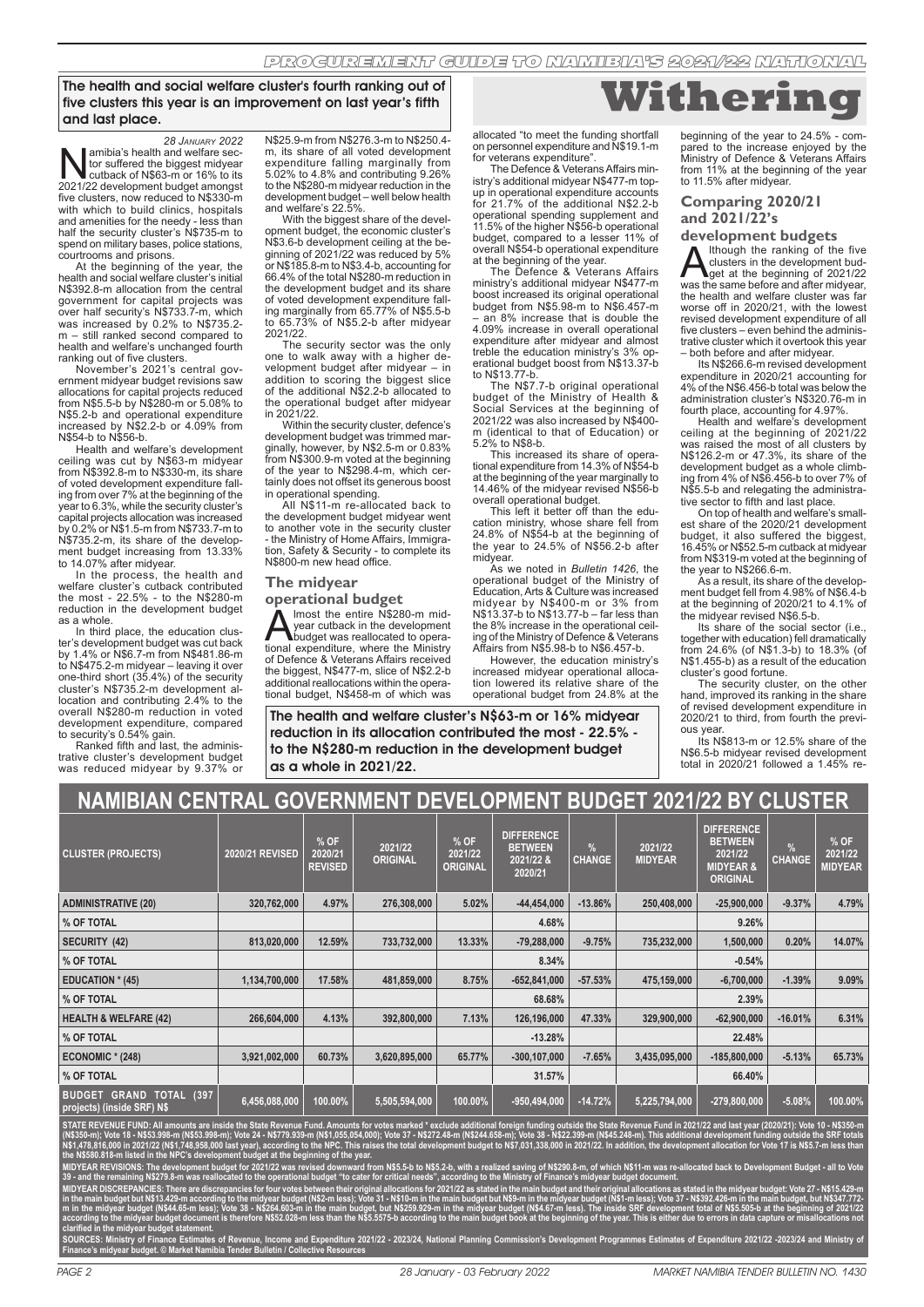DEVELOPMENT BUDGET: PART 11 - THE HEALTH & WALFARE CLUSTER

# **social welfare**

duction from its N\$825-m voted at the beginning of the year when it enjoyed a 12.87% share of the initial N\$6.4-b overall development budget (domestically-funded).

This 1.45% or N\$12-m midyear cutback – the third lowest reduction beating only the economic cluster's 0.17% - was dwarfed by the health and welfare cluster's N\$52.5-m or 16.45% reduction – the highest.

This meant that relative to their respective allocations, the health and welfare cluster lost eleven times more of its development funding at midyear than the security cluster did in 2020/21.

#### **Comparing 2019/20 and 2020/21's**

**development budgets**

The initial astronomical midyear<br>
N\$1-b cutback in the national<br>
b to N\$6.9-b excluding foreign funding<br>
in 2019/20 turned out to be far worse N\$1-b cutback in the national development budget from N\$7.9 in terms of actual expenditure, which amounted to only N\$5.7-m.

According to the 2021/22 budget book, 2019/20's actual development expenditure turned out at N\$5.7-b – over N\$1-b below the N\$6.9-b to which it was already reduced at the time of that year's midterm cutback.

This means 2019/20's actual development expenditure of N\$5.7-b (excluding foreign inputs) was N\$2.2-b or 28% below what had initially been voted at the beginning of that year.

Comparing clusters in terms of midyear revised and actual 2019/20 development expenditure, this once more demonstrated the government's typically shrewd bias in downscaling more project funds in the economic, education and welfare clusters in favour of their administrative and security

counterparts. The health and welfare cluster's actual development expenditure of N\$192.4-m in 2019/20 was even lower than the N\$276-m to which it had been cut midyear, accounting for 38% of the N\$2.2-b overall reduction, leaving it with the lowest, 3.4% share of the N\$5.7-b total.

In 2019/20's N\$1-b midyear cutbacks, the health and welfare cluster's development budget was slashed by the most of all – 43.3% to N\$275.989-m, contributing 21% to the N\$1-b overall cutback.

Health and welfare's revised N\$266.6-m 2020/21 development al-location was 38.5% or N\$74-m more than its actual N\$192.4-m expenditure in 2019/20.

Although the security cluster's second-biggest share of development spending before and after 2019/20's midyear revisions was smaller than the economic cluster, the security cluster's mild midyear reduction was far more favourable than that of the former – aside from steeper reductions for the education and health/welfare sectors.

With a revised development budget of N\$1.3-b for 2019/20 in second place, the security cluster's 18.37% share of the N\$6.9-b revised total was higher than its 17.25% share of 2019/20's original N\$7.9-b total, despite a moderate 6.98% or N\$95.255-m reduction in its voted allocation midyear.

Although the security cluster's N\$1-b actual development expenditure in 2019/20 turned out to be less than N\$1.27-b revised midyear estimated, it still accounted for 18.69% of N\$5.7-b in second place

This is despite it being the only one

of the five clusters with a reduced development expenditure ceiling of N\$813-m in 2020/21 compared to 2019/20's actual N\$1.065-b – a 23.7% or N\$252.6-m reduction.

But the security cluster's 6.98% reduction in its development alloca-tion midyear 2019/20 from N\$1.36-b to N\$1.279-b was the second-lowest, contributing only 9.5% to the overall development budget reduction of N\$1-b.

#### **The health and welfare cluster's 2021/22**

**development budget**<br>The health and welfare cluster has The health and welfare cluster has<br>42 projects under implementation<br>in 2021/22 – one more than last<br>vear's 41, compared to 39 in 2019/20. 42 projects under implementation

in 2021/22 – one more than last year's 41, compared to 39 in 2019/20, below 2018/19's 42 (33 of which were scaled back midyear), 2017/18's 46 projects (none affected midyear), 55 in 2016/17 (35 scaled back midyear) and 2015/16's 64 (affected projects not disclosed).

The health and welfare cluster consists of:

Gender Equality & Child Welfare (Vote 12) –discontinued last year and absorbed by the new Vote 36;

\* Health & Social Services (Vote 13) – 30 projects;

\* Labour, Social Welfare & Employment Creation (Vote 14) – two projects;

- \* Poverty Eradication & Social Welfare (Vote 33) – now discontinued and also incorporated into the new Vote 36;
- \* Gender Equality, Poverty Eradication & Social Welfare Vote (Vote 36 – incorporating the discontinued votes 12 and 33) – ten projects.

The health and welfare cluster has 42 projects under implementation in 2021/22 – one more than last year's 41, compared to 39 in 2019/20, 2018/19's 42 (33 of which were scaled back midyear), 2017/18's 46 projects (none affected midyear), 55 in 2016/17 (35 scaled back midyear) and 2015/16's 64 (affected projects not disclosed).

with N\$532-m and Home Affairs, Immigration, Safety & Security's 7.2% with N\$375.2-m – after midyear.

Its share of the national budget is now only marginally ahead of Defence's 5.7% with N\$298.4-m after midyear, compared to the beginning 2021/22, when Health & Social Services' 6.55% was further ahead of Defence's 5.47% with N\$301-m.

Vote 13 accounted for 4.45% of the overall N\$6.4-b development budget at the beginning of 2020/21, dropping to 3.66% of the N\$6.5-b higher post-midyear total.

The N\$285.4-m allocated to Health & Social Services at the beginning of 2020/21 was 24.3% or N\$55.8-m more than its revised N\$229.6-m revised ceiling for 2019/20 as reflected in the 2020/21 development budget.

This N\$229.6-m was higher than the N\$198.2-m to which its development budget allocation was reduced in 2019/ 20's midyear revisions. Technically, this points to a 15.8% overexpenditure.

Vote 13's development ceiling was slashed by 51% or N\$206.2-m midyear in 2019/20 from N\$404.4-m to N\$198.2-m, its share of the cluster dropping from 83% to 71.8% and its share of the national total almost halving from 5.1% to 2.87%.

This 51% midyear cutback in 2019/ 20 was far more severe than last year's 16.47% reduction and 2021/22's 14%.

This year's 30 projects under imple-

Most of the health and welfare cluster's development budget are in the Ministry of Health & Social Services, which has N\$309.3-m to spend on 30 development projects in 2021/22, accounting for 93.75% of the N\$330 m cluster total after midyear.

**Health & Social Services**<br>**A** susual most of the health and

**AS** usual, most of the health and welfare cluster's development<br>budget lies with the Ministry of<br>Health & Social Services (Vote 13), welfare cluster's development which has N\$309.3-m to spend on 30 development projects in 2021/22, accounting for 93.75% of the N\$330 m cluster total, following a N\$51.2-m or 14.2% cutback midyear from its N\$360.5-m initial allocation for capital projects when it accounted for 91.77% of the N\$392.8-m cluster total at the beginning of the year.

Vote 13's initial N\$360.5-m ceil-ing for 2021/22 had been a generous 51.2% or N\$122-m increase over last year's revised N\$238.4-m expenditure accounting for 89.4% of the N\$266.6-m cluster total.

In 2020/21, Health & Social Services had its development budget for 29 proj-ects reduced by 16.47% or N\$47-m from N\$285.43-m voted at the beginning of the year to N\$238.43-m midyear.

As result, its share of the health and welfare cluster total dropped from 92.47% of N\$319-m in the beginning of the year to 89.43% of the lowered N\$266.6-m post-midyear cluster total.

Nationally, Vote 13 enjoys 5.9% of the N\$5.2-b development budget after midyear 2021/22, significantly lower than the 6.55% of the N\$5.5-b total at the beginning of the year.

This ranks it fourth behind the Transport Vote's 40.89% with N\$2-b, Urban & Rural Development's 10.2%

The Health & Social Services Vote's initial N\$360.5-m ceiling for 2021/22 had been a generous 51.2% or N\$122 m increase over last year's revised N\$238.4-m, before it was cut by N\$51.2-m or 14.2% midyear.

mentation by the Ministry of Health & Social Services is one more than 2020/21's 29, compared to 31 projects in 2019/20, 34 in 2018/19, of which 29 were scaled back in that midyear – all ongoing in both years, compared to two new projects in 2020/21 but none this year.

It also had 34 projects under imple-mentation in 2017/18, a decline on 42 projects in 2016/17, of which 29 were affected by those midyear suspensions, after its original N\$540-m development budget was reduced by over one third midyear

In 2019/20, MHSS's original alloca-tion was N\$95.6-m or 19% more than 2018/19's revised N\$500-m.

The N\$500-m original project fund-ing for the MHSS in that year accounted for 96% of the health and welfare cluster's N\$522.2-m development budget and 6.38% of the overall N\$7.8-b total, compared to 2017/18's original N\$320 m accounting for 91% of the N\$351.5-m and 4.6% of the national development

budget. Vote 13's N\$500-m original allocation for capital projects in 2018/19 was reduced by N\$192.545-m or 38.5% to N\$310.3-m, with 29 or its 34 projects

scaled back midyear. Two of Vote 13's projects in 2021/22 are above N\$50-m, compared to one last year, two in 2019/20 and three the previous year.

Its biggest project in 2021/22 is N\$74.7-m for nationwide primary health care clinics construction and upgrading. This was Vote 13's second-biggest

project in 2020/21, when N\$40-m was voted and it also ranked as the project with the biggest total of N\$740-m – the last time such information was disclosed in the national budget.

N\$60-m has been voted for Vote 13's second-biggest project in 2021/22 - maintenance and repair of health infrastructure nationwide – the same amount as last year for the same project, then its biggest.

The midyear budget does not disclose which of the Ministry of Health & Social Services' projects were affected by the midyear cutbacks – or by how much – as was the case in past two years.

Three of the Ministry's projects in 2021/22 are N\$20—m or above:

- \* N\$22-m for Oshakati Intermediate Hospital's upgrade and renovations;
- \* N\$20-m for Onandjokwe Hospital's upgrading and renovation; and
- \* N\$20-m for Swakopmund District Hospital's upgrading and renovation.

A further seven projects have had N\$10-m and above voted for this year.

**Gender Equality,** 

## **Poverty Eradication**

**& Social Welfare**<br>The new Vote 36 - Gender Fouality The new Vote 36 - Gender Equality,<br>
Poverty Eradication & Social Welfare – is an amalgam of two discontinued votes:

\* Vote 12 - Gender Equality & Child Welfare; and

\* Vote 33 - Poverty Eradication & Social **Welfare** 

The new Vote 36 has N\$13.75-m to spend on its 10 projects in 2021/22, accounting for a little over 4% of the N\$330-m cluster total, after its original N\$23.55-m voted at the beginning of the year when it accounted for 6% of the N\$393-m cluster total was cut by 41.6% or N\$9.8-m.

In its first year of existence the new Vote 36 started 2020/21 with a N\$25.674-m development allocation for 10 projects, unchanged after those midyear revisions – accounting for 9.6% of the N\$266.6-m post-midyear cluster total.

For some unknown reason, last year's budget recorded Vote 36 with a revised development ceiling of N\$3.017-m for 2019/20 for a project count of nil, which meant its allocation in 2020/21 was a 750.98% increase over 2019/20.

This N\$3.17-m carry-over from 2019/20 must be related to balances brought forward from the now defunct Vote 12 - Gender Equality & Child Welfare.

The reshuffling of these welfare votes comes as no surprise, given their dismal underperformance over past years.

In 2019/20, it was the third year that the inaptly named Poverty Eradication & Social Welfare (Vote 33 – now discontinued) had nothing to spend on capital projects, four years after its establishment.

*TO NEXT PAGE*

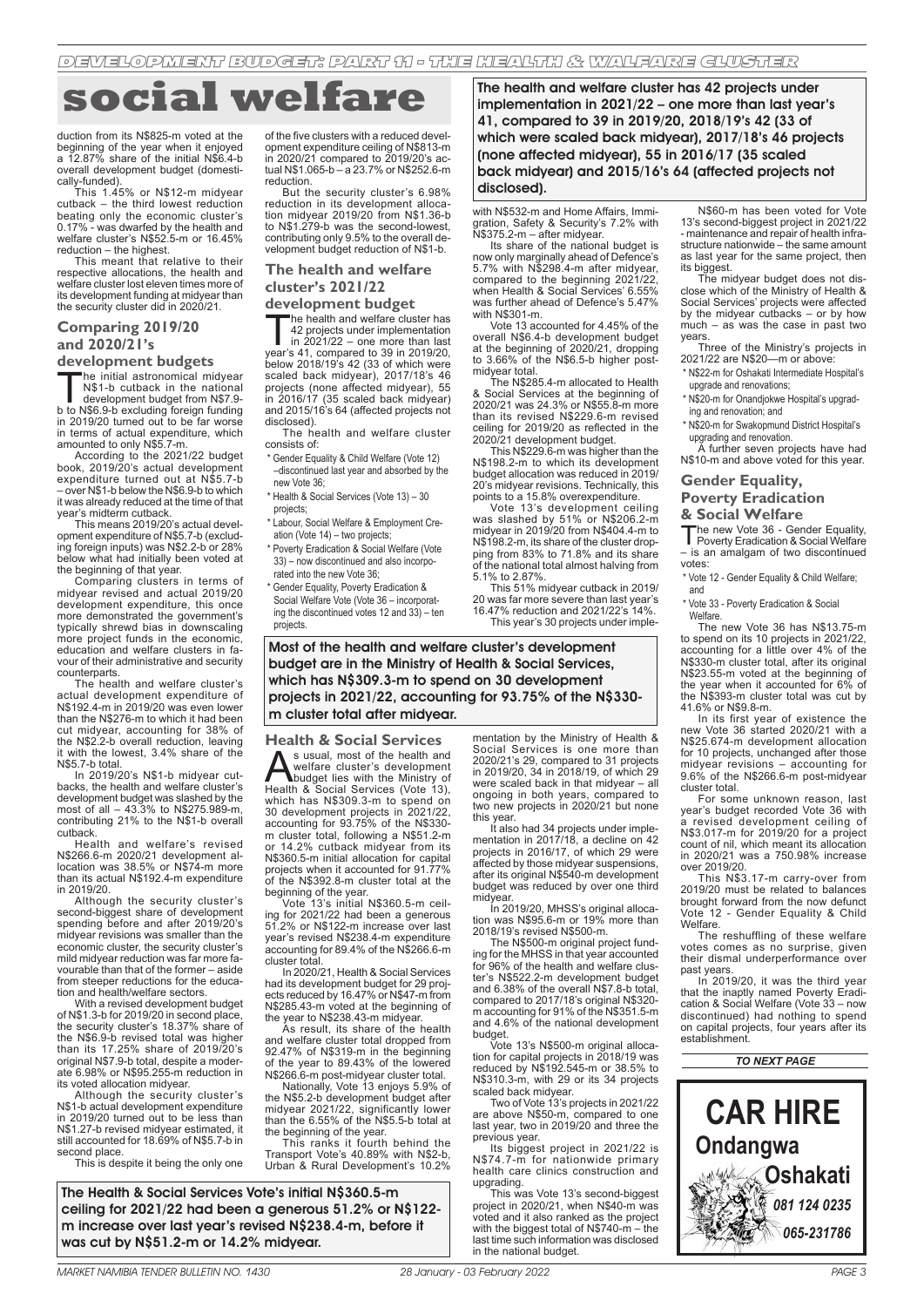Nationally, Health & Social Services enjoys 5.9% of the N\$5.2-b development budget after midyear 2021/22, significantly lower than the 6.55% of the N\$5.5-b total at the beginning of the year.

In 2018/19, the PESW vote still had no development budget for the second consecutive year, after 99% of its funding was wiped in 2016/17's midyear spending cuts – leaving the construction of food banks dead in the water.

Only one year after it was created in fiscal 2017, the new Poverty Eradication & Social Welfare vote – under which the much-heralded food banks resort – also had a zero capital projects budget. In its first year in 2016/17, its original

N\$40-m budget was slashed midyear by 99% to N\$520,000, affecting the construction of its only project – the Katutura Food Bank.

Of the new Vote 36's ten projects in 2021/22 (same number as last year), the biggest is N\$8.2-m voted at the beginning of the year for the construction of the Keetmanshoop community empow-erment centre, which has probably now been scaled back after midyear.

This was also its biggest project last year, when the same N\$8.22-m was allocated – probably also canned midyear.

The Keetmanshoop community cen-tre project totaled N\$86.8-m – the last time project totals were disclosed.

Its biggest project total in 2021-22 – the last time project totals were disclosed - was a whopping N\$651.747-m for the renovation of an after-school centre in Khomasdal, for which only N\$1.5-m was voted – down to a mere

N\$353,000 this year. Its second-biggest project total was N\$138.77-m last year for the construction and renovation of regional and constituency offices, for which N\$4.227-m was voted. Only N\$2.5-m was voted at the beginning of 2021/22.

One of Vote 36's ten projects is new in 2021/22 – N\$1-m for the construction of the Khomas Community Empowerment Centre.

Last year Vote 36 also had one new project – N\$12.9-m for the renovation and upgrading of Farm Kaukurus No. 79, Unit B, for which N\$2.66-m was voted.

**FROM PREVIOUS PAGE** The farm was "donated" to the new vote by the Ministry of Land Reform to provide "accommodation, agricultural and vocational skills development for street children".

#### **No more Gender**

**Equality & Child Welfare**<br>ECW (Vote 12) was discontinued ECW (Vote 12) was discontinued<br>and merged with the new Vote<br>Fradication & Social Welfare and merged with the new Vote 36 - Gender Equality, Poverty Eradication & Social Welfare.

But something perplexingly mysterious occurred in this vote's final year in 2019/20 for which the 2020/21 midyear budget reflected a mere N\$9.672-m revised expenditure in its last year of existence, compared to N\$77.8-m at the time of that year's midterm revisions – a N\$68.128-m discrepancy for which 2020/21's budget offered no

explanation. Vote 12 had started 2019/20 with N\$77.8-m to spend on eight development projects – two of which were new - after its original allocation of N\$82-m was reduced by N\$4.2-m or 5.12% mid-year, its 16.87% share of the N\$486.4 m cluster total at the beginning of the year ballooning to 28% of the lowered N\$276-m cluster total – due to the drastic reduction in the health & social services vote at the time.

Its original N\$82-m allocation in 2020/21 was a massive N\$74.5-m or 993% more than 2019/20's N\$7.5-m, when Gender Equality & Child Welfare had only N\$7.5-m to spend on five projects – all ongoing.

This was reduced midyear by N\$2.15-m or 28.7% to N\$5.35-m, with two projects scaled back.

GECW's biggest project in 2019/20 was N\$57.4-m voted at the beginning of the year for the construction of early childhood development centres - one of its two new projects. These ECD projects obviously did not materialize, given the disappearance of N\$68-m from its budget, leaving only N\$9.67-m.

**Children versus veterans**

This year's 30 projects under implementation by the Ministry of Health & Social Services is one more than 2020/ 21's 29, compared to 31 projects in 2019/20, 34 in 2018/ 19, of which 29 were scaled back in that midyear.

# **Social welfare ministry's N\$23.55-m budget**

This is the fourth consecutive year<br>that the Veterans Affairs Vote in<br>development budget than the relevant that the Veterans Affairs Vote in the security cluster has a smaller development budget than the relevant votes in the health and welfare cluster.

As we noted when covering the security cluster's development budget for 2021/22 in *Bulletin 1428*, while the VA vote's N\$7-m post-midyear allocation in 2021/22 is still higher than last year's N\$5-m, the Social Welfare Vote's N\$13.75-m is almost half 2020/21's revised N\$25.67-m.

This is after the VA Vote's N9-m allocation at the beginning of this year was cut midyear by N\$2-m or 22.22% to N\$7-m, while the Social Welfare Vote's initial N\$23.55-m allocation was cut midyear by almost twice as much – 41.6% or N\$9.8-m – to N\$13.75-m.

As a result, the VA Vote's N\$7-m post-midyear development allocation in 2021/22 is over half Gender Equality, Poverty Eradication & Social Welfare's N\$13.75-m – a sharp reversal on the previous year's one-fifth disparity in favour of the Social Welfare Vote.

As things stand, comparing the VA's N\$7-m post-midyear development budget for 24,000 war vets in 2021/22

2014/15's N\$19-m for the war vets (*Bulletin 1190*).

Already two year before, the *Tender Bulletin* had pointed out that "the development budget shows a distinct bias favouring the gracefully retired members of the Peoples Liberation Army of Namibia, with the construction of housing and recreational facilities for veterans supplementing their generous financial grants under the operational budget.

"On the other hand, vulnerable civil society groups such as old age pensioners and children living in poverty are biting the bullet when it comes to development funding."

#### **2017/18**

In 2017/18, Veterans Affairs had N\$14.9-m to spend on capital projects, up 55% from the previous year's revised allocation.

In contrast, Gender Equality & Child Welfare had N\$8.2-m – not quite double 2016/17's revised N\$4.2-m, when N\$9.6-m development project funding for war veterans was more than double the N\$4.2-m allocated for social welfare while in the same year (2016/17) the much-heralded new Ministry of Poverty

The Health & Social Services ministry's biggest project in 2021/22 is N\$74.7-m for nationwide primary health care clinics construction and upgrading.

to the Gender Equality, Poverty Eradication & Social Welfare Vote's N13.753 m for 360,000 impoverished children, it works out to N\$291.66 for each war vet, compared to N\$38.20 for each impoverished child.

This disparity was far greater in previous years, however.

#### **2015/16**

As we pointed out in our assessment of development spending in 2015/16, there were an estimated 360,000 children living in poverty in Namibia in 2010, according to a UNICEF report at the time.

Yet, the Ministry of Gender Equality & Child Welfare's development spend-ing in 2015/16 specifically targeting vul-nerable children totaled only N\$1.8-m, compared to N\$4.5-m in  $2014/15 - a$ 60% reduction.

In contrast, for about 24,000 Swapo war vets, 2015/16's development budget for the Ministry of Veterans Affairs amounted to N\$44.5-m – exceeding the N\$1.8-m benefiting vulnerable children 25-fold and more than double

Eradication & Social Welfare had its development budget slashed 99% in its first year, affecting the construction of the new food bank in Katutura, where N\$39.1-m was suspended midyear from an initial N\$39.7-m voted.

#### **2018/19**

After these years of favouring the Veterans Affairs Vote over the relevant social welfare vote at the time, some balance was restored in the government's development priorities for the first time only in 2018/19 when, in a reversal of the previous two years, Gender Equality & Child Welfare had – marginally - more project funding than Veterans Affairs, with a development budget of N\$7.5-m compared to N\$6-m for the war vets.

At the time of 2018/19's midyear revisions, however, the vote's N\$6-m was not reduced - unlike all votes in the health and welfare cluster.

Its development budget in 2018/19 was 51.5% below 2017/18's revised N\$12.38-m, which commenced with just below N\$15-m.

# **NAMIBIA CENTRAL GOVERNMENT'S DEVELOPMENT BUDGET 2021/22 - HEALTH & WELFARE CLUSTER**

| INAMIDIA CENTRAL GOVERNMENT<br>LALIII Q WLLI ANL CLUOTLN |                                                             |                                   |                              |                                                                        |                                                                  |               |                           |                                                                                           |               |                                                                     |
|----------------------------------------------------------|-------------------------------------------------------------|-----------------------------------|------------------------------|------------------------------------------------------------------------|------------------------------------------------------------------|---------------|---------------------------|-------------------------------------------------------------------------------------------|---------------|---------------------------------------------------------------------|
| <b>VOTE (PROJECTS)</b>                                   | 2020/21<br><b>REVISED</b><br><b>CLUSTER</b><br><b>TOTAL</b> | % OF<br>2020/21<br><b>REVISED</b> | 2021/22 ORI-<br><b>GINAL</b> | $%$ OF<br>2021/22<br><b>ORIGINAL</b><br><b>CLUSTER</b><br><b>TOTAL</b> | DIF-<br><b>FERENCE</b><br><b>BETWEEN</b><br>2021/22 &<br>2020/21 | <b>CHANGE</b> | 2021/22<br><b>MIDYEAR</b> | <b>DIFFERENCE</b><br><b>BETWEEN</b><br>2021/22<br><b>MIDYEAR &amp;</b><br><b>ORIGINAL</b> | <b>CHANGE</b> | % OF<br>2021/22<br><b>MIDYEAR</b><br><b>CLUSTER</b><br><b>TOTAL</b> |
| 12 Gender Equality & Child Welfare (0)                   |                                                             | $0.00\%$                          | 0                            | $0.00\%$                                                               |                                                                  |               |                           |                                                                                           |               | $0.00\%$                                                            |
| 13 Health & Social Services (30)                         | 238,430,000                                                 | 89.43%                            | 360.490.000                  | 91.77%                                                                 | 122.060.000                                                      | 51.19%        | 309.290.000               | $-51,200,000$                                                                             | $-14.20%$     | 93.75%                                                              |
| 14 Labour, Industrial Rel. & Empl. Creation (2)          | 2,500,000                                                   | 0.94%                             | 8,757,000                    | 2.23%                                                                  | 6,257,000                                                        | 250.28%       | 6.857.000                 | $-1,900,000$                                                                              | $-21.70%$     | 2.08%                                                               |
| 33 Poverty Eradication & Social Welfare (0)              |                                                             | $0.00\%$                          | 0                            | $0.00\%$                                                               |                                                                  |               |                           |                                                                                           |               | $0.00\%$                                                            |
| 36 Gender Equal., Poverty Erad. & Soc. Welf. (10)        | 25.674.000                                                  | 9.63%                             | 23.553.000                   | 6.00%                                                                  | $-2,121,000$                                                     | $-8.26%$      | 13.753.000                | $-9,800,000$                                                                              | $-41.61%$     | 4.17%                                                               |
| <b>CLUSTER TOTAL (42 PROJECTS) NS</b>                    | 266,604,000                                                 | 100.00%                           | 392,800,000                  | 100.00%                                                                | 126.196.000                                                      | 47.33%        | 329,900,000               | $-62,900,000$                                                                             | $-16.01%$     | 100.00%                                                             |
| <b>BUDGET GRAND TOTAL (inside SRF) N\$</b>               | 6,456,088,000                                               | 100.00%                           | 5,505,594,000                | 100.00%                                                                | -950,494,000                                                     | $-14.72%$     | 5,225,794,000             | $-279,800,000$                                                                            | $-5.08%$      | 100.00%                                                             |
| <b>CLUSTER % OF BUDGET</b>                               | 4.13%                                                       |                                   | 7.13%                        |                                                                        |                                                                  |               | 6.31%                     |                                                                                           |               |                                                                     |

**STATE REVENUE FUND: All amounts are inside the State Revenue Fund. Amounts for votes marked \* exclude additional foreign funding outside the State Revenue Fund in 2021/22 and last year (2020/21): Vote 10 - N\$350-m (N\$350-m); Vote 18 - N\$53.998-m (N\$53.998-m); Vote 24 - N\$779.939-m (N\$1,055,054,000); Vote 37 - N\$272.48-m (N\$244.658-m); Vote 38 - N\$22.399-m (N\$45.248-m). This additional development funding outside the SRF totals**  N\$1,478,816,000 in 2021/22 (N\$1,748,958,000 last year), according to the NPC. This raises the total development budget to N\$7,031,338,000 in 2021/22. In addition, the development allocation for Vote 17 is N\$5.7-m less than **the N\$580.818-m listed in the NPC's development budget at the beginning of the year.**

**MIDYEAR REVISIONS: The development budget for 2021/22 was revised downward from N\$5.5-b to N\$5.2-b, with a realized saving of N\$290.8-m, of which N\$11-m was re-allocated back to Development Budget - all to Vote 39 - and the remaining N\$279.8-m was reallocated to the operational budget "to cater for critical needs", according to the Ministry of Finance's midyear budget document.** 

MIDYEAR DISCREPANCIES: There are discrepancies for four votes between their original allocations for 2021/22 as stated in the main budget and their original allocations as stated in the midyear budget: Vote 27 - N\$15.429-m in the main budget but N\$13.429-m according to the midyear budget (N\$2-m less); Vote 31 - N\$10-m in the main budget but N\$9-m in the midyear budget (N\$1-m less); Vote 37 - N\$392.426-m in the main budget, but N\$347.772**m in the midyear budget (N\$44.65-m less); Vote 38 - N\$264.603-m in the main budget, but N\$259.929-m in the midyear budget (N\$4.67-m less). The inside SRF development total of N\$5.505-b at the beginning of 2021/22**  idyear budget (NS2-m less); Vote 31 - NS10-m in the main budget but NS9-m in the midyear budget (ÑS1-m less); Vote 37 - NS392.426-m in the main budget, but N\$347.772<br>N\$264.603-m in the main budget, but N\$259.929-m in the **clarified in the midyear budget statement.**

re 2021/22 - 2023/24, National Planning Commission's Development Programmes Estimates of Expenditure 2021/22 -2023/24 and Mi **Finance's midyear budget. © Market Namibia Tender Bulletin / Collective Resources**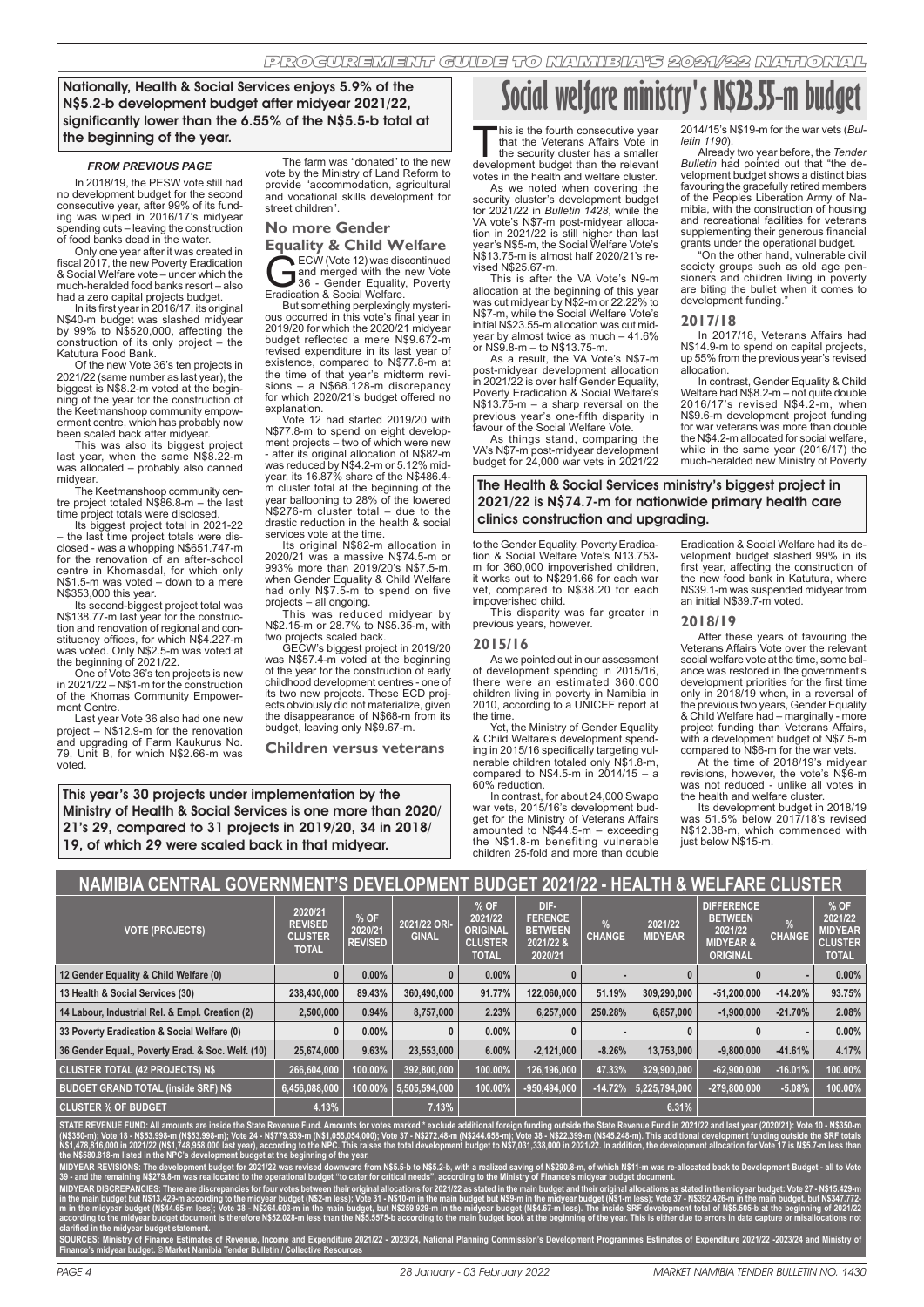# **for projects cut by 42% midyear to N\$13.75-m**

### **2019/20**

In 2019/20 the N\$8.5-m Veterans Affairs had to spend on development projects (unaffected by the midyear revisions), was a generous 240% in-crease over 2018/19's revised N\$2.5-m, which had been a 42% reduction on its original N\$6-m voted at the beginning of that year.

Gender Equality, Poverty Eradication & Social Welfare (Vote 36), on the other hand, had a revised N\$3-m plus N\$9.67-m for the Gender Equality & Child Welfare (Vote 12), totaling N\$12.7-m.

However, Gender Equality & Child Welfare's revised N\$9.67-m for 2019/20 came after N\$82-m had originally been voted, reduced to N\$77.8-m midyear – a disappearance of N\$65-m that remains unexplained to this day.

#### **2020/21**

Last year was the third consecutive year that the GECW vote's budget for capital projects had been higher than Veterans Affairs.

VA's initial N\$5-m turned was unaffected midvear, while Gender Equality, Poverty Eradication & Social Welfare's initial N\$25.67-m was also unaffected midyear – leaving the latter with five times more than the veterans.

VA's initial N\$5-m allocation in 2020/ 21 was 41% less than 2019/20's revised N\$8.5-m, while the social welfare vote's initial N\$25.67-m was a massive 751% increase on 2019/20's N\$3-m.

Zambezi, Erongo, Khomas and Ohangwena

regions. Such project totals are now no longer reported in the Development Budget's redacted format, leaving analysts clueless about the scope of development programmes.

Below is a project-by-project list-ing of the health and welfare cluster's 2021/22 development budget currently under implementation. Refer to the accompanying key to abbreviations of procurement categories.

## **VOTE 13 - Health**

#### **& Social Services**

N\$360.5-m for 30 projects reduced by N\$51.2-m or 14.2% midyear to N\$309.3-m midyear – projects affected not disclosed.

#### **PROJECT 13/02/1 - Upgrading and renovation of MoHSS Head Office (Phase 3)**

NPC CODE 2002: Various phases of upgrading & renovation of floors to improve office accommodation. Main components: ground floor west offices, upgrading basement into office accommodation, renovation of the 3rd & 4th floors. Phase 4 covers upgrading of the 1st floor east, all stairs, lift lobbies, upgrading of the lifts and construction of new guard house and new office block for PHC and Pharmaceuticals staff. 2021/21 - documentation.

PURPORTED EXPENDITURE TO 2020/21 =

While the Veterans Affairs Vote's N\$7-m post-midyear allocation in 2021/22 is still higher than last year's N\$5-m, the Social Welfare Vote's N\$13.75-m is almost half 2020/ 21's revised N\$25.67-m.

# **Labour, Industrial Relations & Employment**

**Creation**<br>**M** *Jote 14 now has N\$6.857-m to*  $\bigvee_{n=1}^{\infty}$  ote 14 now has N\$6.857-m to<br>spend on two projects in 2021/<br>2% of the N\$330-m cluster total after spend on two projects in 2021/ 22, accounting for the remaining 2% of the N\$330-m cluster total after its initial N\$8.757-m project funding at

the beginning of the year was cut by<br>N\$1.9-m or 21.7% midyear.<br>Its initial N\$8.757-m in 2021/22 had<br>been a whopping 250% or N\$6.257-m<br>increase over 2020/21's revised N\$2.5m, accounting for 0.9% of the N\$266.6 m cluster total.

Vote 14 was temporarily renamed Labour & Social Welfare last year, but has retained its former title.

Its N\$8-m voted at the beginning of 2020/21 for the same two projects the previous year, was slashed by N\$5.5- m or 68.75% midyear last October to N\$2.5-m, its share of the health and welfare cluster plunging from 2.5% of the original N\$319-m cluster total.

Labour, Industrial Relations & Employment Creation had N\$10-m to spend on two projects – both ongoing at the beginning of 2019/20, accounting for 0.36% of the N\$2.8-b cluster total, before it was reduced by N\$4-m or 40% to N\$6-m midyear, accounting for 0.26% of the lowered N\$2.3-b cluster total.

In 2018/19, Vote 14 also had two (ongoing) development projects for which N\$8.715-m was voted at the beginning of the year, which was reduced by half – N\$4.356-m – midyear, with both projects scaled back.

Vote 14's two projects in 2020/21 are the same as last year (see detailed listing below).

For the record, project totals were disclosed in 2020/21 of: \* N\$31.6-m for extensions to its labour office

in Otiiwarongo; and \* N\$19.245-m for renovation and upgrading

of its regional offices in Omusati, Oshana,

#### N\$18,898,000

2021/22 FUNDING SOURCE: GRN. AL-LOCATION (excl. midyear revisions) = N\$6,000,000. EXPENDITURE COMPO-SITION: CRI = N\$5,100,000. FSDS = N\$900,000.

#### **PROJECT 13/04/23 - Okahao Hospital upgrading and renovation, Omusati Region**

NPC CODE 922: 2021/22 - renovation and new works at OPD and new ablution block. PURPORTED EXPENDITURE TO 2020/21 =

N\$31,459,000 2021/22 FUNDING SOURCE: GRN. AL-LOCATION (excl. midyear revisions) = N\$3,000,000. EXPENDITURE COM-POSITION: FOE = N\$360,000. CRI =

N\$2,190,000. FSDS = N\$450,000. **PROJECT 13/06/1 - Etegameno** 

#### **Rehabilitation & Resource Centre upgrading, Khomas**

NPC CODE 8065: Hall for staff, clients and community to conduct rehab activities. 2021/ 22 - construction of staff office block, obstacle course, kitchen, laundry, external works,

electrical and mechanical installations. PURPORTED EXPENDITURE TO 2020/21 = N\$16,833,000

2021/22 FUNDING SOURCE: GRN. AL-LOCATION (excl. midyear revisions) = N\$5,000,000. EXPENDITURE COM-POSITION: FOE = N\$600,000. CRI = N\$3,650,000. FSDS = N\$750,000.

# **PROJECT 13/03/8 -**

**Onandjokwe Hospital upgrading and renovation, Oshikoto Region**

NPC CODE 445: New maternity ward. 2021/ 22 - construction continues.

PURPORTED EXPENDITURE TO 2020/21 = N\$49,014,000

2021/22 FUNDING SOURCE: GRN. AL-LOCATION (excl. midyear revisions) = N\$20,000,000. EXPENDITURE COM-POSITION: FOE = N\$2,400,000. CRI = The Gender Equality, Poverty Eradication & Social Welfare Vote's biggest project is N\$8.2-m for the construction of the Keetmanshoop community empowerment centre, which has probably now been scaled back after midyear.

#### N\$14,600,000. FSDS = N\$3,000,000. **PROJECT 13/04/18 - Swakopmund District Hospital**

#### **upgrading and renovation** NPC CODE 465: 2021/22- phase 3 - construc-

tion of neonatal unit. PURPORTED EXPENDITURE TO 2020/21 =

N\$23,908,000 2021/22 FUNDING SOURCE: GRN. AL-

LOCATION (excl. midyear revisions) = N\$20,000,000. EXPENDITURE COM- $POSITION: FOR = N$2,400,000, CRI =$ N\$14,600,000. FSDS = N\$3,000,000.

#### **PROJECT 13/04/13 - Nationwide primary health care clinics construction and upgrading**

NPC CODE 452: Construction of newly

approved PHC clinics and staff accommodation. upgrading of existing PHC clinics/ accommodation and construction of prefabricated housing units. 2021/22 - continue with construction.

PURPORTED EXPENDITURE TO 2020/21 = N\$437,143,000

2021/22 FUNDING SOURCE: GRN. AL-LOCATION (excl. midyear revisions) = N\$74,700,000. EXPENDITURE COM-POSITION: FOE = N\$8,964,000. CRI = N\$54,531,000. FSDS = N\$11,205,000.

## **PROJECT 13/03/2 -**

#### **Katutura Hospital upgrading and renovation, Khomas Region**

NPC CODE 433: Sewerage pipes, electrical upgrading, maternity ward sections, pharmacy and endoscope unit. 2021/22 - construction of pharmacy ongoing, renovations to roofs and paediatric ward.

PURPORTED EXPENDITURE TO 2020/21 = N\$130,945,000

2021/22 FUNDING SOURCE: GRN. AL-LOCATION (excl. midyear revisions) = N\$15,000,000. EXPENDITURE COM- $POSITION: FOR = N$1,800,000. CRI =$ N\$10,950,000. FSDS = N\$2,250,000.

#### **PROJECT 13/03/1 -**

#### **Rundu Hospital upgrading and renovation, Kavango East Region**

NPC CODE 426: Phase 8: maternity ward, solar and medical gas for maternity ward. 2021/22 - retention for solar water heater and medical gas installation.

PURPORTED EXPENDITURE TO 2020/21 = N\$46,580,000

2021/22 FUNDING SOURCE: GRN. AL-LOCATION (excl. midyear revisions) = N\$5,000,000. EXPENDITURE COM-POSITION: FOE = N\$600,000. CRI = N\$3,650,000. FSDS = N\$750,000.

#### **PROJECT 13/04/19 - Katima Mulilo**

**Hospital upgrading, Zambezi Region** NPC CODE 466: 2021/22 - retention incinerator installation.

PURPORTED EXPENDITURE TO 2020/21 = N\$65,471,000

2021/22 FUNDING SOURCE: GRN. AL-LOCATION (excl. midyear revisions) = N\$4,000,000. EXPENDITURE COM- $POSITION: FOR = N$480,000, CRI =$ N\$2,920,000. FSDS = N\$600,000.

## **PROJECT 13/04/36 -**

**Nationwide Incinerators** NPC CODE 18230: Replacement and con-

struction of existing incinerators: Nankudu, Engela, Eenhana and Nyagana hospitals. Components are segregation, training of health workers allocated to incinerators and regular servicing and maintenance. 2021/22 - construction of incinerators at Rundu, Otiiwarongo and Tsandi Hospitals and replacement of incinerator at Onandjokwe hospital [this year's sites do not match proj-

PURPORTED EXPENDITURE TO 2020/21 = N\$15,000,000

2021/22 FUNDING SOURCE: GRN. AL-LOCATION (excl. midyear revisions) = N\$5,000,000. EXPENDITURE COM- $POSITION: FOR = N$600,000, CRI =$ N\$3,650,000. FSDS = N\$750,000.

#### **PROJECT 13/03/3 - Windhoek Central Hospital upgrading and renovations**

- NPC CODE 434: Upgrading of sewerage system. water and electrical reticulation and renovation of private wards. construction of Mother and Child Hospital. Trauma Centre and Dialysis Unit. 2021/22 - water and electrical reticulation and renovations for Paediatric Intensive Care Unit.
- PURPORTED EXPENDITURE TO 2020/21 = N\$103,875,000

2021/22 FUNDING SOURCE: GRN. AL-LOCATION (excl. midyear revisions) = N\$10,000,000. EXPENDITURE COM- $POSITION: FOF = N$1,200,000. \nCRI =$ N\$7,300,000. FSDS = N\$1,500,000.

# **PROJECT 13/04/14 -**

#### **Construction and upgrading of primary healthcare centres nationwide**

NPC CODE 453: Construction of new PHC centres and staff accommodation and upgrading of existing PHC centres. 2021/22

- construction continues at Okondjatu, "Auzenkkher" [Aussenkehr]. PURPORTED EXPENDITURE TO 2020/21 =

N\$228,976,000

2021/22 FUNDING SOURCE: GRN. AL-LOCATION (excl. midyear revisions) = N\$15,000,000. EXPENDITURE COM-POSITION: FOE = N\$1,800,000. CRI = N\$10,950,000. FSDS = N\$2,250,000.

# **PROJECT 13/04/17 - Keetmanshoop**

**Hospital upgrading, //Kharas Region** NPC CODE 464: Construction of TB ward, theatre, CSSD, laundry, TB, MDR, XDR Units, water tank, potable water system, electrical and mechanical reticulation system. 2021/22 - documentation for completion of construction of TB MDR, XDR Unit. PURPORTED EXPENDITURE TO 2020/21 = N\$44,699,000

2021/22 FUNDING SOURCE: GRN. AL-LOCATION (excl. midyear revisions) = N\$10,000,000. EXPENDITURE COM-POSITION: FOE = N\$1,200,000. CRI = N\$7,300,000. FSDS = N\$1,500,000.

#### **PROJECT 13/04/28 - Upgrading and renovation of Mariental District Hospital**

- NPC CODE 4046: Phase 2: OPD, TB ward and Rehabilitation Centre. 2021/22 - construction of Phase 2 - OPD upgrading. PURPORTED EXPENDITURE TO 2020/21 = N\$21,600,000
- 2021/22 FUNDING SOURCE: GRN. AL-LOCATION (excl. midyear revisions) =

*TO NEXT PAGE*

The Veterans Affairs Vote's N\$7-m post-midyear development budget for 24,000 war vets in 2021/22 works out to N\$291.66 for each war vet, while the Gender Equality, Poverty Eradication & Social Welfare Vote's N13.753-m for 360,000 impoverished children, works out to N\$38.20 per head.

ect description. ]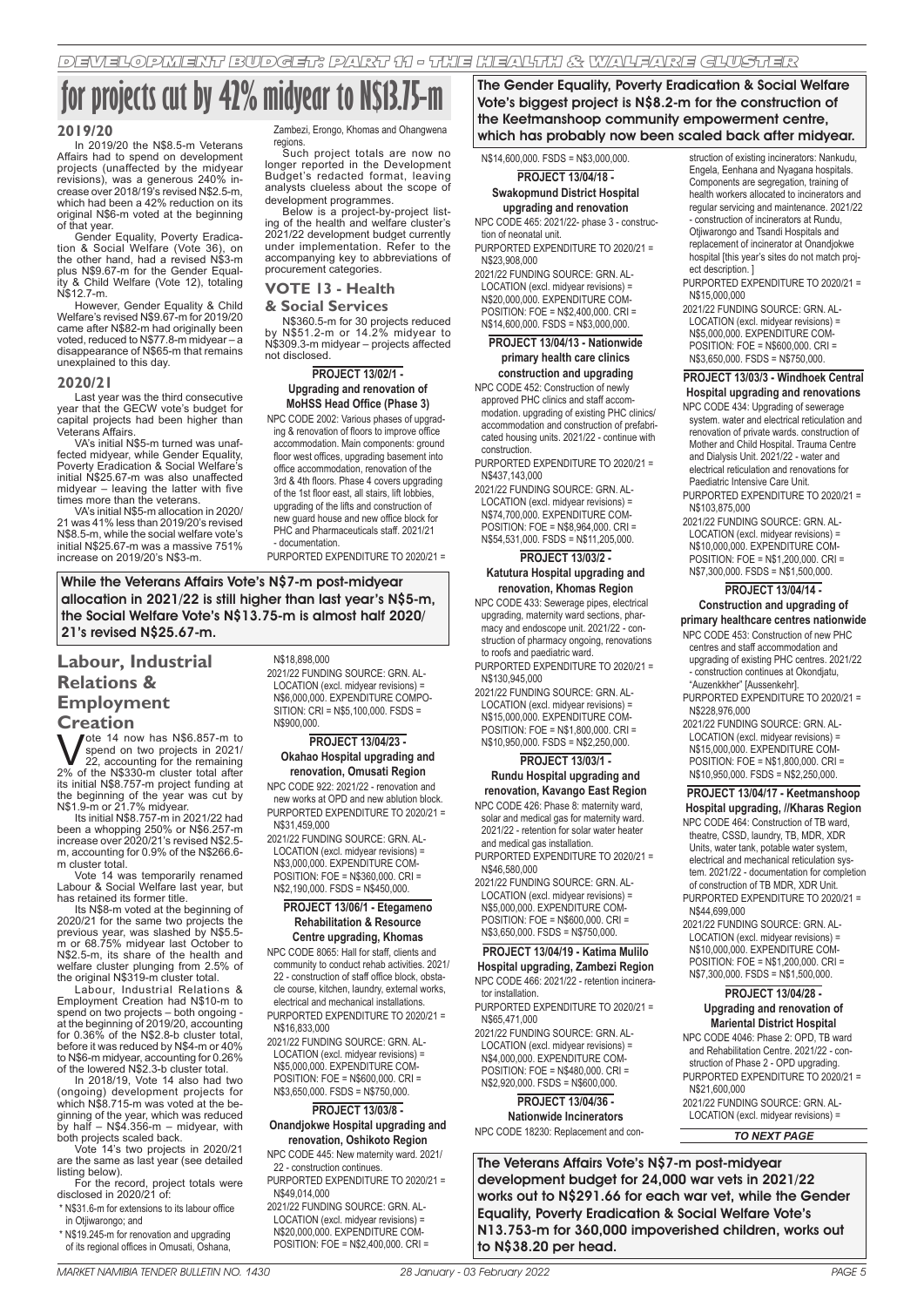Labour, Industrial Relations & Employment Creation has N\$6.857-m to spend on two projects in 2021/22, after its initial N\$8.757-m project funding at the beginning of the year was cut by N\$1.9-m or 21.7% midyear.

#### *FROM PREVIOUS PAGE*

N\$10,000,000. EXPENDITURE COM-POSITION: FOE = N\$1,200,000. CRI = N\$7,300,000. FSDS = N\$1,500,000.

# **PROJECT 13/04/16 - Okakarara District Hospital upgrading and**

**renovation, Otjozondjupa Region** NPC CODE 461: 2021/22 - continue construction on kitchen and laundry.

PURPORTED EXPENDITURE TO 2020/21 = N\$28,245,000

2021/22 FUNDING SOURCE: GRN. AL-LOCATION (excl. midyear revisions) = N\$5,000,000. EXPENDITURE COM- $POSITION: FOF = N$600,000, CRI =$ N\$3,650,000. FSDS = N\$750,000.

#### **PROJECT 13/04/35 - Upgrading of St Mary's Hospital in Rehoboth, Hardap Region**

NPC CODE 8062: 5- bedroom residential dwelling, renovation of private wards, lift and ground water tank. 202122 - continue with

construction of x-ray and laboratory. PURPORTED EXPENDITURE TO 2020/21 = N\$21,087,000

2021/22 FUNDING SOURCE: GRN. AL-LOCATION (excl. midyear revisions) = N\$5,000,000. EXPENDITURE COM-POSITION: FOE = N\$600,000. CRI = N\$3,650,000. FSDS = N\$750,000.

#### **PROJECT 13/04/22 -**

**Okahandja Hospital upgrading and renovation, Otjozondjupa Region**

NPC CODE 921: Phase 1, stage 1 - OPD and casualty. 2021/22 - construction continues on Phase 1: stage 1: Remainder of work for OPD.

PURPORTED EXPENDITURE TO 2020/21 = N\$6,032,000

2021/22 FUNDING SOURCE: GRN. AL-LOCATION (excl. midyear revisions) = N\$2,000,000. EXPENDITURE COM-POSITION: FOE = N\$240,000. CRI = N\$1,460,000. FSDS = N\$300,000.

#### **PROJECT 13/04/21 - Gobabis District Hospital renovation and upgrading, Omaheke Region**

NPC CODE 920: Phase1: storm water reticulation and renovation to the operating theatres. 2021/22 - documentation for reno-

vation of operating theatres and commence construction of storm water reticulation. PURPORTED EXPENDITURE TO 2020/21 = N\$16,056,000

2021/22 FUNDING SOURCE: GRN. AL-LOCATION (excl. midyear revisions) = N\$1,000,000. EXPENDITURE COMPOSI-TION: FOE = N\$120,000. CRI = N\$730,000.  $FSDS = N$150,000$ 

#### **PROJECT 13/04/42 - Nkurenkuru District Hospital upgrade and renovation, Kavango West Region**

NPC CODE 18284: Phase 1 - construction of the PHC clinic. Phase 2 - OPD, casualty, dental unit, laboratory, X-ray department, pharmacy and main hospital entrance. Phase 3 - maternity, low care, paediatric, female and male wards. 2021/22- complete construction of PHC clinic and commence with electrical and bulk fresh water services. PURPORTED EXPENDITURE TO 2020/21 = N\$8,153,000

2021/22 FUNDING SOURCE: GRN. AL-LOCATION (excl. midyear revisions) = N\$7,000,000. EXPENDITURE COM- $POSITION: FOF = N$840,000. CRI =$ N\$5,110,000. FSDS = N\$1,050,000.

## **PROJECT 13/08/2 - Maintenance and repair of health**

# **infrastructure, nationwide**

NPC CODE 2768: Countrywide maintenance, renovations and repairs of MHSS infrastructure. 2020/21 - as requested. PURPORTED EXPENDITURE TO 2020/21 =

N\$168,096,000 2021/22 FUNDING SOURCE: GRN. AL-

LOCATION (excl. midyear revisions) = N\$60,000,000. EXPENDITURE COM- $POSITION: FOR = N$7,200,000. CRI =$ N\$43,800,000. FSDS = N\$9,000,000.

#### **PROJECT 13/04/15 - Upgrading and renovation of Otjiwarongo District Hospital, Otjozondjupa**

NPC CODE 460: Refurbish TB ward, pediatric ward, upgrade general wards, staff accommodation, clearing and fencing to construct a new referral hospital. 2021/22 - documen-

tation for general wards. PURPORTED EXPENDITURE TO 2020/21 = N\$15,274,000

volved in 23 roads that were upgraded to bitumen standards, while nine other Namibian companies participated as JV partners with foreign companies; \* the remaining eight bitumen road contracts were done by foreign com-

339 Namibian entities participated as SMME sub-contractors in these road

As far as Phase 2B of the Windhoek – Hosea Kutako International Airport highway is concerned, Lutombi confirmed that this stretch was fully funded through a Chinese grant to the tune of N\$1.035-b. "This is money is coming into Namibia for the development of our road network and not money going out of our country, as alluded to by Hon. Swartbooi", he emphasised. Chinese and Namibian procure-

\* on all RA construction and maintenance projects, 13,607 employment opportunities were created for Namib-

panies;

contracts;

ians.

2021/22 FUNDING SOURCE: GRN. AL-

# **Gender Equality & Child Welfare's N\$77.8-m budget**

LOCATION (excl. midyear revisions) = N\$10,000,000. EXPENDITURE COM-POSITION: FOE = N\$1,200,000. CRI = N\$7,300,000. FSDS = N\$1,500,000.

#### **PROJECT 13/08/3 -**

**Renovation/construction of Regional Management Team Office at Oshakati, Oshana Region**

NPC CODE 2771: Construction and renovation of offices and staff accommodation. 2021/22 - documentation for the outstanding

works. PURPORTED EXPENDITURE TO 2020/21 =

N\$23,349,000

2021/22 FUNDING SOURCE: GRN. AL-LOCATION (excl. midyear revisions) = N\$5,000,000. EXPENDITURE COM-POSITION: FOE = N\$600,000. CRI = N\$3,650,000. FSDS = N\$750,000.

#### **PROJECT 13/02/2 - Development and strengthening of network infrastructure nationwide**

NPC CODE 8064: Establish local area networks and regional offices and hospitals and connect these into a wide area network for an Integrated Health Care Information Management System and to roll out the existing computerised systems IFMS, HRIMS, etc. to the regions and develop computerised systems (Integrated Health Care IMS). 2021/22 - continue installation of network infrastructure in hospitals and health centres.

PURPORTED EXPENDITURE TO 2020/21 = N\$8,000,000

2021/22 FUNDING SOURCE: GRN. AL-LOCATION (excl. midyear revisions) = N\$8,000,000. EXPENDITURE COMPO-SITION: CRI = N\$6,800,000. FSDS = N\$1,200,000.

#### **PROJECT 13/03/9 - Oshakati Intermediate Hospital upgrade and renovate, Oshana Region**

NPC CODE 444: Power supply mitigation & maintenance, general wards, theatre and CSSD. 2021/22 - demolition of asbestos, construct psychiatric ward, documentation for theatre construction.

PURPORTED EXPENDITURE TO 2020/21 = N\$348,411,000

2021/22 FUNDING SOURCE: GRN. AL-LOCATION (excl. midyear revisions) = N\$22,000,000. EXPENDITURE COM-

POSITION: FOE = N\$2,640,000. CRI =

#### N\$16,060,000. FSDS = N\$3,300,000.

**PROJECT 13/04/46 - Khomas District Hospital construction, Samora Machel**

NPC CODE 18866: Feasibility study, documentation, design and construction. 2021/22 - retention for perimeter fence.

PURPORTED EXPENDITURE TO 2020/21 = N\$3,000,000

2021/22 FUNDING SOURCE: GRN. AL-LOCATION (excl. midyear revisions) = N\$5,000,000. EXPENDITURE COM-POSITION:  $FOF = NS600,000, \text{ CRI} =$ N\$3,650,000. FSDS = N\$750,000.

#### **PROJECT 13/04/38 - Omuthiya District Hospital construction, Oshikoto Region**

NPC CODE 18261: New PHC clinic, alterations/additions to existing hospital facilities. 2021/22 - electrical, mechanical and plumbing defects rectification.

PURPORTED EXPENDITURE TO 2020/21 = N\$12,628,000

2021/22 FUNDING SOURCE: GRN. AL-LOCATION (excl. midyear revisions) = N\$3,000,000. EXPENDITURE COM-POSITION: FOE = N\$360,000. CRI = N\$2,190,000. FSDS = N\$450,000.

#### **PROJECT 13/05/9 - Construction of Prosthetic and Orthotics Units, //Kharas**

NPC CODE 20072: 2021/22 - feasibility study. PURPORTED EXPENDITURE TO 2020/21 = N\$2,000,000

2021/22 FUNDING SOURCE: GRN. AL-LOCATION (excl. midyear revisions) = N\$2,000,000. EXPENDITURE COMPO-SITION: CRI = N\$1,460,000. FSDS = N\$540,000

# **PROJECT 13/07/2 - Construction of new Central Medical Store,**

**Okahandja, Otjozondjupa Region** NPC CODE 18409: Construction of new central medical store and staff accommodation. 2020/21 - construction.

PURPORTED EXPENDITURE TO 2020/21 = N\$3,356,000

2021/22 FUNDING SOURCE: GRN. AL-LOCATION (excl. midyear revisions) = N\$5,000,000. EXPENDITURE COM-POSITION: FOE = N\$600,000. CRI = N\$3,650,000. FSDS = N\$750,000.

*TO NEXT PAGE*

# **'NO PROBLEM' WITH ALL THOSE CHINESE ROADWORKS CONTRACTS**

#### *28 JANUARY 2022*

The Roads Authority has labeled allegations by Landless Peoples Movement leader Bernardus Swartbooi that it favours Chinese contractors in the award of roadworks tenders as unpatriotic, "defamatory, false and unfounded".

According to a statement from the office of Road Authority CEO Conrad Lutombi dated 23-Nov-21, all RA procurement was conducted in line the Public Procurement Act 15 of 2015.

To illustrate the RA's commitment to promote Namibian contractors and SMMEs, Lutombi listed some statistics from the last five years:

- \* 84 Namibian contractors and 442 local SMMEs conducted road maintenance work;
- \* new gravel roads were built by 11 emerging contractors with the participation of 45 SMMEs;

ment processes were involved in a "fair and transparent manner". To ensure that Namibians would benefit from this project, construction materials will be 'solely sourced from Namibian suppliers' and there will be opportunities for local subcontractors and SMMEs.

About 270 jobs should be created for Namibians during the construction period, he said.

As CEO, Lutombi was not involved in appointing contractors for any construction work, the statement added (*New Era* 24-Nov-21).

The statement did not specify what was "defamatory, false and unfounded" about Swartbooi's claims.

It did not provide a breakdown of 'foreign companies', nor a breakdown of the values of roadworks completed by local and foreign contractors. It is well known that by far most of these 'foreign' contractors on major road-building projects are Chinese.

Nor did the statement acknowledge the obvious fact that most of the N\$1.035-b Chinese grant for the last phase of the airport highway would flow back to the country of origin via the Chinese contractor who was awarded the tender

# **Namibian subcontractors used by Chinese firms to**

**get tenders**

According to an SMS to *The Namibian* on 02-Nov-21, "Namibian architects associations and its engineering council must be aware that Chinese contactors are using mechanical and electrical subcontractors to tender, and once they get a tender, they either want a discount from 20% to 30% or they use their own contractors. We are the ones tendering, while they are using our documents, such as founding statements, certificates of good standing and profiles, to get the tender. Can the authorities please look into this?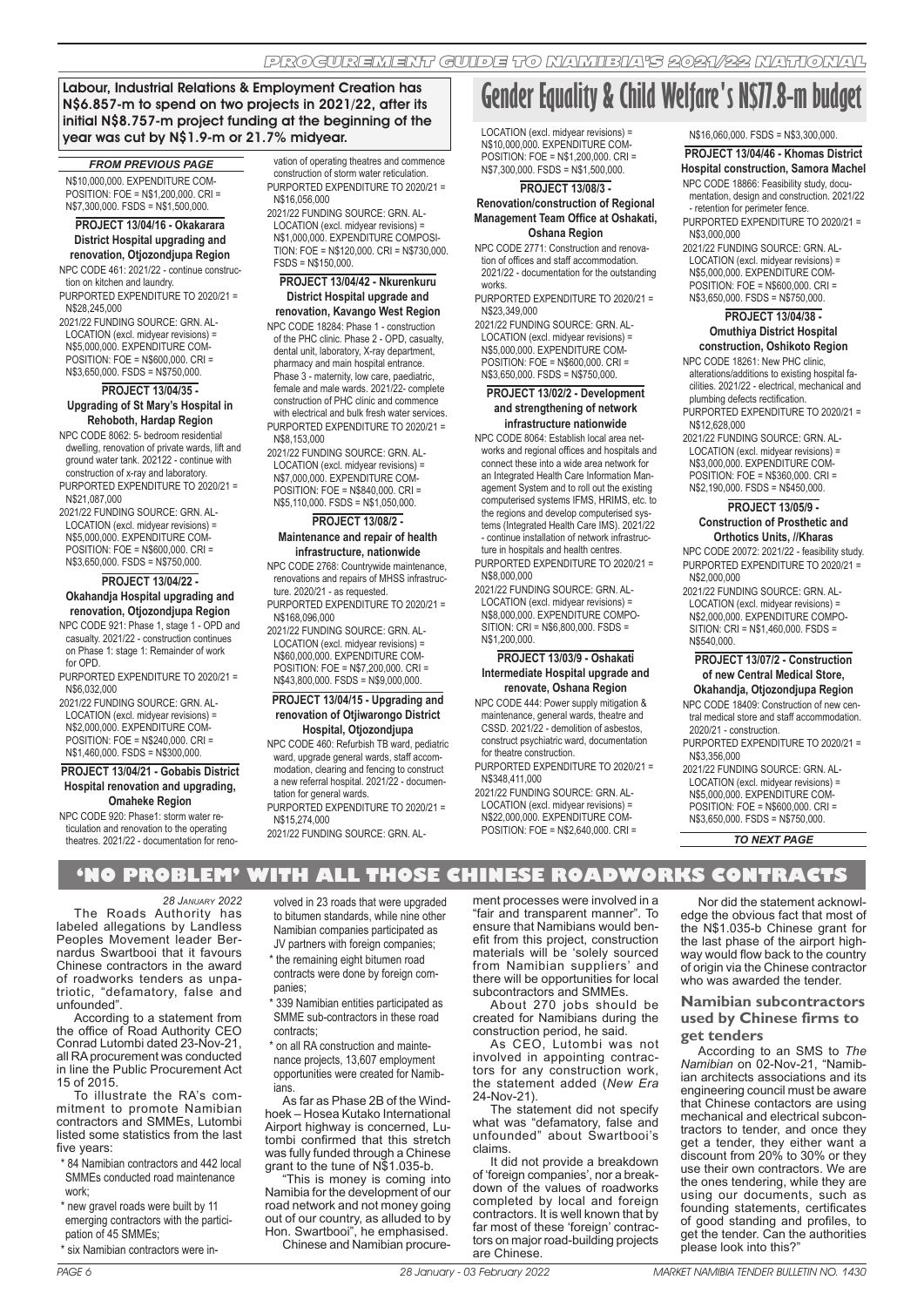# **for projects in 2019/20 now restated as N\$9.67-m**

#### **PROJECT 13/05/4 - Port Health - Isolation Units & Staff Accommodation, Okahandja**

NPC CODE 20074: Construction of Infectious Disease/TB Hospital building. 2021/22 - feasibility, documentation and construction. PURPORTED EXPENDITURE TO 2020/21  $=$  N\$0

2021/22 FUNDING SOURCE: GRN. AL-LOCATION (excl. midyear revisions) = N\$10,790,000. EXPENDITURE COM-POSITION: CRI =  $N$8,092,000$  FSDS = N\$2,698,000.

#### **PROJECT 13/07/1 - DHS and follow-up research**

NPC CODE 18406: Namibia Demographic and Health Survey to maximise the ability to measure trends on similar indicators. Development of survey materials, mapping and training on data collection tools, data collection, analysis & report writing, printing and dissemination. 2021/22 - development of survey materials, mapping and training on data collection tools.

PURPORTED EXPENDITURE TO 2020/21 = N\$5,000,000

2021/22 FUNDING SOURCE: GRN. AL-LOCATION (excl. midyear revisions) = N\$7,000,000. EXPENDITURE COMPOSI-TION: OSP = N\$7,000,000.

# **VOTE 14 - Labour,**

#### **Industrial Relations & Employment Creation**

N\$8.757-m for two projects reduced by N\$1.9-m or 21.7% midyear to N\$6.857-m midyear – projects affected not disclosed.

#### **PROJECT 14/02/8 - Extension of Labour Office in Otjiwarongo**

NPC CODE 18265: 2021/22 - construction continues PURPORTED EXPENDITURE TO 2020/21 =

N\$6,000,000 2021/22 FUNDING SOURCE: GRN. AL-

LOCATION (excl. midyear revisions) = N\$6,000,000. EXPENDITURE COMPOSI- $TION: CRI = N$6,000,000$ 

#### **PROJECT 14/02/9 -**

**Renovation and Upgrading of MLIREC Buildings in Kunene, Erongo, Khomas and Ohangwena**

NPC CODE 18397: Construction of guard house, upgrading and renovation of houses and offices. 2021/22 - renovation of OLC and regional offices, construction of ablution facilities, security guard house and toilets and installation of air conditioners.

PURPORTED EXPENDITURE TO 2020/21 = N\$9,329,000

2021/22 FUNDING SOURCE: GRN. AL-LOCATION (excl. midyear revisions) = N\$2,757,000. EXPENDITURE COMPOSI- $TION: CRI = N$2,757,000.$ 

#### **VOTE 36 -**

#### **Gender Equality,**

**Poverty Eradication** 

# **& Social Welfare**

N\$23.55-m for 10 projects reduced by N\$9.8-m or 41.6% midyear – projects affected not disclosed.

#### **PROJECT 36/08/23 - Renovation and upgrading of Farm Kaukurus No 79, Unit B, Omaheke Region**

NPC CODE 20263: Farm donated by Ministry of Land Reform to provide accommodation, agricultural and vocational skills development for street children. Renovate and upgrade infrastructure at Farm Kaukurus NO 79, Unit: B. 2021/22 - renovations and upgrading to existing infrastructure. PURPORTED EXPENDITURE TO 2020/21 =

#### N\$2,662,000

2021/22 FUNDING SOURCE: GRN. AL-LOCATION (excl. midyear revisions) = N\$2,300,000. EXPENDITURE COMPO- $SITION: CRI = N$2,000,000. FSDS =$ N\$300,000.

#### **PROJECT 36/08/15 - Construction and renovation of homes of safety and shelters**

NPC CODE 18726: The current MTEF is supposed to target the //Kharas Region. 2021/ 22 - renovation & maintenance of existing infrastructure at Katima Mulilo, Opuwo, and Khorixas & Eenhana GBV Shelter. PURPORTED EXPENDITURE TO 2020/21 =

N\$2,066,000 2021/22 FUNDING SOURCE: GRN. ALLOCA-

TION (excl. midyear revisions) = N\$500,000. EXPENDITURE COMPOSITION: CRI = N\$500,000.

#### **PROJECT 36/08/21 [NEW] - Construction of Khomas Community Empowerment Center**

NPC CODE 20053: Main components are feasibility study, design & documentation, construction of administration block, community hall, ablution blocks, training facilities, markets stalls, caretaker's houses, guard house and boundary fence. 2021/22 - feasibility study & rehabilitation of boundary fence. PURPORTED EXPENDITURE TO 2020/21 = N\$0

2021/22 FUNDING SOURCE: GRN. AL-LOCATION (excl. midyear revisions) = N\$1,000,000. EXPENDITURE COMPOSI- $TION: CRI = N$1,000,000.$ 

#### **PROJECT 36/08/12 - Construction and renovation of regional and constituency offices**

NPC CODE 18302: in all 14 regions. Feasibility study, documentation and design, renovation and construction. 2021/22 - ongoing construction of office accommodation at Mbururu constituency office in Kavango West region. feasibility studies for Ohangwena regional office in Eenhana and constituency office in Gibeon. construction of Phase 1: Ohangwena regional office in Eenhana and constituency office in Gibeon.

PURPORTED EXPENDITURE TO 2020/21 = N\$27,000,000

2021/22 FUNDING SOURCE: GRN. AL-LOCATION (excl. midyear revisions) = N\$2,500,000. EXPENDITURE COMPOSI-TION: CRI = N\$2,500,000.

# **PROJECT 36/08/17 - Construction of Nkurenkuru community empowerment**

**centre. Kavango West Region** NPC CODE 18860: Administration blocks, community hall, ablution blocks, training facilities, market stalls, caretakers' houses guard house & boundary fence. 2021/22 - phase 1 construction: boundary fence, landscaping, small administrative block, guard house, fence and ablutions. PURPORTED EXPENDITURE TO 2020/21 = N\$2,700,000

2021/22 FUNDING SOURCE: GRN. AL-LOCATION (excl. midyear revisions) = N\$5,700,000. EXPENDITURE COMPO-SITION: CRI = N\$5,500,000. FSDS = N\$200,000.

#### **PROJECT 36/08/9 - Construction of Keetmanshoop**

**community empowerment centre** NPC CODE 5030: Community hall, ablution

facilities, admin block, training facilities, playground, market stalls, caretakers houses, guard house & boundary fence. 2021/22 - construction of phase 2 (guard house, administration block, driveways). PURPORTED EXPENDITURE TO 2020/21 = N\$13,484,000

2021/22 FUNDING SOURCE: GRN. AL-

Labour, Industrial Relations & Employment Creation's two projects in 2020/21 are extensions to its labour office in Otjiwarongo and upgrading of its regional offices in Omusati, Oshana, Zambezi, Erongo, Khomas and Ohangwena regions

LOCATION (excl. midyear revisions) = N\$8,200,000. EXPENDITURE COMPO-SITION: CRI = N\$8,000,000. FSDS = N\$200,000.

#### **PROJECT 36/08/16 - Renovation and maintenance of Namibian Children's Home, Windhoek**

NPC CODE 18727: Renovate and maintain Namibia Children's home for Orphans

and Vulnerable Children (OVC). 2021/22 - rehabilitation of ground water reticulation. renovations to House No: 2, 3, 4, 13, 15, 16

and Flat No. 7. PURPORTED EXPENDITURE TO 2020/21 = N\$5,419,000

2021/22 FUNDING SOURCE: GRN. AL-LOCATION (excl. midyear revisions) = N\$1,000,000. EXPENDITURE COMPOSI- $TiON: CRI = N$1,000,000$ 

#### **PROJECT 36/08/13 - Renovation of after school centre, Khomasdal**

NPC CODE 18769: Renovate and maintain infrastructure at the After School Centre for 50 OVC and up to 100 mobile street children. 2021/22 - rehabilitation of ground water pipes, renovation of main hall.

PURPORTED EXPENDITURE TO 2020/21 = N\$4,606,000

2021/22 FUNDING SOURCE: GRN. ALLOCA-TION (excl. midyear revisions) = N\$353,000. EXPENDITURE COMPOSITION: CRI = **N\$353,000** 

### **PROJECT 12/04/2 - Construction and upgrading of ECD centres nationwide**

NPC CODE 20232: Construct model ECDs and upgrade four existing ECDs in each region. Main components - sanitation, additional classrooms, a playground, boundary fence. 2021/2022 - feasibility study, renovate/upgrade & construct ECD facilities nationwide.

PURPORTED EXPENDITURE TO 2020/21 = N\$500,000

2021/22 FUNDING SOURCE: GRN. AL-LOCATION (excl. midyear revisions) =

N\$1,000,000. EXPENDITURE COMPOSI-TION: CRI = N\$1,000,000.

## **PROJECT 36/04/1 -**

#### **Construction and Upgrading of Model ECD Centres Nationwide**

NPC CODE 20231: [Except for "model" in title, project duplicated NPC 20232]. Construct model ECD Centres and upgrade 4 existing ECD Centres in each region. main components are sanitation, additional classrooms, playground and boundary fence. 2021/2022 -feasibility study, ready to use model ECD centres (Nkurenkuru, Katima & Otjiwarongo). PURPORTED EXPENDITURE TO 2020/21 = N\$500,000

2021/22 FUNDING SOURCE: GRN. AL-

LOCATION (excl. midyear revisions) = N\$1,000,000. EXPENDITURE COMPOSI-TION: CRI = N\$1,000,000.

See accompanying tables and key to abbreviations for procurement categories in our detailed project-by-project listing for the administrative cluster in 2021/22. To be continued.

Our procurement guide to Namibia's 2021/22 development budget so far:

- \* Bulletin 1414 Part 1- Introduction The degradation of development
- \* Bulletin 1417 Part 2 Deconstructing distorted development (A) - Dancing the developmentaloota tango in the dark
- \* Bulletin 1419 Part 3 Deconstructing distorted development (B) – Capital swept under the carpet
- \* Bulletin 1420 Part 4 Development and debt – Development for debtors
- \* Bulletin 1422 Part 5 Midyear revisions & project execution – Another midyear 'blunder-budget'
- \* Bulletin 1423 Part 6 National debt & foreign-funded projects - Development with a capital 'F'
- \* Bulletin 1426 Part 7 Programmes Preview – Security projects prioritized more
- \* Bulletin 1427 Part 8 The Administrative Cluster & office space – The never-ending office party
- \* Bulletin 1428 Part 9 The Security Cluster – Security apparatus projects pimped up
- Bulletin 1429 Part 10 The Education

© Copyright Namibia Tender Bulletin / Collective Resources (Pty) Ltd. Cluster – State schools undercapitalised.

All rights reserved.

**NOTES TO THE STATE PROCUREMENT BUDGET** ng of what we call go **'procurement budget' as part of the overall budget is unique to the Tender Bulletin, has been undertaken for most financial years since 1993 and is unreplicated in Namibia. Its purpose is to alert tenderers to forthcoming procurement opportunities.**

**Procurement spending relates to heads of expenditure normally directed through public procurement channels (with abbreviations): \* Materials and Supplies (M&S): Expenditure relating to the acquisition of store items of consumable nature to be utilized in the process of government services/operations, such as provisions, spares, stationery and other materials.** 

**\* Other goods, services and expenses (OSE): Generally relating to recurrent spending on items sourced in the real economy, i.e. excluding remuneration, other conditions service relating to the public service, transport provided by the government garage, utilities, property rental etc. OSE consists of consultancy services unrelated to construction as well as non-consultancy services such as advertising, catering, cleaning, entertainment, event management, gifts, legal, printing, security, travel, training services etc.** 

**These two spending heads are form part of government's current expenditure in the operational budget as well as in the development budget.**

**Other procurement spending components occurring both as capital expenditure in the op-erational budget (i.e. not current expenditure) and also in the development budget are:**

**\* furniture and office equipment (FOE) \* operational equipment, machinery and plant (OEMP);**

icles (V).

**Procurement components occurring only within the development budget are: \* construction, renovations and improve-**

**ment (CRI); idies, design and supervisi (FSDS).**

**Maintenance expenses consists of expenditure relating to maintaining capital assets, including office and operational equipment, buildings, roads and bridges, and other capital assets.** 

**Although annual and multi-year tenders are issued in this area (e.g. minor capital works, water infrastructure, vehicle, plant, electrical and electronic maintenance), we deliberately exclude it from our analysis to err on the safe side, since some of this maintenance is sourced internally within certain government ministries (e.g. the departments of works and of water affairs).**

**Although our coverage of the development budget overlaps with some of the operational budget, a project-by-project presentation of the development budget concretizes tendering opportunities more specifically with reference to actual project implementation and is presented separately from the estimates of operational expenditure.**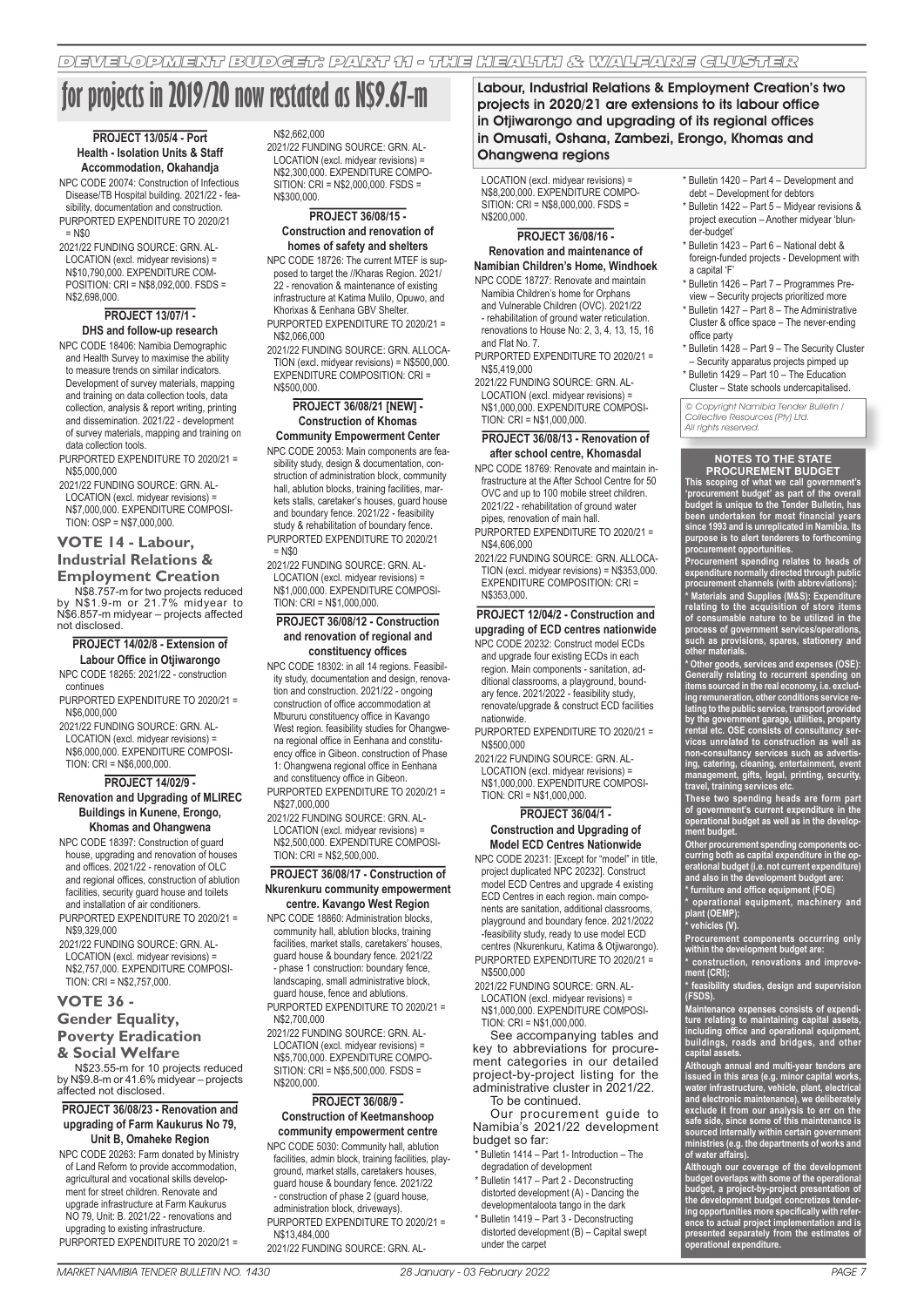| $\Box$                    | I AGRICULTURAL INPUTS<br>REFERENCE: G/IQ/ORDC-26/2021; CLOSING: 01-Feb-22 11:00<br><b>DESCRIPTION:</b> Informal quotation: Supply and deliver poultry feed for ORDC (3 items of layer<br>mesh, Pullet Grower and Pullet Starter) [quotation only on website]<br>CONTACT: Oshikoto Regional Council, Omuthiya; Head: Procurement Management Unit -<br>Tutu Haukena; bid box (bids); Okashana Rural Development Centre - Abel Mubvekeri (en-<br>quiries); ph.: +264-(0)65-285312 (RDC) or 244100 (eng); web: mercy@okashanardc.com<br>/ reservations@okashanardc.com (enq), www.okashanardc.com;<br>DOCUMENTATION: Obtain quotation document from www.oshikotorc.gov.na/procurement<br><b>AIRCONDITIONING</b><br>REFERENCE: G/RFQ/ORC-37/2020/2021; CLOSING: 01-Feb-22 11:00<br><b>DESCRIPTION:</b> RFQ: Supply and deliver 3x floor standing mobile air cooler units for Oshivelo<br>Settlement Office [quotation only on website]<br><b>CONTACT:</b> Oshikoto Regional Council, Omuthiya; Head: Procurement Management Unit<br>- Tutu Haukena; bid box (bids); ph.: +264-(0)65-244800;                                                                                                                                                                                                     | <b>CONTACT:</b> Ministry of Home Affairs, Immigration, Safety & Security; Head Office, Windhoek;<br>Procurement Management Unit (enquiries); PMU Chairperson - A Nelumbu (issued by);<br>Namibia Correctional Service - COH HFT Mweya (enquiries); ph.: +264-(0)61-2922111/<br>2365 (PMU); (0)64-573200 or 081-4523291 (eng); web: Procurement.Management@mha<br>.gov.na (PMU); ncs.procurement@ncs.gov.na (enq);<br>DOCUMENTATION: No charge for document on www.mha.gov.na under 'tenders'<br><b>CHEMICALS</b><br>REFERENCE: G/RFQ/NAMPORT-10080856/2022: CLOSING: 31-Jan-22 time not stated<br>DESCRIPTION: RFQ: Supply and deliver alcohol-based hand sanitizers for a period of 12<br>months [quotation only on website]<br><b>CONTACT:</b> Namibian Ports Authority, Walvis Bay; Procurement Management Unit (enquiries);<br>ph.: $+264-(0)64-2082111$ (proc); web: procurement@namport.com.na (enq);<br>DOCUMENTATION: bid document available on www.namport.com.na/Procurement<br>REFERENCE: G/RFQ/39-93/21/22; CLOSING: 04-Feb-22 11:00<br>DESCRIPTION: RFQ: Supply and deliver Kleenex gel hand sanitizer for the new MHAISS                                                                                                                                                                                                                          |  |
|---------------------------|--------------------------------------------------------------------------------------------------------------------------------------------------------------------------------------------------------------------------------------------------------------------------------------------------------------------------------------------------------------------------------------------------------------------------------------------------------------------------------------------------------------------------------------------------------------------------------------------------------------------------------------------------------------------------------------------------------------------------------------------------------------------------------------------------------------------------------------------------------------------------------------------------------------------------------------------------------------------------------------------------------------------------------------------------------------------------------------------------------------------------------------------------------------------------------------------------------------------------------------------------------------------------------------------|-----------------------------------------------------------------------------------------------------------------------------------------------------------------------------------------------------------------------------------------------------------------------------------------------------------------------------------------------------------------------------------------------------------------------------------------------------------------------------------------------------------------------------------------------------------------------------------------------------------------------------------------------------------------------------------------------------------------------------------------------------------------------------------------------------------------------------------------------------------------------------------------------------------------------------------------------------------------------------------------------------------------------------------------------------------------------------------------------------------------------------------------------------------------------------------------------------------------------------------------------------------------------------------------------------------------------------------------------------------------|--|
| $\triangleleft$           | <b>DOCUMENTATION:</b> Obtain quotation document from www.oshikotorc.gov.na/procurement<br>REFERENCE: G/RFQ/NW-045/2022; CLOSING: 10-Feb-22 11:00<br><b>DESCRIPTION:</b> RFQ for goods: Supply, deliver and install air-conditioner units at NamWater<br>Head Office [quotation only on website]<br><b>CONTACT:</b> Namibia Water Corporation Ltd, 176 Iscor Street, Aigams Building, Windhoek;<br>quotation/bid box (bids); Procurement Management Unit (enquiries); ph.: +264-(0)61-<br>712081/2009 (enq); web: bids@namwater.com.na (enq);<br><b>DOCUMENTATION:</b> Bid documents are available on www.namwater.com.na under<br>'procurement' free of charge<br>REFERENCE: W/ONB/HRC-012/2021; CLOSING: 04-Mar-22 11:00<br><b>DESCRIPTION:</b> Open National Bid: Service and installation of aircons at Mariental TRC.<br>Registered companies are invited to submit bids for DEAC. Bids must be deposited in the<br>bid box at the PMU.                                                                                                                                                                                                                                                                                                                                                | Headquarters Building (24x 1,200ml) [quotation only on website]<br>CONTACT: Ministry of Home Affairs, Immigration, Safety & Security; Head Office, Windhoek;<br>Procurement Management Unit (enquiries); PMU Chairperson - A Nelumbu (issued by);<br>ph.: +264-(0)61-2922111/2365 (PMU); web: Procurement.Management@mha.gov.na<br>(PMU); DOCUMENTATION: No charge for document on www.mha.gov.na under 'tenders'<br><b>CONSTRUCTION &amp; WORKS</b><br>NOTE: The following applies to the two CPB + RA Invitation for bids (Open Advertised<br>Bidding):<br><b>CONTACT:</b> RA + Central Procurement Board of Namibia, Erf 8161, Julius Nyerere Street (old<br>RCC Building), ground floor, Windhoek (complete documents with detailed specifica-<br>tions); Procurement Management Unit (enquiries); ph.: +264-(0)61-447700; web:<br>procurement@cpb.org.na (general eng); pr@cpb.org.na. PROCURING AGENT: The<br>CPB on behalf of the Roads Authority of Namibia. COUNTRY: Namibia. Bids are invited                                                                                                                                                                                                                                                                                                                                                         |  |
| $\Box$                    | <b>CONTACT:</b> Hardap Regional Council, Mariental (documents); Directorate of Education, Arts<br>& Culture; Procurement Management Unit, bid box (bids); PMU Head - PA Skrywer or<br>SN Nestor or E Wimmert (PMU enquiries); Works Inspector - J Kuduva (technical); ph.:<br>$+264-(0)63-245800$ (eng);<br>DOCUMENTATION: N\$300 levy per bid document available 31-Jan-22<br><b>BUILDING MATERIALS &amp; HARDWARE</b><br>REFERENCE: G/ONB/HRC-030/2021; CLOSING: 01-Mar-22 11:00<br><b>DESCRIPTION:</b> Open National Bid: Supply and deliver outstanding Cash/Food for Work<br>materials. Registered and experienced companies are invited to submit bids. Bids must<br>be deposited in the bid box at the PMU.<br><b>CONTACT:</b> Hardap Regional Council, Mariental (documents); Procurement Management<br>Unit, bid box (bids); PMU Head - PA Skrywer or S Katzao, M Masiani, A Louw or S Jarson                                                                                                                                                                                                                                                                                                                                                                                     | through OAB in line with Section 27(1)(a)(i) read together with Section 28(2) and Section<br>2(b) of the Public Procurement Act 15 of 2015. These bids are for entities incorporated<br>in Namibia with 100% shareholding or equity vested in Namibian citizens. Bids will be<br>opened in the presence of bidders' representatives in attendance at the CPB on the<br>closing date at 11:05.<br>PRE-TENDER SCHEDULE: Non-compulsory pre-bid meeting/site visit: 10-Feb-22 at 11:00 in<br>Windhoek (specific venue and coordinates will be communicated to bidders via Clarifi-<br>cations). All requests for clarifications must be addressed in writing by email to<br>clarification@cpb.org.na and reach the procuring agent not later than 16-Feb-22 (14 days<br>prior to the closing date for submission) - late requests will not be responded to. For more<br>information visit http://www.cpb.org.na/index.php/bids-management/current-bids and the<br>E-procurement portal at https://eapp.1.gov.na/Egov.ProcClient/<br>REFERENCE: W/OAB/CPBN-01/2022; CLOSING: 03-Mar-22 11:00                                                                                                                                                                                                                                                                        |  |
| $\bigcap$                 | (enquiries); ph.: +264-(0)63-245800 (enq);<br><b>DOCUMENTATION:</b> N\$100 levy per bid document<br>REFERENCE: G/IQ/OHRC10-14/2021/2022; CLOSING: 31-Jan-22 10:00<br><b>DESCRIPTION:</b> Informal quotation: Supply and deliver sand filling (45m3) at Ohangwena<br>Circuit Office [quotation only on website]<br><b>CONTACT:</b> Ohangwena Regional Council, 103 Church Street, Eenhana; bid box (bids);<br>Head of Procurement Management Unit - Fillipus Shimhanda; Section DEAC -<br>Jelitha Wapota (enquiries); ph.: +264-(0)65-264300 (PMU); 290275/276 (enq); web:<br>njelitha@yahoo.com (enq); DOCUMENTATION: download bidding documents from https:<br>//ohangwenarc.gov.na/procurement                                                                                                                                                                                                                                                                                                                                                                                                                                                                                                                                                                                           | <b>DESCRIPTION:</b> Development contracts for the blading of gravel roads in Windhoek Region<br>DOCUMENTATION: N\$3,000 (non-refundable) bid document price payable into the CPB bank<br>account once a reference number has been issued; method of payment: EFT and direct<br>deposits only.<br>REFERENCE: W/OAB/CPBN-02/2022; CLOSING: 02-Mar-22 11:00<br><b>DESCRIPTION:</b> Nominated SME for the development contracts for the blading of gravel roads<br>in the Windhoek Region<br><b>DOCUMENTATION:</b> N\$1,000 (non-refundable) bid document price payable into the CPB bank<br>account once a reference number has been issued; method of payment: EFT and direct<br>deposits only                                                                                                                                                                                                                                                                                                                                                                                                                                                                                                                                                                                                                                                                    |  |
| $\geq$                    | NOTE: The following applies to the three Namport RFQs:<br><b>CONTACT:</b> Namibian Ports Authority, Walvis Bay; Procurement Management Unit (enquiries);<br>ph.: +264-(0)64-2082111 (proc); web: procurement@namport.com.na (enq); [quotation<br>only on website<br>DOCUMENTATION: bid document available on www.namport.com.na/Procurement<br>REFERENCE: G/RFQ/NAMPORT-10082143/2022; CLOSING: 07-Feb-22 time not stated<br><b>DESCRIPTION:</b> Supply and deliver wire ropes                                                                                                                                                                                                                                                                                                                                                                                                                                                                                                                                                                                                                                                                                                                                                                                                             | NOTE: The following applies to the three Namport RFQs:<br><b>CONTACT:</b> Namibian Ports Authority, Walvis Bay; Procurement Management Unit (enquiries);<br>ph.: +264-(0)64-2082111 (proc); web: procurement@namport.com.na (enq); [quotation<br>only on website]<br>DOCUMENTATION: bid document available on www.namport.com.na/Procurement<br>REFERENCE: W/RFQ/NAMPORT-4000000808/2022; CLOSING: 03-Feb-22 time not stated<br><b>DESCRIPTION:</b> Manufacture, supply, deliver and install hot dipped galvanized steel gates at<br>Berths 1-8 in the Port of Walvis Bay                                                                                                                                                                                                                                                                                                                                                                                                                                                                                                                                                                                                                                                                                                                                                                                       |  |
|                           | REFERENCE: G/RFQ/NAMPORT-4000000803/2022: CLOSING: 04-Feb-22 time not stated<br><b>DESCRIPTION:</b> Supply and deliver road overlay materials smooth 60mm thick type S-A 40<br>MPA grey zig-zag interlocks for CH150 to CH250 in the Port of Walvis Bay<br>REFERENCE: G/RFQ/NAMPORT-4000000804/2022: CLOSING: 04-Feb-22 time not stated<br><b>DESCRIPTION:</b> Supply and deliver road overlay materials Class 40/19 and Class 15/19 ready                                                                                                                                                                                                                                                                                                                                                                                                                                                                                                                                                                                                                                                                                                                                                                                                                                                 | REFERENCE: W/RFQ/NAMPORT-4000000811/2022; CLOSING: 07-Feb-22 time not stated<br><b>DESCRIPTION:</b> Sand blasting and painting of 40mm diameter steel pipes for the Port of<br>Walvis Bay<br>REFERENCE: W/RFQ/NAMPORT-4000000801/2022; CLOSING: 03-Feb-22 time not stated                                                                                                                                                                                                                                                                                                                                                                                                                                                                                                                                                                                                                                                                                                                                                                                                                                                                                                                                                                                                                                                                                       |  |
| $\bigcap$                 | mix concrete for CH150 to CH250 in the Port of Walvis Bay<br>REFERENCE: G/RFQ/NPWR-100/2021; CLOSING: 03-Feb-22 11:00<br><b>DESCRIPTION:</b> RFQ: Supply and deliver heavy duty Hilti drill machine and cordless Hilti drill<br>machine [quotation only on website]<br><b>CONTACT:</b> NamPower Centre, 15 Luther Street, Windhoek; entrance foyer, bid box (bids);<br>Procurement Management Unit; Rajah Mariine (enquiries); ph.: +264-(0)61-2052219<br>(enq); fax: 2052219 (enq); web: quotations@nampower.com.na or<br>Rajah.Mariine@nampower.com.na (enq);<br><b>DOCUMENTATION:</b> Bid document available on www.nampower.com.na free of charge<br>REFERENCE: G/RFQ/18-40/21-22; CLOSING: 08-Feb-22 12:00<br>DESCRIPTION: RFQ: Supply and deliver fencing materials for boundary fence upgrade and<br>repair: Etosha National Park (27 items) [quotation only on website].<br><b>CONTACT:</b> Ministry of Environment, Forestry & Tourism, Windhoek; Procurement<br>Management Unit; Panduleni Nghifenwa (PMU enquiries); ENP - Tulimevava Nambahu<br>(enquiries); ph.: +264-(0)61-2842230/2037/2077 (PMU); (0)67-229854 (enq); web: pandul<br>eni.nghifenwa@meft.gov.na or procurementmanagementunit@meft.gov.na (PMU);<br>DOCUMENTATION: obtain bid documents from www.meft.gov.na | <b>DESCRIPTION:</b> Installation of a 60mm thick 40 MPA interlocks for CH150 to CH250 in the<br>Port of Walvis Bay<br>REFERENCE: W/ONB/NPWR-20/2022; CLOSING: 25-Feb-22 11:00<br><b>DESCRIPTION:</b> Invitation to bid: Extension of parking shed for mobile substations<br>(Brakwater). Open National Bidding. Refer to website/bidding documents for the closing<br>date. NamPower invites qualified, competent and registered companies to submit their<br>bids in sealed envelopes clearly marked with the bid number and description. NOTE:<br>All invitations are subject to the Public Procurement Act 15 of 2015, its regulations and<br>guidelines.<br><b>CONTACT:</b> NamPower Centre, 15 Luther Street, Windhoek; entrance foyer, bid box (bids);<br>Procurement Management Unit; Mwale Sampati (enquiries); ph.: +264-(0)61-2052206/<br>2280/2321/2258 (enq); web: bidclarifications@nampower.com.na (enq);<br><b>DOCUMENTATION:</b> Bid document available on www.nampower.com.na free of charge<br>PRE-TENDER SCHEDULE: Pre-bid meeting (not compulsory) will be held Thursday 10-Feb-<br>22 at 10:00 at the NamPower Brakwater Depot, Motor Vehicle Workshop; contractors<br>are responsible for their own transport for the site and pre-bid meeting. Site visit - refer to<br>bidding document. Clarification closing date: 11-Feb-22 at 16:30 |  |
| $\triangleleft$<br>PAGE 8 | REFERENCE: G/RFQ/ORC-29/2021/2022; CLOSING: 01-Feb-22 11:00<br><b>DESCRIPTION:</b> RFQ: Supply fencing materials for a gas filling project in Okankolo<br>Constituency (8 items of building materials). [re-issue from 01-Dec-21] [quotation only on<br>website]<br>CONTACT: Oshikoto Regional Council, Omuthiya; Secretary: Procurement Committee - Tutu<br>Haukena; PMU, bid box (bids); Samuel Shithigona (enquiries); ph.: +264-(0)65-244800<br>(eng):<br>DOCUMENTATION: Obtain quotation document from www.oshikotorc.gov.na/procurement<br>REFERENCE: G/RFQ/39-70/21/22; CLOSING: 04-Feb-22 10:00<br>DESCRIPTION: RFQ: Supply and deliver welding consumable materials for Namibian<br>Correctional Service at Omaruru Correctional Facility, Erongo Region (25 items)<br>[quotation only on website]<br>28 January - 03 February 2022                                                                                                                                                                                                                                                                                                                                                                                                                                               | REFERENCE: W/ONB/RTC-11/2021; CLOSING: 07-Mar-22 12:00<br><b>DESCRIPTION:</b> Re-advertisement - Invitation for Open National Bids: Construction of a new<br>fire station at Rehoboth, Hardap Region [re-issue of W/ONB/RTC-12/2021 closing 01-<br>Oct-21]. Bids are invited through ONB procedures from bona fide Namibian competent<br>and experienced civil engineering contractors. SUBMIT: All bids should be clearly marked<br>in a sealed envelope with the following: company name, bid number, bid description and<br>bid delivery address.<br><b>CONTACT:</b> Rehoboth Town Council, P/Bag 2500, Rehoboth; Finance Dept, Cashier office (do-<br>cuments); Town Council office entrance, bid box (bids); Head: Procurement Management<br>Unit - S Bruwer (administrative); Rudolf Muhembo (technical); ph.: +264-(0)62-521807<br>(adm); 521836 (tech); web: procurement@rtc.org.na (adm); muhembor@rtc.org.na (tech);<br><b>DOCUMENTATION:</b> N\$500 (non-refundable) levy payable in advance for documents available<br>from 04-Feb-22. PRE-TENDER SCHEDULE: Non-compulsory pre-bid meeting: Friday<br>11-Feb-22 at 11:00 at Rehoboth Town Council<br>MARKET NAMIBIA TENDER BULLETIN NO. 1430                                                                                                                                                        |  |

# **DOCUMENTATION:** No charge for document on www.mha.gov.na under 'tenders'

# **CHEMICALS**

#### **REFERENCE**: G/RFQ/39-93/21/22; **CLOSING**: 04-Feb-22 11:00

#### **CONSTRUCTION & WORKS**

- **NOTE: The following applies to the two CPB + RA Invitation for bids (Open Advertised Bidding):**
- **CONTACT:** RA + Central Procurement Board of Namibia, Erf 8161, Julius Nyerere Street (old RCC Building), ground floor, Windhoek (complete documents with detailed specifica-tions); Procurement Management Unit (enquiries); ph.: +264-(0)61-447700; web: procurement@cpb.org.na (general enq); pr@cpb.org.na. PROCURING AGENT: The<br>CPB on behalf of the Roads Authority of Namibia. COUNTRY: Namibia. Bids are invited<br>through OAB in line with Section 27(1)(a)(i) read together with 2(b) of the Public Procurement Act 15 of 2015. These bids are for entities incorporated in Namibia with 100% shareholding or equity vested in Namibian citizens. Bids will be opened in the presence of bidders' representatives in attendance at the CPB on the closing date at 11:05.
- **PRE-TENDER SCHEDULE:** Non-compulsory pre-bid meeting/site visit: 10-Feb-22 at 11:00 in Windhoek (specific venue and coordinates will be communicated to bidders via Clarifications). All requests for clarifications must be addressed in writing by email to<br>clarification@cpb.org.na and reach the procuring agent not later than 16-Feb-22 (14 days<br>prior to the closing date for submission) - late r information visit http://www.cpb.org.na/index.php/bids-management/current-bids and the E-procurement portal at https://eapp.1.gov.na/Egov.ProcClient/

#### **REFERENCE**: W/OAB/CPBN-01/2022; **CLOSING**: 03-Mar-22 11:00

#### **NOTE: The following applies to the three Namport RFQs:**

- **DESCRIPTION**: Invitation to bid: Extension of parking shed for mobile substations (Brakwater). Open National Bidding. Refer to website/bidding documents for the closing date. NamPower invites qualified, competent and registered companies to submit their bids in sealed envelopes clearly marked with the bid number and description. NOTE: All invitations are subject to the Public Procurement Act 15 of 2015, its regulations and
- guidelines. **CONTACT:** NamPower Centre, 15 Luther Street, Windhoek; entrance foyer, bid box (bids); Procurement Management Unit; Mwale Sampati (enquiries); ph.: +264-(0)61-2052206/ 2280/2321/2258 (enq); web: bidclarifications@nampower.com.na (enq);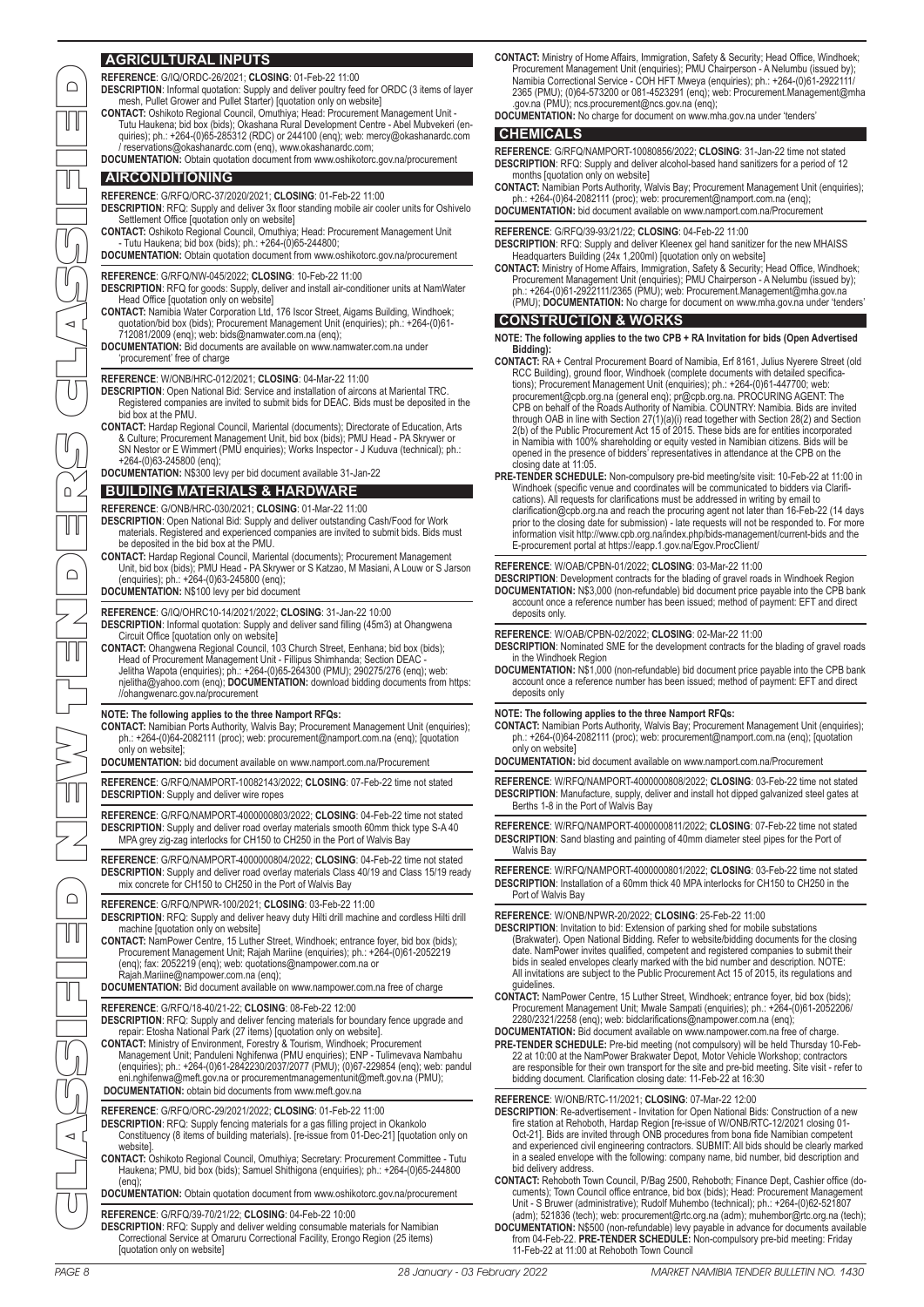# **OVER N\$51-M RESTRICTED WORKS CONTRACTS AWARDED**

*28 JANUARY 2022* NamPower announced the awards of five works tenders worth over N\$51, according to its website on 13 December 2021.

These are part of 14 'restricted bidding' tenders worth over N\$120 m in which selected bidders were invited to tender without advertisements in the public domain.

Of the 14 restricted bidding tenders, four were for 'non-consulting services', five for works and five for various supplies, award details of which are reported separately.

The value of some of these tenders confirms that NamPower is currently handling procurement above its threshold without having to go through the Central Procurement Board – as disclosed by the CPB at its latest media briefing in November. NamPower's special exemption from going through the CPB was first announced by finance minister Iipumu Shiimi when tabling the midyear budget at the beginning of November.

Some of these 'restricted bidding' tenders awarded as at 13- Dec-21 date back to 2020 but from the awards posted on the Nam-Power website it is not clear when the awards were processed.

**Power transformer for Obib Substation to SGB Smit Power Matla for N\$36-m**

NamPower awards five works tenders after inviting restricted bids for:

- \* Power transformer for Obib Substation N\$36-m
- \* Survey for two wind power plants in Lüderitz N\$5.6-m
- \* Zambezi networks N\$4.6-m
- \* 400kV transmission lines maintenance N\$3.5-m
- \* Van Eck head office optic fibre link N\$1.55-m

Tender W/RB/NPWR-02/2020 for the design, manufacture, supply and deliver, test and commission 120MVA, 400/66/22kV Ynyn0d1 power transformer to Obib Substation closed 02-Oct-20 when two offers were received – both passing the eligibility criteria: SGB Smit Power Matla = N\$36,068,000

- best evaluated bid;
- $*$  Siemens Energy (Pty) Ltd =  $N$45,148,051$ .

#### **Survey for two wind power plants in Lüderitz to Burmeister**

**for N\$5.6-m**

Tender W/RB/NPWR-02/2021 for technical works to conduct geotechnical and hydrological surveys at a site in Lüderitz for the development of two wind power plants closed 26-Feb-21, when two offers were received, of which only one passed the eligibility criteria: \* Burmeister and Partners = N\$5,591,646.85

- best evaluated bid; \* Knight Piesold Consulting = N\$3,380,669

not provided; subcontractor Receiver of Revenue good standing not submitted; \* SLR Consulting = N\$4,167,699.60 was

was found non-responsive - shareholder IDs

found non-responsive - some shareholder IDs not provided; Tax Good Standing certificate not valid.

#### **Zambezi networks to BDI for N\$4.6-m**

Tender W/RB/NPWR-04/2021 for the construction of MV and LV networks in the Zambezi Region closed 16-Apr-21, when three offers were received, of which two passed the eligibility criteria:

- \* BDI Electric & Construction = N\$4,645,090 changed to N\$4,653,090 after corrections - best evaluated bid;
- \* Clydon Namibia = N\$6,683,694 changed to N\$6,668,327.50 after corrections;
- \* Servco Power Technologies = N\$5,902,087; did not submit Safety Health Environmental Wellness Management Plan.

**400kV transmission lines maintenance to Elektra Power for N\$3.5-m**

Tender W/RB/NPWR-03/2020 for live line maintenance of 400kV transmission lines closed 05-Jun-20, when two offers were received, with both passing the eligibility criteria:

- \* Elektra Power = N\$3,453,900 excl. VAT and contingencies - selected for award;
- \* Lomar Electro Services = N\$7,915,215.

**Van Eck – head office** 

**optic fibre link to** 

**Fiber Communication for N\$1.55-m**

Tender W/RB/NPWR-03/2021 for the design, supply, delivery installation, test and commissioning of optic fibre networks between Van Eck Substation and NamPower Head Office Building closed 16- Apr-21 when four offers were received, of which two passed the eligibility criteria:

- \* Fiber Communication Namibia = N\$1,551,510 - best evaluated bid;
- \* Protecton Engineering Namibia =
- N\$1,694,468.05; \* Utopia Investment =N\$1,848,880 scored
- 50% on technical evaluation; \* Palladium Civil Engineering =
- N\$2,304,186.42 scored 49% on technical evaluation.



ply bulk potable water to Windhoek and subsequently compare with the SS2 Scenario Option that was investigated under the 'Feasibility Study for the Desalination Plant and Water Carriage System to Secure Water Supply to the Central Coast, Windhoek and the En-route Users'.

It must also undertake the consolidation and comparison of the three long-term water sources considered to supply Windhoek and related areas including the assessment and conceptual investigation of the feasibility of supplying potable water to Windhoek from the integrated Southern Dams - Neckartal, Hardap and Naute.

Water demands to be considered will include domestic and industrial water use, but will not accommodate irrigation.

- Six consultants submitted bids:
- \* Element Consulting Engineers
- \* Lithon Project Consultants with subconsultant Zutari
- \* Burmeister & Partners Consulting **Engineers**
- \* Bigen Africa Services
- \* VKE Namibia Consulting Engineers
- / SMEC (South Africa)
- \* WCE Consulting Engineers.

**Quenching Windhoek's long-term thirst probed**

CLOSING AT NAMWATER 16-NOV-21:

received for the consolidation and comparison of the three long-term water sources to supply Windhoek and related areas, when consultancy tender SC/EOI/NW-002/2022 closed at the NamWater head office in Windhoek at 11:00, Tuesday 16 November 2021.

The NamWater Procurement Management Unit had invited qualified independent engineering consultants to submit pre-selection documents for these consulting services.

- The purpose of this assignment is to propose from among the three most likely long-term sources:
- (a) Okavango River;
- (b) desalinated water from the Atlantic Ocean and
- (c) southern dams.

The purpose of the consultancy is to identify the most technically and financially feasible option that NamWater should implement next to secure the long-term (up to year 2050) bulk water supply to the consumers in

along the supply route of the preferred scheme.

The study must complete and update the Okavango River Link Pre-feasibility Study options to sup-

**The Bank of Namibia, as agent for the Government for the issue and management of Government Debt Securities announces the results for the 182-day Treasury Bills auction held 27 January 2022.** 

| <b>Settlement Date</b>                             | 01/28/2022       |
|----------------------------------------------------|------------------|
| <b>Total Amount Allocated</b>                      | N\$500,000,000   |
| <b>Total Number of Bids Received</b>               | 45               |
| <b>Total Amount of All Bids Received</b>           | N\$918,200,000   |
| <b>Total Number of Successful Bids</b>             | 23               |
| Number of Bids Allocated in Full                   | 21               |
| <b>Weighted Average (Price/Yield)</b>              | 97.34066/5.47899 |
| <b>Weighted Average Bid (Price/Yield)</b>          | 97.30691/5.55046 |
| <b>Percentage Partial Allocation (Approximate)</b> | 90.00%           |
| Bid to Cover / Amount Bid to Offered Ratio         | 1.84             |
| <b>Amount Offered</b>                              | N\$500,000,000   |
|                                                    |                  |

**All rights reserved.** *Market Namibia & Tender Bulletin* **is researched and published by Collective**  duced, distributed, conveyed or transmitted anywhere in any form without prior written conse

#### *28 JANUARY 2022* **SIX BOREHOLES FOR KARASBURG WATER SUPPLY SCHEME** N\$3.26-m contract awarded from three bids

NamWater has awarded a tender for drilling six boreholes for the Karasburg Water Supply Scheme, the utility announced on its website on 17-Jan-22.

Booysen Family Trust was announced as successful bidder for N\$3,259,677.20 excluding VAT and including 10% contingencies. The 7-day stand-still period for

objections ended on 24-Jan-22.

Tender W/ONB/NW-003/2022 for drilling and test pumping the six production boreholes closed 30-Nov-21 after being issued on 03-Nov-21.

The tender was restricted to "Namibian registered entities"

in terms of Section 28(2) of the Public Procurement Act, which states: "A public entity may confer an advantage or preference to Namibian goods, services, suppliers or person in the empowerment categories in the case of Open Advertised Bidding".

Total prices of three tenderers were recorded by NamWater: \* JV Drilling = N\$3,313,572

\* Super Drilling = N\$3,951,167.30

\* Booysen Family Trust = N\$2,834,501.91.

**TENDER AWARDS**<br>These updates are compiled from<br>Media reports and Market Namibia<br>& Tender Bulletin's own sources.

# Six expressions of interest were **Comparing water sources from Okavango River,**<br> **Comparing water sources from Okavango River,**<br> **Constal desalination and southern Dams**

and around Windhoek, including users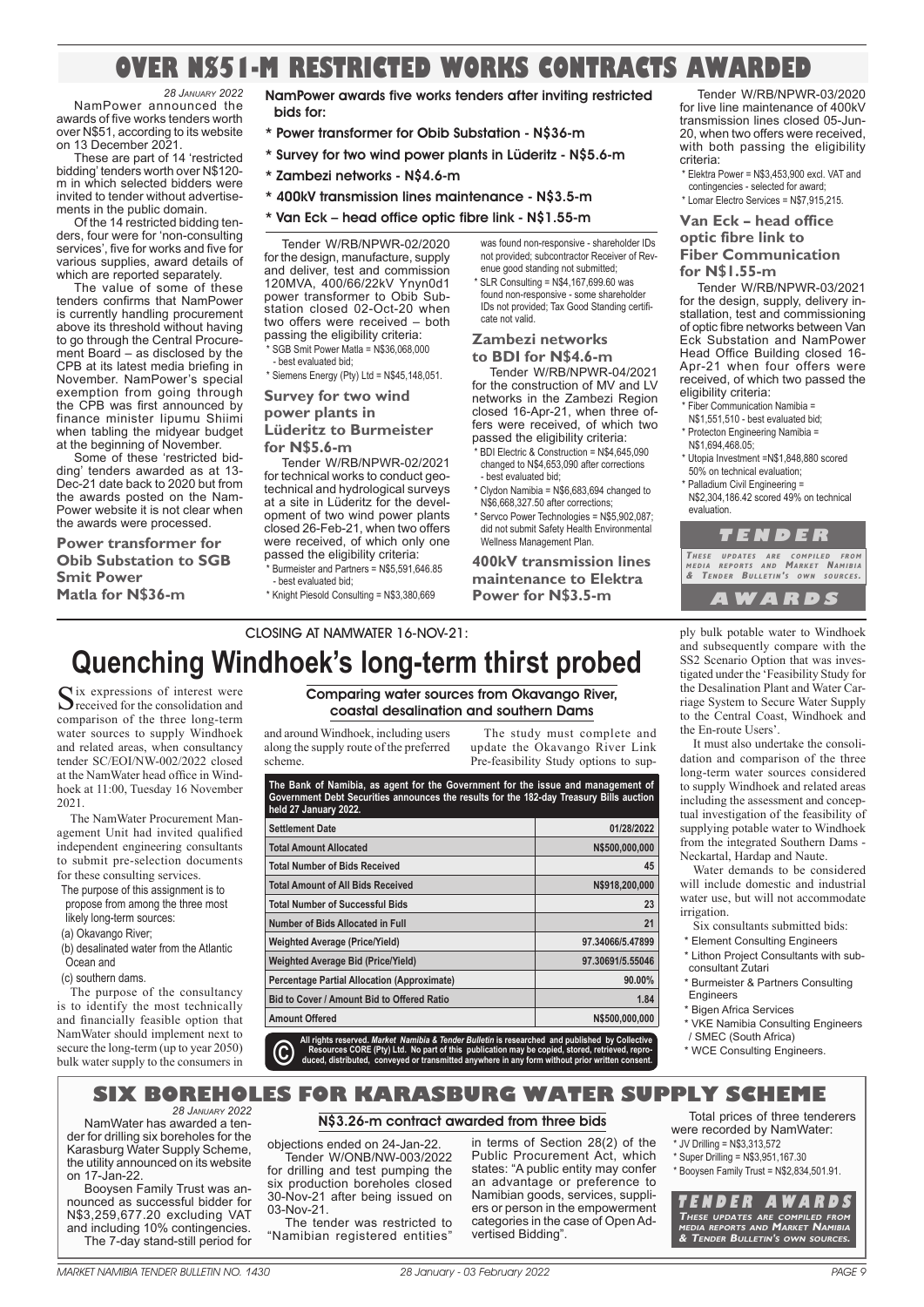# **CONSTRUCTION & WORKS**

PAGE 10 28 January - 03 February 2022 MARKET NAMIBIA TENDER BULLETIN NO. 1430 MARKET NAMIBIA TENDER BULLETIN NO. 1430 28 January - 03 February 2022 PAGE 11 CLASSIFIED NEW TENDERS CLASSIFIED**REFERENCE**: W/ONB/RA-11/2021; **CLOSING**: 03-Mar-22 10:00 **DESCRIPTION**: Invitation for bids: Emerging contractors contracts for the blading of gravel roads in the Windhoek Maintenance Region. RA, in line with Public Procurement Act 15 of 2015 invites competent and registered Namibian companies to submit their best bids through Open National Bidding procedures as outlined. SUBMIT: Bids must be submitted in sealed envelopes in the prescribed format and deposited in the bid box by the closing date and time. Electronic bids will not be permitted. Late bids will be rejected. Note that all procurement activities carried out by the RA are subject to the Public Procurement Act of 2015, its regulations and guidelines. **CONTACT:** Roads Authority; Head Office, P/Bag 12030, Ausspanplatz, c/o Mandume Ndemufayo Ave & David Hosea Meroro Road; Procurement Management Unit, North Wing 4th floor (documents and viewing); bid box on the ground floor (bids); Procurement Officer: Tenders & Contracts - Eben !Gawaxab or Manager: Procurement & Tender Compliance - Julia Akwaanyenga (enquiries); ph.: +264-(0)61-2847088/7183 (enq); web: gawaxabe@ra.org.na or itanaj@ra.org.na (enq); **DOCUMENTATION:** N\$600 (non-refundable) price payable in cash for bidding documents available between 09:00 and 16:30 daily; bidders are welcome to peruse the bidding document before making a payment. **PRE-TENDER SCHEDULE:** a pre-bid meeting and training will be conducted at a time and place that will be communicated in due course **REFERENCE**: W/RFQ/UNAM-01/2022; **CLOSING**: 09-Feb-22 12:00 **DESCRIPTION**: RFQ: Replacement of Sanumarc Office roof at Sam Nujoma Campus, Henties Bay. Margin of preference will be given to bidders from Erongo Region [quotation only on website] **CONTACT:** University of Namibia; Main Campus, 340 Mandume Ndemufayo Street, Pionierspark, Windhoek; Administration Building, ground floor, tender box (bids); Chief Procure-ment Officer - Consarve Kanyama; Sam Nujoma Campus, Henties Bay, Infrastructure Officer - Martin Dominicus (enquiries); ph.: +264-(0)61-2064855 (proc); (0)64-502627 (enq); web: procurement@unam.na (PMU); mdominicus@unam.na (enq); **DOCUMENTATION:** Obtain quotation document from www.unam.na. **PRE-TENDER SCHEDULE:** Pre-bid meeting will be held on 28-Jan-22 at 11:00 (at own cost) **NOTE: The following applies to the three RC Hardap Open National Bid invitations:** CONTACT: Hardap Regional Council, Mariental (documents); Directorate of Education, Arts<br>& Culture; Procurement Management Unit, bid box (bids); PMU Head - PA Skrywer or SN<br>Nestor or E Wimmert (PMU enquiries); Works Inspect (0)63-245800 (enq). Registered companies are invited to submit bids for DEAC. Bids must be deposited in the bid box at the PMU. **DOCUMENTATION:** N\$300 levy per bid document available 31-Jan-22 **REFERENCE**: W/ONB/HRC-017/2021; **CLOSING**: 04-Mar-22 11:00 **DESCRIPTION:** Fencing at Erf 1298 Aimablaagte **REFERENCE**: W/ONB/HRC-003/2021; **CLOSING**: 04-Mar-22 11:00 **DESCRIPTION:** Supply and construction of 12 precast showers and 12 precast toilets at Groendraai PS and JW Mouton PS **REFERENCE**: W/ONB/HRC-005/2021; **CLOSING**: 04-Mar-22 11:00 **DESCRIPTION**: Construction of six standard classrooms and storeroom at Erf 1298 Aimablaagte, Lot 3 **REFERENCE**: W/ONB/HRC-015/2021; **CLOSING**: 01-Mar-22 11:00 **DESCRIPTION**: Supply and construction of precast VIP toilets with concrete roofs. Registered and experienced companies are invited to submit bids. Bids must be deposited in the bid box at the PMU. **CONTACT:** Hardap Regional Council, Mariental (documents); Procurement Management Unit, bid box (bids); PMU Head - PA Skrywer or S Katzao, M Masiani, A Louw or S Jarson (enquiries); ph.: +264-(0)63-245800 (enq); **DOCUMENTATION:** N\$300 levy per bid document **ELECTRICAL REFERENCE**: G/RFQ/39-71/21/22; **CLOSING**: 04-Feb-22 10:00 **DESCRIPTION**: RFQ: Supply and deliver electrical consumable materials for Namibian Correctional Service at Omaruru Correctional Facility, Erongo Region (34 items) [quotation only on website] CONTACT: Ministry of Home Affairs, Immigration, Safety & Security; Head Office, Windhoek;<br>Procurement Management Unit (enquiries); PMU Chairperson - A Nelumbu (issued by);<br>Namibia Correctional Service - COH HFT Mweya (enqu .gov.na (PMU); ncs.procurement@ncs.gov.na (enq); **DOCUMENTATION:** No charge for document on www.mha.gov.na under 'tenders' **REFERENCE**: MHSS 1430 - Hardap batteries; **CLOSING**: 01-Feb-22 11:00 **DESCRIPTION**: RFQ: Procurement of batteries (3 items) for Hardap Region [quotation only on website] **CONTACT:** Ministry of Health & Social Services main building; Harvey Street, Windhoek West; Procurement Management Unit; MA Mbaka (administrative); SP Bitz (technical enquiries); quotation/bid box MHSS Finance & Procurement Building, PMU/tender *FROM PAGE 8*

office (bids); Secretary: Procurement Committee - Evaristus Iita (issued by); ph.: +264-(0)61-2032744 (adm); (0)63-245512 (tech); web: Maria.Mbaka@mhss.gov.na or procurement@mhss.gov.na (enq);

**DOCUMENTATION:** RFQ document available on www.mhss.gov.na/tenders

**REFERENCE**: G/OIB/NPWR-07/2022; **CLOSING**: 25-Feb-22 11:00

- **DESCRIPTION**: Invitation to bid: Design, manufacture, testing, delivery, installing and commissioning of power transformers. Open International Bidding. Refer to website/ bidding documents for the closing date. NamPower invites qualified, competent and registered companies to submit their bids in sealed envelopes clearly marked with the bid number and description. NOTE: All invitations are subject to the Public Procurement Act
- 15 of 2015, its regulations and guidelines. **CONTACT:** NamPower Centre, 15 Luther Street, Windhoek; entrance foyer, bid box (bids); Procurement Management Unit; Mwale Sampati (enquiries); ph.: +264-(0)61-2052206/ 2280/2321/2258 (enq); web: bidclarifications@nampower.com.na (enq);
- **DOCUMENTATION:** Bid document available on www.nampower.com.na free of charge. **PRE-TENDER SCHEDULE:** Site visit - refer to bidding document. Clarification closing date: 11-Feb-22 at 16:30
- **REFERENCE**: G/RFQ/ERC-157/2021/2022; **CLOSING**: 08-Feb-22 10:00 **DESCRIPTION**: RFQ: Supply and deliver electrical materials for Division: Maintenance, Swakopmund Office (9 items incl. tool kits). mmurorua@erongorc.gov.na (enq) [quotation only on website].

**CONTACT:** Erongo Regional Council, Tobias Hainyeko Street, Acacia Building, Swakopmund; Procurement Management Unit (enquiries); S Ishitile or MN Murorua (enquiries); ph.: +264-(0)64-4105700 (RC); 413011/008 (enq);

**DOCUMENTATION:** RFQ document on www.erc.com.na/procurement

**REFERENCE**: G/RFQ/NAC-05/2022; **CLOSING**: 09-Feb-22 10:00

- **DESCRIPTION**: RFQ: Electrical materials for Hosea Kutako International Airport (21 items) [quotation only on website]
- **CONTACT:** Namibia Airports Company; Sanlam Centre, 154 Independence Ave, Windhoek; Head of Procurement Management Unit - Johannes Shivute (enquiries); ph.: +264-(0)61- 2955000 / 081-6358379 (enq); web: tender@airports.com.na or ShivuteTBJ@airports.co m.na or ameshoa@airports.com.na (enq);

**DOCUMENTATION:** No charge for document on www.airports.com.na/procurement

**REFERENCE**: W/ONB/NDTC-005/105/2021/22; **CLOSING**: 28-Feb-22 10:00

**DESCRIPTION**: Bid invitation: Construction of electrical services at Ondangwa Extension 26. Bids are invited from suitable, qualified and experienced construction companies through<br>Open National Bidding. SUBMIT: Sealed envelopes marked with the IFB number to be<br>delivered to Ondangwa Town Council. Late bids will b

Sindano Negumbo; Bernard Mulala (administrative) or Petrus Shipanga (technical enquiries); ph.: +264-(0)65-240101 (enq); fax: 240453 (enq); web: bmulala@ondangwatc. org.na (adm); pshipanga@ondangwatc.org.na (tech);

**DOCUMENTATION:** N\$500 (non-refundable) cash payment for bid documents.

**PRE-TENDER SCHEDULE:** Non-compulsory bid clarification meeting: Monday 15-Feb-22 at 10:00. Bid enquiries close Monday 21-Feb-22 at 17:00

**REFERENCE**: G/ONB/HRC-029/2021; **CLOSING**: 01-Mar-22 11:00

- **DESCRIPTION**: Open National Bid: Supply and deliver electrical materials for RC Hardap. Registered and experienced companies are invited to submit bids. Bids must be deposited in the bid box at the PMU.
- **CONTACT:** Hardap Regional Council, Mariental (documents); Procurement Management Unit, bid box (bids); PMU Head PA Skrywer or S Katzao, M Masiani, A Louw or S Jarson (enquiries); ph.: +264-(0)63-245800 (enq);

**DOCUMENTATION:** N\$100 levy per bid document

#### **FINANCIAL**

- **REFERENCE**: BON1430/IRS; **CLOSING**: 02-Feb-22 09:30
- **DESCRIPTION**: Tenders are invited for the following Internal Registered Stock issued 03-Feb-22 (settlement date; auction date 02-Feb-22): N\$295-m offered on five bonds - N\$70-m<br>GC30 (coupon 8.0%, maturing 15-Jan-30); N\$65-m GC35 (coupon 9.5%, maturing<br>15-Jul-35); N\$55-m GC40 (coupon 9.8%, maturing 15-Oct-40); N\$5 Dollar price per centum to the nearest five decimal places. Details of the issue are con-tained in the "Prospectus" and available at BoN or on BoN's website. Tenders are to be submitted via Bloomberg by 10:30. Tenders on the prescribed forms can also be lodged at BoN Investment & Domestic Market Division, Windhoek by 10:00 on Wednesday, 02-Feb-22. Tenders can also be faxed to BoN on the facsimile indicated. Payment is to be made by 10:00 on Thursday, 03-Feb-22 via NISS. The Government of the Republic of Namibia and its agent, BoN are not liable for tenders that did not reach BoN. Thus, tenderers must confirm telephonically the receipt of their tenders with BoN's Investment & Domestic Markets Division.
- **CONTACT:** Bank of Namibia; Investment & Domestic Markets Division, 71 Robert Mugabe Ave, Windhoek; ph.: +264-(0)61-2835111/5222/5163; fax: 2835214 (dedicated); web: www.bon.com.na; **DOCUMENTATION:** No charge for prospectus and prescribed forms
- **FINANCIAL MANAGEMENT & CONSULTING**

**REFERENCE**: MSYNS 1430; **CLOSING**: 04-Feb-22 16:00

- **DESCRIPTION**: Expression of Interest: The loan disbursement, collection and administration for 28 selected Rural Youth Enterprises (RYEs) in Namibia. (1) BACKGROUND: The MSYNS is implementing a Harambee Prosperity Plan (Youth Pillar) Project aimed at<br>establishing 121 RYEs in all 14 regions of Namibia. In the first phase of the project, 28<br>RYEs are selected for funding. (2) PURPOSE: For the the project, the Ministry seeks to engage competent consultants/institutions to respond<br>to the TOR. (3) TERMS OF REFERENCE: The MSYNS invites reputable and qualified<br>consulting firms/companies to provide "bid" by submittin lection of disbursed loans from the 28 RYEs; administration of loan to the 28 RYEs; timely report "an" instances of loan repayment and default to the ministerial 121 Rural<br>Youth Enterprises Operationalisation Technical Committee; submit relevant reports at<br>frequencies determined by the MSYNS. SUBMIT: Enve Youth Enterprises in Namibia'. No faxed or emailed bids will be accepted. Short listed
- candidates will be expected to do a presentation of their proposals.<br>CONTACT: Ministry of Sport, Youth & National Service; Windhoek; NIDA Building, 6th floor<br>(documents); Office 631, tender box (bids); Helen Amutoko or Elv (enquiries); ph.: +264-(0)61-2706502/6575 (enq); web: amutokoh@gmail.com or eckeytk@gmail.com (eng);

**DOCUMENTATION:** (5) Detailed Terms of Reference are obtainable from the MSYNS. **FOOD & CATERING**

#### **NOTE: The following applies to the two RC Ohansgwena RFQs:**

**CONTACT:** Ohangwena Regional Council, 103 Church Street, Eenhana; bid box (bids); Head of Procurement Management Unit - Fillipus Shimhanda; **DOCUMENTATION:** download bidding documents from https://ohangwenarc.gov.na/procurement

**REFERENCE**: NCS/RFQ/OHRC10-19/2021/2022; **CLOSING**: 31-Jan-22 10:00

- **DESCRIPTION**: Provision of catering services (lunch) for Accounting, Entrepreneurship, History, Geography and Home Economics NSSCO teachers from 17-Jan-21 [sic] to 11- Mar-22 in 5 lots (up to 23 pax) [quotation only on website]
- **CONTACT:** Section DEAC Jelitha Wapota (enquiries); ph.: +264-(0)65-264300 (PMU); 290275/276 (enq); web: njelitha@yahoo.com (enq)

**REFERENCE**: NCS/RFQ/OHRC10-18/2021/2022; **CLOSING**: 31-Jan-22 10:00 **DESCRIPTION**: Provision of catering services (lunch - 6 pax for 3 days) for interview sessions of principals Grade 5 for Shiwedha PS, Ndahambela PS and Senior Education Officer

- Grade 6 (Oshindonga 4-12) [quotation only on website] **CONTACT:** Section DEAC Elizabeth Shivolo or Sara Ndeshimona (enquiries); ph.: +264-
- (0)65-290200/275 (enq); web: shivoloelizabeth52@gmail.com (enq)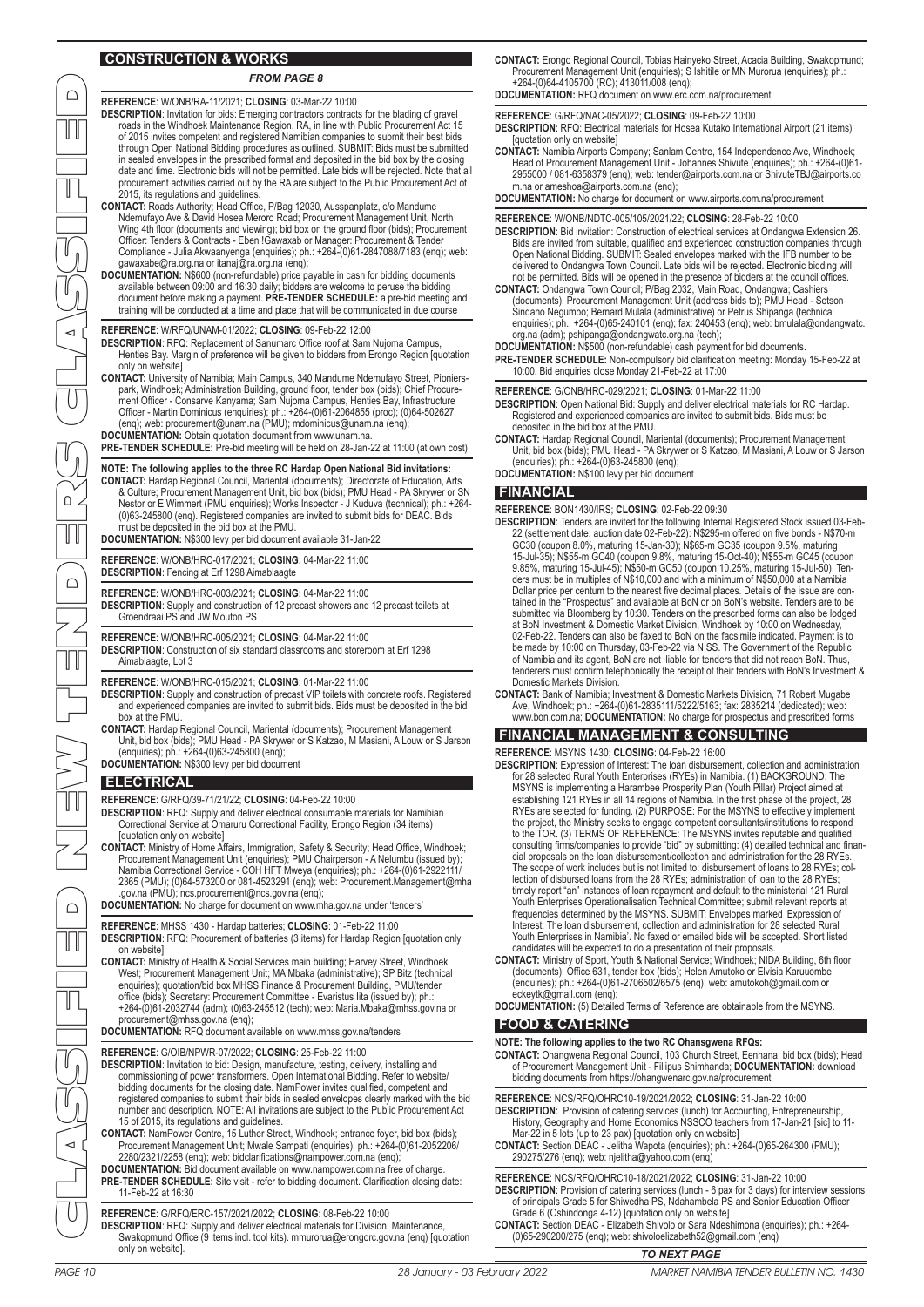## **FUELS & GASSES**

**REFERENCE** : G/RFQ/OHRC10-38/2021/2022; **CLOSING**: 31-Jan-22 10:00 **DESCRIPTION** : REQ: Re-fill 48kg gas cylinders [quotation only on website]

CONTACT: Ohangwena Regional Council, 103 Church Street, Eenhana; bid box (bids); Head<br>of Procurement Management Unit - Fillipus Shimhanda; Section DEAC - Jelitha Wapota<br>enquiries); ph.: +264-(0)65-264300 (PMU); 290275/276 (enq); **DOCUMENTATION:** download bidding documents from https:// ohangwenarc.gov.na/procurement

## **FURNITURE & FITTINGS**

**REFERENCE**: G/ONB/HRC-009/2021; **CLOSING**: 03-Mar-22 11:00

- **DESCRIPTION**: Open National Bid: Supply and deliver furniture for newly constructed government hostel, Vooruitsig Combined School. Registered companies are invited to submit bids for DEAC. Bids must be deposited in the bid box at the PMU.
- **CONTACT:** Hardap Regional Council, Mariental (documents); Directorate of Education, Arts & Culture; Procurement Management Unit, bid box (bids); PMU Head - PA Skrywer or SN Nestor or E Wimmert (PMU enquiries); Works Inspector - J Kuduva (technical); ph.: +264- (0)63-245800 (PMU); 245700 (tech);

**DOCUMENTATION:** N\$100 levy per bid document available 28-Jan-22

- **REFERENCE**: G/RFQ/OHRC10-56/2021/2022; **CLOSING**: 31-Jan-22 10:00 **DESCRIPTION**: REQ: Supply and deliver furniture for Okongo Community Library (14 items) [quotation only on website]
- CONTACT: Ohangwena Regional Council, 103 Church Street, Eenhana; bid box (bids);<br>Head of Procurement Management Unit Fillipus Shimhanda; Section DEAC -<br>Jelitha Wapota (enquiries); ph.: +264-(0)65-264300 (PMU); 290275/276 //ohangwenarc.gov.na/procurement

### **HOSPITALITY**

**REFERENCE**: NCS/RFQ/OHRC10-20/2021/2022; **CLOSING**: 31-Jan-22 10:00

- DESCRIPTION: REQ: Provision of catering services, hall and accommodation for Agriculture<br>Science, Chemistry, Development Studies, English, Oshindonga/Oshikwanyama, Mathe-<br>matics and Physic NSSCO teachers in 7 lots (up to 8 **CONTACT:** Ohangwena Regional Council, 103 Church Street, Eenhana; bid box (bids);
- Head of Procurement Management Unit Fillipus Shimhanda; Section DEAC Jelitha Wapota (enquiries); ph.: +264-(0)65-264300 (PMU); 290275/276 (enq); web: njelitha@yahoo.com (enq); **DOCUMENTATION:** download bidding documents from https: //ohangwenarc.gov.na/procurement

## **ICT & OFFICE SYSTEMS**

**REFERENCE**: G/RFQ/CPB-23/2021; **CLOSING**: 01-Feb-22 11:00

- **DESCRIPTION**: RFQ: Procurement of a digital display board [quotation only on website]
- **CONTACT:** Central Procurement Board of Namibia; PO Box 23650, 1 Teinert Street, Mandume Park, Windhoek; bid box (bids); Procurement Management Unit (enquiries/ uments); ph.: +264-(0)61-447700; web: pr@cpb.org.na; www.cpb.org.na **DOCUMENTATION:** to obtain free bidding document send email to procurement@cpb.org.na

#### **REFERENCE**: G/RFQ/OHRC10-52/2021/2022; **CLOSING**: 31-Jan-22 10:00 **DESCRIPTION**: RFQ: Supply and deliver HP cartridges for Stock Control Office [quotation

- only on website] CONTACT: Ohangwena Regional Council, Eenhana; Procurement Management Unit; bid<br>box (bids); Section DEAC, Greenwell Complex - Elizabeth Shivolo or MNT Nuunyango<br>(enquiries); ph:. +264-(0)65-290200/273 (enq); web: shivoloeli
- https://ohangwenarc.gov.na/procurement
- **REFERENCE**: G/RFQ/OHRC07-03/2021/2022; **CLOSING**: 02-Feb-22 10:00
- **DESCRIPTION**: RFQ: Supply and deliver 1x laptops and 1x external storage drive to Office of the Governor [quotation only on website]
- **CONTACT:** Ohangwena Regional Council, 103 Church Street, Eenhana; bid box (bids); Head of Procurement Management Unit - Fillipus Shimhanda; Esther Amadhila (enquiries); ph.: +264-(0)65-264300 (PMU); 264305 or 081-2839722 (enq); web: etamadhila@gfmail.com or governor@ohangwenarc.gov.na (enq); **DOCUMENTATION:** download bidding documents from https://ohangwenarc.gov.na/procurement

**NOTE: The following applies to the three RC Hardap Open National Bid invitations:**

**CONTACT:** Hardap Regional Council, Mariental (documents); Directorate of Education, Arts & Culture; Procurement Management Unit, bid box (bids); PMU Head - PA Skrywer or SN Nestor or E Wimmert (PMU enquiries); Works Inspector - J Kuduva (technical); ph.: +264- (0)63-245800 (PMU); 245700 (tech). Registered companies are invited to submit bids for DEAC. Bids must be deposited in the bid box at the PMU. **DOCUMENTATION:** N\$100 levy per bid document available 28-Jan-22

# **REFERENCE**: G/ONB/HRC-026/2021; **CLOSING**: 03-Mar-22 11:00

- **DESCRIPTION**: Procurement of ICT equipment and minor works [IT installation] for Mariental TRC Hall
- **REFERENCE**: G/ONB/HRC-001/2021; **CLOSING**: 03-Mar-22 11:00 **DESCRIPTION:** Procurement of ICT equipment and minor works [IT installation] for C //Oaseb SS School and PJ Groenewaldt JS School
- **REFERENCE**: G/ONB/HRC-020/2021; **CLOSING**: 03-Mar-22 11:00
- **DESCRIPTION**: Supply and deliver heavy duty photocopy machines for Mariental and Rehoboth TRC.
- **REFERENCE**: G/ONB/HRC-025/2021; **CLOSING**: 01-Mar-22 11:00
- **DESCRIPTION**: Supply and deliver cartridges and toners for RC Hardap. Registered and experienced companies are invited to submit bids.
- CONTACT: Hardap Regional Council, Mariental (documents); Procurement Management<br>Unit, bid box (bids); PMU Head PA Skrywer or S Katzao, M Masiani, A Louw or S Jarson<br>enquiries); ph.: +264-(0)63-245800 (enq); Bids must be PMU; **DOCUMENTATION:** N\$100 levy per bid document

**REFERENCE**: G/RFQ/OHRC10-54/2021/2022; **CLOSING**: 31-Jan-22 10:00

- **DESCRIPTION**: REQ: Supply and deliver ICT "accessories" and peripherals for Okongo Community Library and Ohangwena Regional Library in 2 lots (A = 5 items incl. 13 desktop PCs, 2x laptops; B = 11 items incl. scanner, 2x lamination machines, digital scanner, sound system, projector, 50x head sets) [quotation only on website] **CONTACT:** Ohangwena Regional Council, 103 Church Street, Eenhana; bid box (bids);
- Head of Procurement Management Unit Fillipus Shimhanda; Section DEAC -<br>Jelitha Wapota (enquiries); ph.: +264-(0)65-264300 (PMU); 290275/276 (enq); web:<br>njelitha@yahoo.com (enq); **DOCUMENTATION:** download bidding documen //ohangwenarc.gov.na/procurement

# **ICT MANAGEMENT & CONSULTING**

**REFERENCE**: NCS/RFQ/RA-32/2021; **CLOSING**: 08-Feb-22 10:00 **DESCRIPTION**: RFQ: Re-design, implementation and development of RA website [quotation only on website]

- **CONTACT:** Roads Authority; Procurement Management Unit; RA Head Office, c/o Mandume Ndemufayo Ave & David Hosea Meroro Road, Windhoek; ground floor, bid box (bids); Procurement Committee; Anita Louw (enquiries); ph.: +264-(0)61-2847183/7341 (PC); 2847114 (enq); web: louwa@ra.org.na (enq);
- **DOCUMENTATION:** RFQ documents available on www.ra.org.na

#### **INSURANCE**

**REFERENCE**: NCS/RFQ/ORC-36/2021; **CLOSING**: 08-Feb-22 11:00

- **DESCRIPTION**: RFQ: Prevision of insurance services for Build Together houses at Onayena
- and Oshivelo Settlements for a period of three years [quotation only on website] **CONTACT:** Oshikoto Regional Council, Omuthiya; Head: Procurement Management Unit - Tutu Haukena; bid box (bids); Onayena Settlement - Sebastian Uahengo or Oshivelo Settlement - Maria Shipanga (enquiries); ph.: +264-(0)65-244800 (RC); (0)65-248844 (Uahengo) or (0)67-230054 (Shipanga);
- **DOCUMENTATION:** Obtain quotation document from www.oshikotorc.gov.na/procurement

#### **MANAGEMENT & CONSULTING**

- **REFERENCE**: Grant No.: 2100155041084 Project Coordinator; **CLOSING**: 31-Jan-22 15:00 DESCRIPTION: Request for Expression of Interest: Project Coordinator (individual<br>consultant). Programme for Improving Fisheries Governance and Blue Economy<br>Trade Corridors in SADC region (PROFISHBLUE). SUBMIT: EOIs must be electronically via by Monday 31-Jan-22 at 15:00 local time and mention 'Project Coordinator'.
- **CONTACT:** SADC + AfDB; Southern African Development Community Secretariat, Botswana office; Acting Head of Procurement Unit - Purpose Chifani (enquiries); ph.: +267-3951863;<br>fax: 3181070/3971787; web: coordinatorfisheries@sadc.int (bids); pchifani@sadc.int<br>(enq); **DOCUMENTATION:** terms of reference and d //www.sadc.int/opportunities/procurement/open-procurement-opportunities/

**REFERENCE**: SC/RP/KRC-01/2021/2022; **CLOSING**: 01-Mar-22 11:00

- **DESCRIPTION**: Invitation for Expression of Interest: Review of current strategic Plan 2017/18 - 2021/22 FY and compiling/development of a new five-year Strategic Plan 2022/23<br>- 2026/27 FY for RC //Kharas. RC //Kharas invites well-experienced consultants to<br>submit competitive bids for this EOI. Only Namibian registe to participate in this bid. SUBMIT: It is the bidder's responsibility to complete the bid box register upon submission into the bid box.
- CONTACT: //Kharas Regional Council, head office building, Wheeler Street, Keetmanshoop;<br>Reception (documents); Procurement Management Unit; bid box (bids); PMU Aloysia C<br>Ortiz-Letts or Deputy Director Albertus Engelbre or 222868 (enq); fax: 223538 or 224891 (enq); web: charmaine@karasrc.gov.na or
- Albertus.Engelbrecht@mlr.gov.na (enq); **DOCUMENTATION:** N\$300 (non-refundable) levy per payable per bid document in cash at the cashier or by EFT into: account name: Kharas Regional Council; First National Bank; account no. 62088499449; Keetmanshoop branch code: 280271. **PRE-TENDER SCHEDULE:** Pre-bid site meeting: no meetings will be conducted

- **REFERENCE**: Reference No.: SADC/3/5/4/20; **CLOSING**: 24-Feb-22 14:00 **DESCRIPTION**: Specific Procurement Notice - Request for Bids: Supply, installation and commissioning of financial reporting software for the SADC Secretariat. The procurement<br>method used for this contract is Open Bidding procurement methods as defined in<br>the revised SADC Secretariat Procurement Policy and Gu www.sadc.int.
- **CONTACT:** Southern African Development Community Secretariat, Botswana office; Acting Head of Procurement Unit Purpose Chifani (enquiries); ph.: +267-3641989/3951863; **DOCUMENTATION:** terms of reference and details on SADC website: https://www.sadc.int/
- opportunities/procurement/open-procurement-opportunities/. **PRE-TENDER SCHEDULE:** Additional requests for information and clarifications can be made until 21 days prior to the deadline to the SADC Secretariat via email:
- mmikuwa@sadc.int and tenders@sadc.int with copy to pchifani@sadc.int and bgwedeza@sadc.int

**REFERENCE**: NCS/RFQ/RA-31/2021; **CLOSING**: 08-Feb-22 10:00

- **DESCRIPTION**: RFQ: Development, roll-out and installation of RA Employees Performance Management System [quotation only on website]
- **CONTACT:** Roads Authority; Procurement Management Unit; RA Head Office, c/o Mandume Ndemufayo Ave & David Hosea Meroro Road, Windhoek; ground floor, bid box (bids); Procurement Committee; Anita Louw (enquiries); ph.: +264-(0)61-2847183/7341 (PC); 2847114 (enq); web: louwa@ra.org.na (enq);

**DOCUMENTATION:** RFQ documents available on www.ra.org.na

**REFERENCE**: Reference No.: SADC/3/5/2/196; **CLOSING**: 08-Feb-22 14:00

- DESCRIPTION: Short-term consultancy for development of a tourism crisis communication<br>and disaster management strategy (individual consultants). Maximum budget for this<br>contract: US\$10,000.00 inclusive of professional fees
- **CONTACT:** Southern African Development Community Secretariat, Botswana office; Acting Head of Procurement Unit - Purpose Chifani (enquiries); ph.: +267-3641989/3951863; web: tourism@sadc.int (bids);
- **DOCUMENTATION:** terms of reference and details on SADC website: https://www.sadc.int/ opportunities/procurement/open-procurement-opportunities/.
- **PRE-TENDER SCHEDULE:** Additional requests for information and clarifications can be made until 10 days prior to the deadline to the SADC Secretariat via email: tenders@sadc.int and mmikuwa@sadc.int with copy to pchifani@sadc.int and mmabote@sadc.int

- REFERENCE: Reference No.: SADC/3/5/2/195; CLOSING: 08-Feb-22 10:00<br>DESCRIPTION: Consultancy for the final programme evaluation of the revised Regional<br>Indicative Strategic Development Plan 2015-2020 and the Strategic Indic organ [SADC] (individual consultant). Maximum budget for this contract: US\$30,000.00 inclusive of professional fees and reimbursable expenses.
- **CONTACT:** Southern African Development Community Secretariat, Botswana office; Acting Head of Procurement Unit - Purpose Chifani (enquiries); ph.: +267-3641989/3951863; web: risdpevaluation@sadc.int (bids);
- **DOCUMENTATION:** terms of reference and details on SADC website: https://www.sadc.int/ opportunities/procurement/open-procurement-opportunities/.
- **PRE-TENDER SCHEDULE:** Additional requests for information and clarifications can be made until 29-Jan-22 23:00 to the SADC Secretariat via email: tenders@sadc.int and tchabwera@sadc.int with copy to pchifani@sadc.int and amatete@sadc.int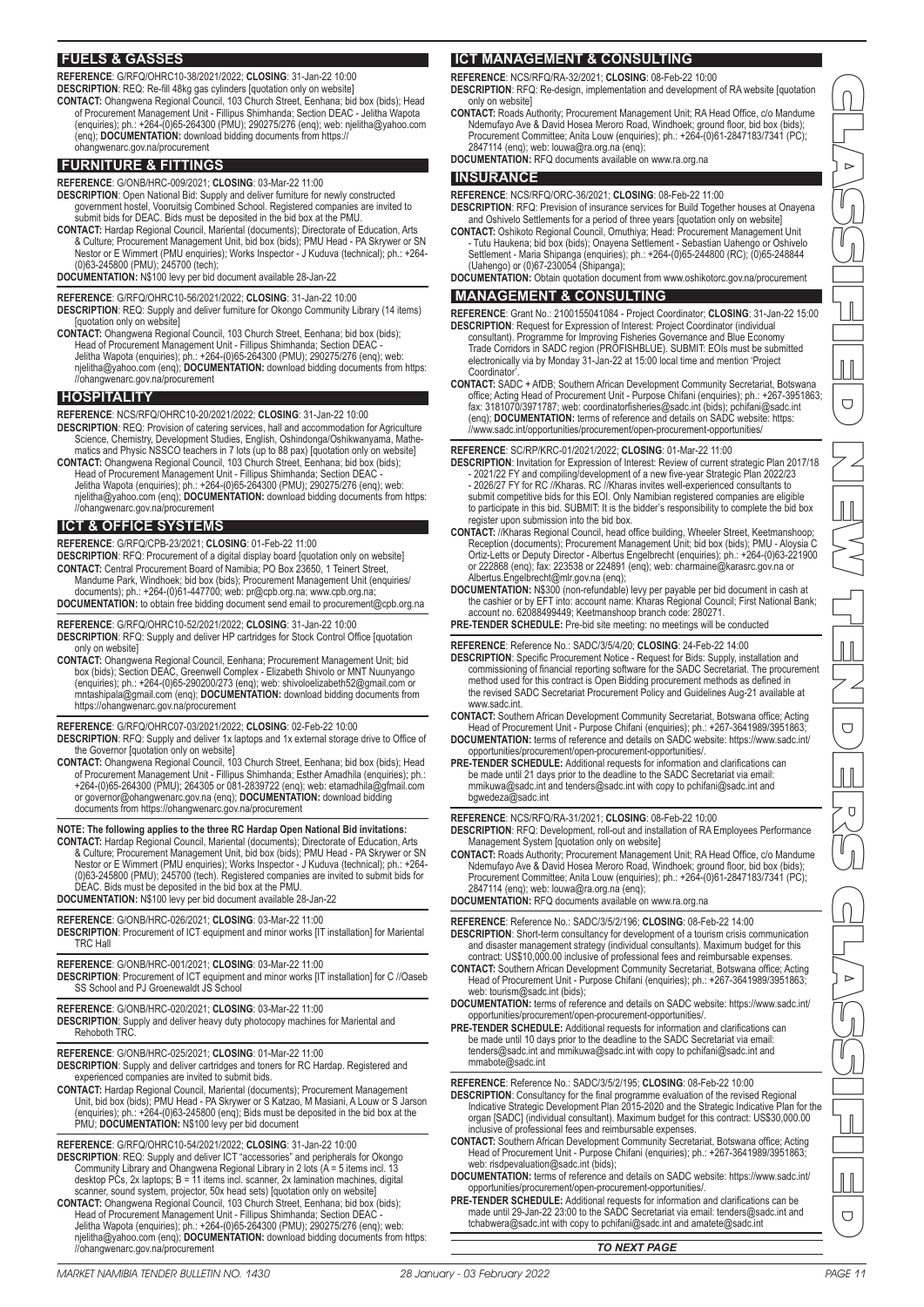#### **MANAGEMENT & CONSULTING**

**REFERENCE**: Grant No.: 2100155041084 - finance expert; **CLOSING**: 31-Jan-22 15:00 **DESCRIPTION:** Request for Expression of Interest: Finance expert (individual consultant).<br>Programme for Improving Fisheries Governance and Blue Economy Trade Corridors in<br>SADC region (PROFISHBLUE). SUBMIT: EOIs must be su

**CONTACT:** AfDB + Southern African Development Community Secretariat, Botswana office; Acting Head of Procurement Unit - Purpose Chifani (enquiries); ph.: +267-3951863; fax: 3181070/3971787; web: financefisheries@sadc.int (bids); pchifani@sadc.int (enq); **DOCUMENTATION:** terms of reference and details on SADC website: https://www.sadc.int/

opportunities/procurement/open-procurement-opportunities/

**REFERENCE**: Grant No.: 2100155041084 - procurement expert; **CLOSING**: 31-Jan-22 15:00 **DESCRIPTION**: Request for Expression of Interest: Procurement expert (individual consultant). Programme for Improving Fisheries Governance and Blue Economy<br>Trade Corridors in SADC region (PROFISHBLUE). SUBMIT: EOIs must be submitted<br>electronically via by Monday 31-Jan-22 at 15:00 local time and mention Expert'.

CONTACT: AfDB + Southern African Development Community Secretariat, Botswana office;<br>Acting Head of Procurement Unit - Purpose Chifani (enquiries); ph.: +267-3951863; fax:<br>3181070/3971787; web: procurementfisheries@sadc.in **DOCUMENTATION:** terms of reference and details on SADC website: https://www.sadc.int/ opportunities/procurement/open-procurement-opportunities/

#### **REFERENCE**: NAB 1430; **CLOSING**: 04-Feb-22 13:00

DESCRIPTION: Expression of Interest: Notice to registered architectural firms to<br>submit profiles. PURPOSE: NAB invites registered architectural firms interested in<br>rendering professional services to NAB to submit their com documentation as requested. The listed details and DOCUMENTS are mandatory to be eligible to participate: Name and address of architectural firm along with the registration number; list of projects handled in the last five years, indicating the costs and scope of work; list of technical staff and their CVs; valid company registration certificate with<br>"Ministry of Industrialisation, Trade & SME Development"; original valid good standing tax<br>certificate (Receiver of revenue); orig Affirmative Action Act 29 of 1998. NAB reserves the RIGHT to: request clarification at [the time of] evaluating company profile; reject all company profiles, if the above-mentioned is not adhered to. SUBMIT profiles and the required documents should be hand-delivered or couriered to NAB.

**CONTACT:** Namibian Agronomic Board; NAB Head Office, 30 David Hosea Meroro Road, Agricultural Boards Building, Windhoek (bids); S Shilongo (documents); ph.: +264-(0)61- 379500 (enq); web: PMU@nab.com.na (enq); www.nam.com.na; **DOCUMENTATION:** not stated

#### **REFERENCE**: Reference No. 83401228; **CLOSING**: 18-Feb-22 17:00

**DESCRIPTION**: Development of a preliminary Integrated Water Resources Management Plan for the Kunene Watercourse. Country of assignment: SADC regional. Project name: Transboundary Water Management V. GIZ supports the SADC Water Division through the Transboundary Water Management (TWM) programme. TWM supports the management of shared watercourses in the region by promoting the effective implementation of the<br>SADC Regional Strategic Action Plan on Integrated Water Resources Development<br>and Management (RSAP). The main objective of this assignme recommendations for the development of a preliminary IWRM plan for management of the basin. The GIZ-TWM Programme is supporting the development of IWRM Plans in the<br>Kunene watercourse in the SADC and seeks the services of a consulting firm (registered<br>in one of the 16 SADC member states) to provide the a r comprising of the technical offer and the price offer both labeled 'Development of shared watercourse institutions Integrated Water Resources Management Plans, Reference number: 83410228' by 18-Feb-22 at 17:00 at email BW\_Quotation@giz.de. Late bids will not be accepted.

**CONTACT:** SADC + Deutsche Gesellschaft für Internationale Zusammenarbeit (GIZ) GmbH; web: BW\_Quotation@giz.de (bids); www.giz.de;

- **DOCUMENTATION: terms** of reference and further information can be found at: https: //www.sadc.int/opportunities/procurement/open-procurement-opportunities/developmentiwrm-plan-kunene-watercourse/.
- **PRE-TENDER SCHEDULE:** Address any commercial, technical and procedural questions at an early stage in writing, by email to: dimpho.keitseng@giz.de; questions will be answered if they are received at the latest five working days before the closing of the tender.

#### **REFERENCE**: Tender 01/2022; **CLOSING**: 18-Feb-22 10:00

 $\begin{array}{c}\n\text{P} \\
\text{P} \\
\text{P} \\
\text{P} \\
\text{P} \\
\text{P} \\
\text{P} \\
\text{P} \\
\text{P} \\
\text{P} \\
\text{P} \\
\text{P} \\
\text{P} \\
\text{P} \\
\text{P} \\
\text{P} \\
\text{P} \\
\text{P} \\
\text{P} \\
\text{P} \\
\text{P} \\
\text{P} \\
\text{P} \\
\text{P} \\
\text{P} \\
\text{P} \\
\text{P} \\
\text{P} \\
\text{P} \\
\text{P} \\
\text{P} \\
\text{P} \\
\text{P} \\
\text{P} \\
\text{P} \\
\text$ **DESCRIPTION**: Tender notice: Architectural design and costing for alterations to existing buildings of Erongo RED (partitioning of open areas into offices). Mandatory document<br>requirements: (1) Registration documents: (a) copy of latest company registration<br>certificate (including change of name, if applicable); CM1 and CM9/CM26, if applicable for companies; (c) close corporations must provide complete copies of the latest CC1 or CC2; (d) sole owners must provide a business fitness certificate issued by the municipality / trade license; (e) copy of the founding statements to identify the shareholders and the percentage shareholding owned; where shareholders are juristic persons (companies/estates, etc.) information on the juristic person's shareholding must also be provided. (2) IDs of all owners, all<br>shareholders or members of the trustee. (3) Valid copy or original of good standing<br>certificates from Receiver of Revenue. (4) Valid orig projects. (7) Qualifications of the team members. (8) Registration certificates or proof of membership with reputable bodies. All copies must be certified by the Namibian Police or commissioner of oaths. SUBMIT documents addressed to the Chairperson of the Tender Committee in sealed envelopes marked with the tender number. Faxed, late or emailed tenders will not be considered for evaluation. E-RED is under no obligation to accept any tender - whether the lowest or not. E-RED reserves the right to accept the full tender or only part thereof. E-RED is not under obligation to assign any reason for the acceptance or rejection of a tender.

CONTACT: Erongo Regional Electricity Distributor Company; PO Box 2925, Walvis<br>Bay; Head Office, Erongo RED Building, 91 Dr Hage Geingob Street; Procurement<br>Division (document enquiries); Squaries desk, ground floor, tender smarkus@erongored.com.na (tech);

**DOCUMENTATION:** N\$331 (non-refundable) document fee.

**PRE-TENDER SCHEDULE:** Compulsory tender briefing: Thursday 03-Feb-22 at 11:00 via Microsoft Teams

#### **NOTE: The following applies to the two GIZ + NTA tender invitations:**

**CONTACT:** NTA + Gesellschaft für Internationale Zusammenarbeit GmbH, GIZ Office Namibia, 88 John Meinert Street, Windhoek West, Procurement Unit (documents/bids); web:<br>NA\_inquiry@giz.de (documents). GIZ - 'Promotion of Vocational Education & Training in<br>Namibia' (ProVET) Project. This tender is restricted only, hence regional and international companies will not be considered. Bids must be hand-delivered to the GIZ Procurement Unit office. **DOCUMENTATION:** Details of the required services are stipulated in the Terms of Reference obtainable by email request

#### **REFERENCE**: Reference No. 83401721; **CLOSING**: 28-Feb-22 16:00

**DESCRIPTION**: Consultancy services for the design of electronic leaning material for the NEV Training Hub. This consultancy's main objective is the development of electronic leaning<br>material for the existing Moodle-based electronic learning platform. The content will be<br>developed using the National Vocational Cert includes but is not limited to the following: (i) design electronic learning templates using open-source tools; (ii) design self-contained interactive lessons for the main objective in each unit ID; (iii) design assessments, with a combination of open, closed, practical and case study-based questioning styles for each lesson moment; (iv) prepare and present first draft of complete course; (v) facilitate training for staff on template usage.

#### **REFERENCE**: Reference No. 83401720; **CLOSING**: 28-Feb-22 16:00

DESCRIPTION: Consultancy services for the documentation of the NEV Technical and<br>Vocational, Education and Training (TVET) Hub best practices. This consultancy's<br>overarching objective is to document best practices as part along with strategic/significant challenges that were faced in establishing the Hub. The intended documentation of the approach will serve as a resource and knowledge management tool, designed for training providers (both public and private) that would<br>like to implement a similar TVET Hub approach. The SCOPE of this assignment,<br>more specifically, includes the following: (i) develop a to develop online training kits; (iii) develop video clips covering the impact of the TVET Hub approach; (iv) develop a booklet documenting key lessons based on the eight modules

#### **MEDICAL & PHARMACEUTICAL**

**REFERENCE**: G/RFQ/CPB-29/2021; **CLOSING**: 01-Feb-22 11:00

- **DESCRIPTION**: RFQ: Procurement of face masks [quotation only on website] **CONTACT:** Central Procurement Board of Namibia; PO Box 23650, 1 Teinert Street, Mandume Park [sic], Windhoek; bid box (bids); Procurement Management Unit (enquiries/ documents); ph.: +264-(0)61-447700; web: pr@cpb.org.na; www.cpb.org.na;
- **DOCUMENTATION:** to obtain free bidding document send email to procurement@cpb.org.na
- **NOTE: The following applies to the eight MHSS CMS Emergency Procurement tenders: CONTACT:** Ministry of Health & Social Services; Central Medical Stores; 10 Voigts Street, Southern Industrial, Windhoek; chief pharmacist - Seija Nakamhela (enquiries); Secretary:<br>Procurement Committee - Evaristus lita (issued by); ph.: +264-(0)61-233151 (enq); fax:<br>301018 (enq); web: Seija.Nakamhela@mhss.gov. **DOCUMENTATION:** RFQ document available on www.mhss.gov.na/tenders

#### **REFERENCE**: CMS-EP-2022-08; **CLOSING**: 31-Jan-22 12:00

**DESCRIPTION:** Supply and deliver pharmaceutical Paracetemol suspension for Central Medical Stores (400,000x 120mg/5ml in 50ml)

- **REFERENCE**: CMS-EP-2022-03; **CLOSING**: 08-Feb-22 12:00
- **DESCRIPTION**: Supply and deliver pharmaceutical injections, eye drops and ointments for Central Medical Stores (21 items)

**REFERENCE**: CMS-EP-2022-07; **CLOSING**: 31-Jan-22 12:00

**DESCRIPTION**: Supply and deliver pharmaceutical suspensions and formula for Central Medical Stores (9 items)

**REFERENCE**: CMS-EP-2022-04; **CLOSING**: 04-Feb-22 12:00

**DESCRIPTION**: Supply and deliver catheters and tubes for Central Medical Stores (33 items)

**REFERENCE**: CMS-EP-2022-05; **CLOSING**: 08-Feb-22 12:00 **DESCRIPTION**: Supply and deliver ostomy items for Central Medical Stores (9 items)

**REFERENCE**: CMS-EP-2022-02; **CLOSING**: 08-Feb-22 12:00 **DESCRIPTION**: Supply and deliver pharmaceutical tablets for Central Medical Stores (17

items)

**REFERENCE**: CMS-EP-2022-01; **CLOSING**: 08-Feb-22 12:00

**DESCRIPTION**: Supply and deliver clinical items for Central Medical Stores (37 items) **REFERENCE**: CMS-EP-2022-06; **CLOSING**: 08-Feb-22 12:00

**DESCRIPTION**: Supply and deliver clinical items: condoms for Central Medical Stores (125,000x packs of 144)

**REFERENCE**: MHSS 1428 - Khorixas; **CLOSING**: 04-Feb-22 11:00

**DESCRIPTION**: RFQ: Service and repair two autoclaves and one incinerator at Khorixas

- State Hospital [quotation only on website] **CONTACT:** Ministry of Health & Social Services main building; Harvey Street, Windhoek West; Procurement Management Unit; Medraim Haufiku (administrative); T Harire (technical enquiries); quotation/bid box MHSS Finance & Procurement Building, PMU/tender office (bids); Secretary: Procurement Committee - Evaristus Iita (issued by); ph.: +264-(0)61- 2032165 (adm); (0)67-335100 (tech); web: procurement@mhss.gov.na (enq);
- **DOCUMENTATION:** RFQ document available on www.mhss.gov.na/tenders

#### **PHOTOGRAPHY**

**REFERENCE**: G/RFQ/39-104/21/22; **CLOSING**: 08-Feb-22 10:00

**DESCRIPTION:** RFQ: Supply and deliver 1x Canon 90D camera for Namibian Correctional<br>Service at Gobabis Correctional Facility, Omaheke Region [quotation only on website]<br>CONTACT: Ministry of Home Affairs, Immigration, Safe

Namibia Correctional Service - CCO Precious Maloboka (enquiries); ph.: +264-(0)61- 2922111/2365 (PMU); 081-7259086 or 081-8663230 (enq); web: Procurement.Managem ent@mha.gov.na (PMU); ncs.procurement@ncs.gov.na (enq); **DOCUMENTATION:** No charge for document on www.mha.gov.na under 'tenders'

# **PRINTING & PUBLISHING**

**REFERENCE**: G/IQ/OHRC10-17/2021/2022; **CLOSING**: 31-Jan-22 10:00 **DESCRIPTION**: Informal quotation: Procurement of resources books for Senior Education officers (5 titles) [quotation only on website]

**CONTACT:** Ohangwena Regional Council, 103 Church Street, Eenhana; bid box (bids); Head of PMU - Fillipus Shimhanda; Section DEAC - Jelitha Wapota (enquiries); ph.: +264- (0)65-264300 (PMU); 290275/276 (enq); web: njelitha@yahoo.com (enq);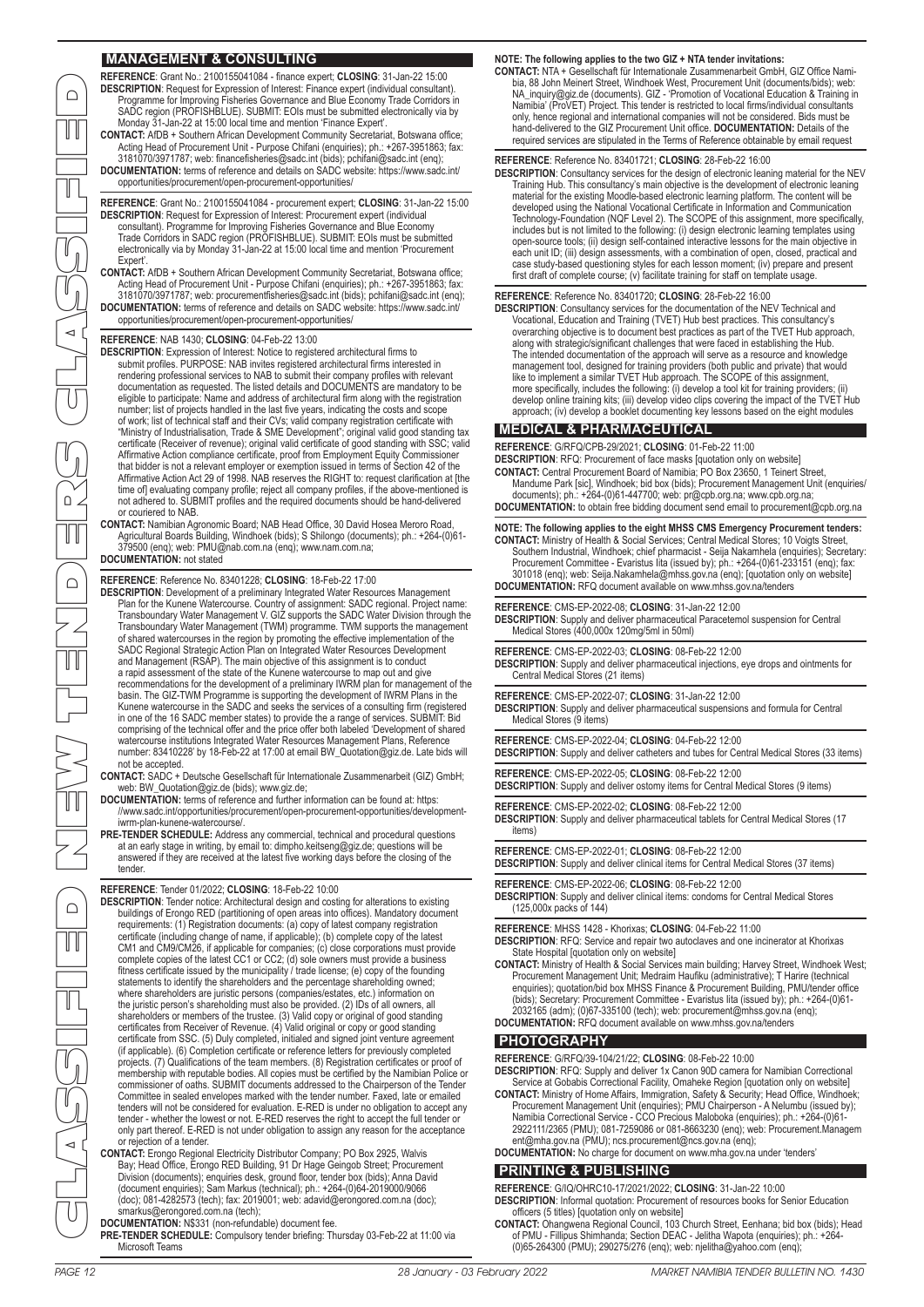#### *FROM PREVIOUS PAGE*

**DOCUMENTATION:**  download bidding documents from https://ohangwenarc.gov.na/ procurement

#### **PRINTING & STATIONERY**

**REFERENCE**: G/RFQ/ERC-071/2021/2022; **CLOSING**: 08-Feb-22 10:00

- **DESCRIPTION**: RFQ: Supply and deliver stationery for office use at Land Reform, Erongo Office, Swakopmund (28 items incl. paper shredder, flash drives, anti virus, cartridges/ toners) [quotation only on website]
- **CONTACT:** Erongo Regional Council, Tobias Hainyeko Street, Acacia Building, Swakopmund; Procurement Management Unit; Ministry of Agriculture, Water & Land Reform - EN Ashipala (enquiries); ph.: +264-(0)64-461603 (enq); **DOCUMENTATION:** RFQ document on www.erc.com.na/procurement
- 

# **REFERENCE**: G/ONB/ORC-11/2021; **CLOSING**: 24-Feb-22 10:00

- **DESCRIPTION**: Open Advertised Bidding: Invitation for Open National Bidding: Supply and deliver office stationeries for RC Oshikoto and delegated functions for a period of 24 months. RC Oshikoto invites competent Namibian registered companies to apply. Bids<br>should be submitted in a sealed envelope clearly marked with the appropriate procure-<br>ment reference number and description. Bidders should bids reach the PMU before the closing date and time. No late submissions will be accepted. All administrative processes must be done before the closing date and time. Bid opening: Monday 28-Feb-22 at 10:00.
- **CONTACT:** Oshikoto Regional Council head quarters, PO Box 19247, Penda ya Ndakolo Drive, Omuthiya; Finance Division, accountants, 1st floor, office 105 (documents); Procurement Management Unit, bid box on ground floor (bids); Job Shiindi (enquiries); ph.: +264-(0)65-244800 (docs); 244832 (enq); web: www.oshikotorc.gov.na (more information);
- **DOCUMENTATION:** N\$300 (non-refundable) levy payable for bidding documents to be deposited into RC Oshikoto General Expense account number: 62017952236, FNB Omuthiya Branch number 280072; no cash or cheque will be accepted

#### **REFERENCE**: G/IQ/OHRC10-15/2021/2022; **CLOSING**: 31-Jan-22 10:00

**DESCRIPTION**: Informal quotation: Procurement of a signature stamp and date stamps for Deputy Director of LLLAC, Oshikunde and Otunganga Circuit [quotation only on website]

**CONTACT:** Ohangwena Regional Council, 103 Church Street, Eenhana; bid box (bids); Head of Procurement Management Unit - Fillipus Shimhanda; Section DEAC - Jelitha Wapota (enquiries); ph.: +264-(0)65-264300 (PMU); 290275/276 (enq); web: njelitha@yahoo.com (enq); **DOCUMENTATION:** download bidding documents from https: //ohangwenarc.gov.na/procurement

**NOTE: The following applies to the four RC Ohangwena RFQs: CONTACT:** Ohangwena Regional Council, Eenhana; Procurement Management Unit; bid box (bids); [quotation only on website]; **DOCUMENTATION:** download bidding documents from https://ohangwenarc.gov.na/procurement

**REFERENCE**: G/RFQ/OHRC10-53/2021/2022; **CLOSING**: 31-Jan-22 10:00 **DESCRIPTION:** Supply and deliver office stationery for Human Resources (23 items) **CONTACT:** Section DEAC - Emma Nakulwa (enquiries); ph.: +264-(0)65-290200/283 (enq)

#### **REFERENCE**: G/RFQ/OHRC10-44/2021/2022; **CLOSING**: 31-Jan-22 10:00 **DESCRIPTION:** Supply and deliver office stationeries for Oshikunde Circuit and Ohangena

- Circuit Office (25 items)
- **CONTACT:** Section DEAC Jelitha Wapota (enquiries); ph.: +264-(0)65-264300 (PMU); 290275/276 (enq); web: njelitha@yahoo.com (enq)

**REFERENCE**: G/RFQ/OHRC10-51/2021/2022; **CLOSING**: 31-Jan-22 10:00

**DESCRIPTION**: Supply and deliver photocopy paper for Stock Control Office

**CONTACT:** Section DEAC, Greenwell Complex - Elizabeth Shivolo or MNT Nuunyango (enquiries); ph.: +264-(0)65-290200/273 (enq); web: shivoloelizabeth52@gmail.com or mntashipala@gmail.com (enq)

**REFERENCE**: G/RFQ/OHRC10-49/2021/2022; **CLOSING**: 31-Jan-22 10:00

**DESCRIPTION**: Supply and deliver office stationery for Stock Control Office (41 items) **CONTACT:** Section DEAC, Greenwell Complex - Elizabeth Shivolo or MNT Nuunyango (enquiries); ph.: +264-(0)65-290200/273 (enq); web: shivoloelizabeth52@gmail.com or mntashipala@gmail.com (enq)

#### **PROPERTY**

**REFERENCE**: Notice 1/2022; **CLOSING**: 11-Mar-22 11:00

- DESCRIPTION: Public notice: Sale of 'single residential' zoned erven in Kleine Kuppe Extension 1 by way of tender (closed bid sale process). NB: Only Namibian citizens (both<br>natural and juristic persons) are eligible to pa single residential erven in Kleine Kuppe Ext 1 by means of tender open to natural persons - irrespective of whether first-time buyer or not. Erf sizes range from 698sqm to 1,668sqm in extent and the upset prices start from N\$768,000 to N\$1,835,000. SUBMISSION: All bids must be submitted in the respective boxes from Monday 07-Mar-22 and before 11: 00 on Friday 11-Mar-22. Bids must be submitted in sealed envelopes marked 'Notice 01/ 2022: Single residential'. The submission of bids must comply with the process prescribed<br>in the conditions of sale document and only one erf per person/entity will be allocated.<br>The prospective purchaser must attend the b the necessary documents. No representatives/proxies will be allowed to register or bid on behalf of the prospective bidder. No substitution of buyers will be considered under any circumstances. DISPLAY: All residential bids will be displayed at the City Cafe Head<br>Office New Building, West Wing from 23 to 25 March 2022. Successful bidders will be<br>informed when to come for acceptance of their offers Allocation/signing of Deeds of Sale: 28-Mar22 to 01-Apr-22. The CoW is not obliged to<br>accept the highest or any closed bid offer received and reserves the right to withdraw any<br>or all erven from the closed bid sale. DOCUME pective buyers must provide the following documents: (1) certified copy of ID document not older than 6 months (Namibian citizens and permanent residents only); (2) certified copy of marriage certificate or ante-nuptial contract (when married out of community of property) not older than six months; (3) valid financial approval letter from financial insti-tution; pre-approved amount must not be less than the lowest upset price of the erven available; (4) proof of availability of sufficient funds for cash buyers only (available funds must not be less than the lowest upset price); (5) Financial Intelligence Act form to be completed (to be provided by CoW); (6) Credit Worthiness Certificate completed (provided by CoW). Prospective purchasers with municipal accounts in arrears will no be allowed to register. NOTE: No letters of undertaking will be accepted.
- **CONTACT:** CHAMPAC Investments + Windhoek City Council, Independence Ave, Windhoek; Office of the CEO, Corporate Communications, Marketing & Public Participation (issued by); Russel van Rooi or Wilhelmina Cloete or Helvi Kauluma or Alfred Uandere (enquiries); Cash Hall (payment of registration fee); Customer Care Centre (registration of bid-ders); respective bid boxes (bids); ph.: +264-(0)61-2902045/2294/3336/3352 (enq);

web: rvt@windhoekcc.org.na, wcm@windhoekcc.org.na, hvk@windhoekcc.org.na or uae@windhoekcc.org.na (enq); **DOCUMENTATION:** Collection of bidding forms from<br>Monday 07-Mar-22 to Thursday 10-Mar-22. Non-refundable registration fee is payable<br>as follows: N\$3,000 refundable to register as a bidder. The if you bid was unsuccessful (refunds will strictly be done after completion of bidding and allocation process). Note: no cash payments will be accepted; the speed point (swiping machine) will be available at the registration point. Alternatively, prospective bidders can make direct deposits into the bank account to be provided at registration.

**PRE-TENDER SCHEDULE:** Registration of bidders commences Tuesday 08-Feb-22 until Friday 25-Feb-22 from 08:00 to 15:30 at the CoW Customer Care Centre, Independence Ave. Due date for payment of the registration fee: 25-Feb-22 at 15:30. All payments to<br>be made at the CoW cash hall during the registration process. An information sharing<br>session will be held on Thursday 10-Feb-22 from 08 session in compliance with Covid-19 regulations)

#### **SCIENTIFIC & INSTRUMENTATION**

**REFERENCE**: G/ONB/HRC-027/2021; **CLOSING**: 03-Mar-22 11:00

- **DESCRIPTION**: Open National Bid: Supply and deliver 19 kitchen floor scales 19 bench scales for all 19 government hostels. Registered companies are invited to submit bids for DEAC. Bids must be deposited in the bid box at the PMU.
- **CONTACT:** Hardap Regional Council, Mariental (documents); Directorate of Education, Arts & Culture; Procurement Management Unit, bid box (bids); PMU Head - PA Skrywer or SN Nestor or E Wimmert (PMU enquiries); Works Inspector - J Kuduva (technical); ph.: +264- (0)63-245800 (PMU); 245700 (tech);
- **DOCUMENTATION:** N\$100 levy per bid document available 28-Jan-22

#### **SECURITY**

**REFERENCE**: HCI 1430; **CLOSING**: 17-Feb-22 time not stated

- **DESCRIPTION**: Tender notice: The High Commission of India invites bids for hiring local security guards for a two-year period at the Chancery and residences the neighborhoods: Klein Windhoek, Ludwigsdorf and Eros. Last date for bid submission is 17-Feb-22.
- **CONTACT:** High Commission of India; 97 Nelson Mandela Avenue, PO Box 1209, Windhoek (documents); ph.: +264-(0)61-228433 / 226037 (enq); web: hoc.windhoek@mea.gov.in or admn.windhoek@mea.gov.in (enq);
- **DOCUMENTATION:** Tender documents may be downloaded from www.hciwindhoek.gov.in/ tenders.php or collected from the High Commission

- **REFERENCE**: NCS/ONB/022-03/2021-2022; **CLOSING**: 24-Feb-22 10:00 **DESCRIPTION**: Security services to MFMR for 36 months to 15 duty stations: Henties Bay; Walvis Bay including vessels; Swakopmund, Arandis "Hanger"; Lüderitz; Fonteintjie Fish Farm, Keetmanshoop; Windhoek Head Office; Hardap Inland Aquaculture Centre,<br>Mariental; Epalela Inland Aquaculture Centre; Onavivi Inland Aquaculture; Mpungu Fish<br>Farm, Nkurenkuru; Rundu; Ongwediva Inland Aquaculture C to bid. SUBMIT bids in sealed envelopes marked with the procurement reference number; hand-delivered to the PMU. No emailed bids will be accepted. Bid opening at 10:30 on the closing date
- **CONTACT:** Ministry of Fisheries & Marine Resources, P/Bag 13355, Windhoek; Brenden Simbwaye Square; Procurement Management Unit (enquiries/further information); ground floor, Room 003 (documents from 09:00 to 16:00) and bid box (bids); ph.: +264-(0)61- 2053040/3079 (PMU); web: enquirytopmu@gov.na [probably enquirytopmu@mfmr.gov.na or MFMRenquiries@mfmr.gov.na as per website] (enq/info); www.mfmr.gov.na;
- **DOCUMENTATION:** N\$300 (non-refundable) document levy

#### **TRANSPORT & LOGISTICS**

**REFERENCE**: W/RFQ/ERC-037/2021/2022; **CLOSING**: 08-Feb-22 10:00

- **DESCRIPTION**: RFQ: Dismantle, load and offload generators from "Gobabneb" Research Centre and Walvis Bay to Swakopmund Auction Yard (3 items) [quotation only on website] **CONTACT:** Erongo Regional Council, Tobias Hainyeko Street, Acacia Building, Swakopmund;
- Procurement Management Unit (enquiries); O Udigeng (enquiries); ph.: +264-(0)64- 4105700 (RC); 413014 (enq);
- **DOCUMENTATION:** RFQ document on www.erc.com.na/procurement

#### **VEHICLES, PLANT & ACCESSORIES**

**REFERENCE**: G/RFQ/NPWR-98/2022; **CLOSING**: 08-Feb-22 11:00

**DESCRIPTION**: RFQ: Supply and deliver axle shaft for N117951W [quotation only on website] CONTACT: NamPower Centre, 15 Luther Street, Windhoek; entrance foyer, bid box (bids);<br>Procurement Management Unit; Ellis Kwenani (enquiries); ph.: +264-(0)61-2052280<br>(enq); fax: 2052396 (enq); web: quotations@nampower.com.

**DOCUMENTATION:** Bid document available on www.nampower.com.na free of charge

- REFERENCE: NCS/ONB/ORC-09/2021; CLOSING: 24-Feb-22 10:00<br>DESCRIPTION: Open Advertised Bidding: Invitation for Open National Bidding: Service, repair<br>and overhaul of GRN vehicles for RC Oshikoto for a period of 24 months. R invites competent Namibian registered companies to apply. Bids should be submitted in a sealed envelope clearly marked with the appropriate procurement reference number and description. Bidders should ensure that posted and couriered bids reach the PMU before the closing date and time. No late submissions will be accepted. All administrative processes must be done before the closing date and time. Bid opening: Monday 28-Feb-22 at 10:00.
- **CONTACT:** Oshikoto Regional Council head quarters, PO Box 19247, Penda ya Ndakolo Drive, Omuthiya; Finance Division, accountants, 1st floor, office 105 (documents); Procurement Management Unit, bid box on ground floor (bids); Saima Shikongo (enquiries); ph.: +264-(0)65-244800 (docs); 244835 (enq); web: www.oshikotorc.gov.na (more information);
- **DOCUMENTATION:** N\$300 (non-refundable) levy payable for bidding documents to be deposited into RC Oshikoto General Expense account number: 62017952236, FNB Omuthiya Branch number 280072; no cash or cheque will be accepted

**REFERENCE**: G/RFQ/NPWR-99/2022; **CLOSING**: 08-Feb-22 11:00 **DESCRIPTION**: RFQ: Supply and fit axle shaft for pole trailer N62479W [quotation only on website]

- **CONTACT:** NamPower Centre, 15 Luther Street, Windhoek; entrance foyer, bid box (bids); Procurement Management Unit; Ellis Kwenani (enquiries); ph.: +264-(0)61-2052280
- (enq); fax: 2052396 (enq); web: quotations@nampower.com.na (enq); **DOCUMENTATION:** Bid document available on www.nampower.com.na free of charge

*TO NEXT PAGE*

*MARKET NAMIBIA & TENDER BULLETIN your indispensible weekly source of a wealth of procurement information since 1992*

 $\overline{\cup}$ 

CLASSIFIED NEW TENDERS CLASSIFIED

 $\bigcirc$ 

 $\overline{O}$ 

 $\bigcup$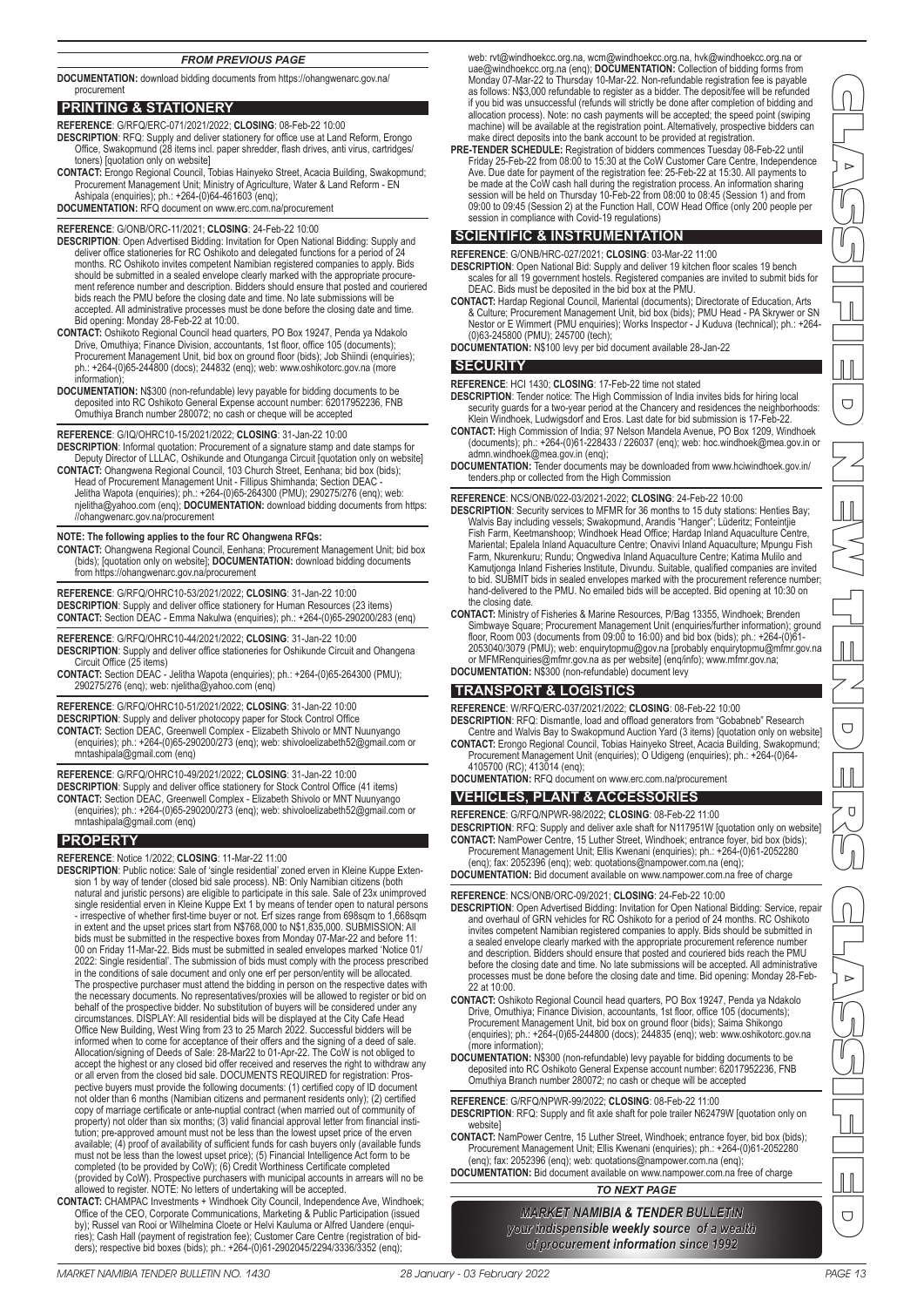# **WASTE MANAGEMENT & CLEANING**

**REFERENCE**: G/ONB/ORC-08/2021; **CLOSING**: 24-Feb-22 10:00

- **DESCRIPTION**: Open Advertised Bidding: Invitation for Open National Bidding: Supply and deliver cleaning materials for RC Oshikoto and delegated functions for a period of 24 months. RC Oshikoto invites competent Namibian registered companies to apply. Bids should be submitted in a sealed envelope clearly marked with the appropriate procurement reference number and description. Bidders should ensure that posted and couriered bids reach the PMU before the closing date and time. No late submissions will be accepted. All administrative processes must be done before the closing date and time. Bid opening: Monday 28-Feb-22 at 10:00.
- **CONTACT:** Oshikoto Regional Council head quarters, PO Box 19247, Penda ya Ndakolo<br>Drive, Omuthiya; Firance Division, accountants, 1st floor, office 105 (documents); Pro-<br>curement Management Unit, bid box on ground floor (
- 

## **REFERENCE**: W/OAB/CPBN-03/2022; **CLOSING**: 09-Mar-22 11:00

- **DESCRIPTION**: Invitation for bids (Open Advertised Bidding): Operation and maintenance of the Kupferberg General and Hazardous Waste Disposal Site. PROCURING AGENT: The CPB on behalf of the City of Windhoek. COUNTRY: Namibia. Bids are invited through OAB in line with Section 27(1)(a)(i) read together with Section 28(2) and Section 2(b) of the Public Procurement Act 15 of 2015. These bids are for entities incorporated in Namibia with 100% shareholding or equity vested in Namibian citizens. Bids will be opened in the presence of bidders' representatives in attendance at the CPB on the closing date at 11:05.
- **CONTACT:** M. Windhoek + Central Procurement Board of Namibia, Erf 8161, Julius Nyerere Street (old RCC Building), ground floor, Windhoek (complete documents with detailed<br>specifications); Procurement Management Unit (enquiries); ph.: +264-(0)61-447700; web:<br>procurement@cpb.org.na (general enq); pr@cpb.org.na
- **DOCUMENTATION:** N\$600 (non-refundable) bid document price payable into the CPB bank account once a reference number has been issued; method of payment: EFT and direct deposits only.
- **PRE-TENDER SCHEDULE:** Non-compulsory pre-bid meeting/site visit: 28-Feb-22 at 11:00<br>at Kupferberg, Windhoek. All requests for clarifications must be addressed in writing by<br>email to clarification@cpb.org.na and reach the and the E-procurement portal at https://eapp.1.gov.na/Egov.ProcClient/
- **REFERENCE**: MHSS 1430 Hardap cleaning; **CLOSING**: 01-Feb-22 11:00 **DESCRIPTION**: RFQ: Procurement of industrial Karcher s/disc polisher / scrubber and cleaning materials (5 items incl. gloves and cleaning agents) for Hardap Region [quotation only on website]
- **CONTACT:** Ministry of Health & Social Services main building; Harvey Street, Windhoek West; Procurement Management Unit; MA Mbaka (administrative); SP Bitz (technical enquiries); quotation/bid box MHSS Finance & Procurement Building, PMU/tender office (bids); Secretary: Procurement Committee - Evaristus Iita (issued by); ph.: +264-(0)61-2032744 (adm); (0)63-245512 (tech); web: Maria.Mbaka@mhss.gov.na or ment@mhss.gov.na (enq);

# **DOCUMENTATION:** RFQ document available on www.mhss.gov.na/tenders

**REFERENCE**: W/ONB/ORC MWT-1/2021; **CLOSING**: 24-Feb-22 10:00

- DESCRIPTION: Open Advertised Bidding: Invitation for Open National Bidding: Pumping out<br>of septic tanks and removal of household refuse at various government institutions within<br>Oshikoto Region for a period of 24 months. R registered companies to apply. Bids should be submitted in a sealed envelope clearly marked with the appropriate procurement reference number and description. Bidders<br>should ensure that posted and couriered bids reach the PMU before the closing date and<br>time. No late submissions will be accepted. All admin
- Ndakolo Drive, Omuthiya; Finance Division, accountants, 1st floor, office 105<br>(documents); Procurement Management Unit, bid box on ground floor (bids);<br>Waleria Kafuma (enquiries); ph.: +264-(0)65-244800 (docs); 244400/01
- www.oshikotorc.gov.na (more information);<br>**DOCUMENTATION:** N\$300 (non-refundable) levy payable for bidding documents to be<br>deposited into RC Oshikoto General Expense account number: 62017952236, FNB Omuthiya Branch number 280072; no cash or cheque will be accepted

### **WATER EQUIPMENT, MATERIALS & WORKS**

- **REFERENCE**: G/IQ/ORC-23/2020/2021; **CLOSING**: 01-Feb-22 11:00 **DESCRIPTION**: Informal quotation - re-advertisement: Supply and deliver water meter tail pieces for Oshivelo and Onayena Settlement offices (6 items of galv. plugs, valves and tail pieces) [quotation only on website]
- CONTACT: Oshikoto Regional Council, Omuthiya; Head: Procurement Management Unit<br>Tutu Haukena; bid box (bids); ph.: +264-(0)65-244800;<br>DOCUMENTATION: Obtain quotation document from www.oshikotorc.gov.na/procurement
- 
- **REFERENCE**: G/RFQ/39-92/21/22; **CLOSING**: 31-Jan-22 11:00
- **DESCRIPTION**: RFQ: Replacement of the whole cisterns for Omahenene and Ruacana Border Posts [quotation only on website]
- CONTACT: Ministry of Home Affairs, Immigration, Safety & Security; Head Office, Windhoek;<br>Procurement Management Unit (enquiries); PMU Chairperson A Nelumbu (issued by);<br>ph.: +264-(0)61-2922111/2365 (PMU); web: Procureme (PMU); **DOCUMENTATION:** No charge for document on www.mha.gov.na under 'tenders'
- **REFERENCE**: W/RFQ/OHRC10-20/2021/2022; **CLOSING**: 31-Jan-22 10:00 **DESCRIPTION:** RFQ: Construct evaporation/oxidation pond at Shjituwa SS [quotation only<br>on website]
- on website]<br>CONTACT: Ohangwena Regional Council, Eenhana; Procurement Management Unit; bid<br>box (bids); Section DEAC Elizabeth Shivolo or Samwel Sakaria (enquiries); ph.: +264-<br>(0)65-290200/259 (enq); DOCUMENTATION: downl

#### **REFERENCE**: G/RFQ/NW-075/2022; **CLOSING**: 03-Feb-22 11:00

- **DESCRIPTION**: RFQ for goods: Supply and deliver mechanical domestic water meters [quotation only on website]
- **CONTACT:** Namibia Water Corporation Ltd, 176 Iscor Street, Aigams Building, Windhoek; quotation/bid box (bids); Procurement Management Unit (enquiries); ph.: +264-(0)61- 712081/2009 (enq); web: bids@namwater.com.na (enq); **DOCUMENTATION:** Bid documents are available on www.namwater.com.na under
- 'procurement' free of charge

**REFERENCE**: G/ONB/HRC-019/2021; **CLOSING**: 01-Mar-22 11:00

- **DESCRIPTION**: Open National Bid: Supply and deliver materials for DWSSC (Directorate of Water Supply & Sanitation Coordination). Registered and experienced companies are invited to submit bids. Bids must be deposited in the bid box at the PMU.
- **CONTACT:** Hardap Regional Council, Mariental (documents); Procurement Management Unit, bid box (bids); PMU Head PA Skrywer or S Katzao, M Masiani, A Louw or S Jarson (enquiries); ph.: +264-(0)63-245800 (enq);

**DOCUMENTATION:** N\$100 levy per bid document

- **REFERENCE**: G/RFQ/OHRC10-34/2021/2022; **CLOSING**: 31-Jan-22 10:00 **DESCRIPTION**: REQ: Supply, deliver and install water tank booster pumps at schools in Ohangwena Region [quotation only on website]
- CONTACT: Ohangwena Regional Council, 103 Church Street, Eenhana; bid box (bids);<br>Head of Procurement Management Unit Fillipus Shimhanda; Section DEAC -<br>Jelitha Wapota (enquiries); ph.: +264-(0)65-264300 (PMU); 290275/276 //ohangwenarc.gov.na/procurement

## **WORKSHOP TOOLS**

**REFERENCE**: G/RFQ/ERC-158/2021/2022; **CLOSING**: 08-Feb-22 10:00

- **DESCRIPTION**: RFQ: Supply and deliver plumbing materials for Division: Maintenance, Swakopmund Office (10 items of tools and blow torch). mmurorua@erongorc.gov.na
- (enq) [quotation only on website]. **CONTACT:** Erongo Regional Council, Tobias Hainyeko Street, Acacia Building, Swakopmund; Procurement Management Unit (enquiries); S Ishitile or MN Murorua (enquiries); ph.:
- +264-(0)64-4105700 (RC); 413011/008 (enq); **DOCUMENTATION:** RFQ document on www.erc.com.na/procurement

#### **MISCELLAENOUS**

- **REFERENCE**: G/ONB/ORC-13/2021; **CLOSING**: 24-Feb-22 10:00
- **DESCRIPTION**: Open Advertised Bidding: Invitation for Open National Bidding: Supply and deliver Covid-19 materials and PPE for RC Oshikoto and delegated functions for a period of 24 months. RC Oshikoto invites competent Namibian registered companies to apply.<br>Bids should be submitted in a sealed envelope clearly marked with the appropriate pro-<br>curement reference number and description. Bidders couriered bids reach the PMU before the closing date and time. No late submissions will be accepted. All administrative processes must be done before the closing date and time. Bid opening: Monday 28-Feb-22 at 10:00.
- CONTACT: Oshikoto Regional Council head quarters, PO Box 19247, Penda ya Ndakolo<br>Drive, Omuthiya; Finance Division, accountants, 1st floor, office 105 (documents)<br>Procurement Management Unit, bid box on ground floor (bids) information);
- DOCUMENTATION: N\$300 (non-refundable) levy payable for bidding documents to be<br>deposited into RC Oshikoto General Expense account number: 62017952236, FNB<br>Omuthiya Branch number 280072; no cash or cheque will be accepted
- PAGE 14 28 January 03 February 2022 MARKET NAMIBIA TENDER BULLETIN NO. 1430 MARKET NAMIBIA TENDER BULLETIN NO. 1430 28 January 03 February 2022 PAGE 15 CLASSIFIED NEW TENDERS CLASSIFIED **REFERENCE**: Chemonics 1430; **CLOSING**: 02-Feb-22 closing date and time not stated **DESCRIPTION:** Request for proposals: Chemonics International Inc., under the Global Health<br>Supply Chain Programme - Procurement and Supply Management (GHSC-PSM) Project<br>issued an RFP for (1) legal services: (2) audit serv initiatives around the world. The project provides direct procurement and supply chain<br>management support to the President's Emergency Plan for AIDS relief (PEPFAR) in<br>Namibia. PSM will develop and manage a wide array of s
	- **CONTACT:** Chemonics International + USAID; Windhoek; **DOCUMENTATION:** Interested and competent vendors should follow link to access the full RFP documents: https://bit.ly/ 3KHBoHL. **PRE-TENDER SCHEDULE:** No telephone enquiries please

#### **REFERENCE**: G/ONB/HRC-031/2021; **CLOSING**: 01-Mar-22 11:00

**DESCRIPTION**: Open National Bid: Supply and deliver poultry project materials. Registered and experienced companies are invited to submit bids. Bids must be deposited in the bid box at the PMU.

**CONTACT:** Hardap Regional Council, Mariental (documents); Procurement Management Unit, bid box (bids); PMU Head - PA Skrywer or S Katzao, M Masiani, A Louw or S Jarson (enquiries); ph.: +264-(0)63-245800 (enq);

#### **DOCUMENTATION:** N\$100 levy per bid document

**REFERENCE**: G/RFQ/OHRC10-49/2021/2022 [ref. duplicated]; **CLOSING**: 31-Jan-22 10:00 **DESCRIPTION**: REQ: Supply and deliver cleaning materials for Oshinkude Cicuit and Ohangwena Circuit Office (14 items incl. cleaning chemicals, toilet paper, gloves, axe / hoe / rake) [quotation only on website]

- CONTACT: Ohangwena Regional Council, 103 Church Street, Eenhana; bid box (bids);<br>Head of Procurement Management Unit Fillipus Shimhanda; Section DEAC -<br>Jelitha Wapota (enquiries); ph.: +264-(0)65-264300 (PMU); 290275/276 //ohangwenarc.gov.na/procurement
- **REFERENCE**: NCS/RFQ/RA-25/2021; **CLOSING**: 01-Feb-22 10:00 **DESCRIPTION**: RFQ: Production of Covid-19 exercise videos and Covid-19 de-briefing session [quotation only on website]
- CONTACT: Roads Authority; Procurement Management Unit; RA Head Office, c/o Mandume<br>Ndemufayo Ave & David Hosea Meroro Road, Windhoek; ground floor, bid box (bids);<br>Procurement Committee; Anita Louw (enquiries); ph.: +264-( 2847114 (enq); web: louwa@ra.org.na (enq); **DOCUMENTATION:** RFQ documents available on www.ra.org.na

#### **REFERENCE**: G/RFQ/ORDC-19/2021; **CLOSING**: 01-Feb-22 11:00

- **DESCRIPTION**: RFQ: Supply and deliver production materials to ORDC (75 items incl. steel plates, mild steel, tubing, bars, bolts & nuts, tools, paint, dust masks, respirator mask, safety boots) [re-issue from 12-Oct-21 and 02-Nov-21 for 72 items] [quotation only on website]
- CONTACT: Oshikoto Regional Council, Omuthiya; Head: Procurement Management<br>Unit Tutu Haukena; bid box (bids); Okashana Rural Development Centre<br>- Abel Mubvekeri (enquiries); ph.: +264-(0)65-265312 (RDC) or 244100 (enq);<br> www.oshikotorc.gov.na/procurement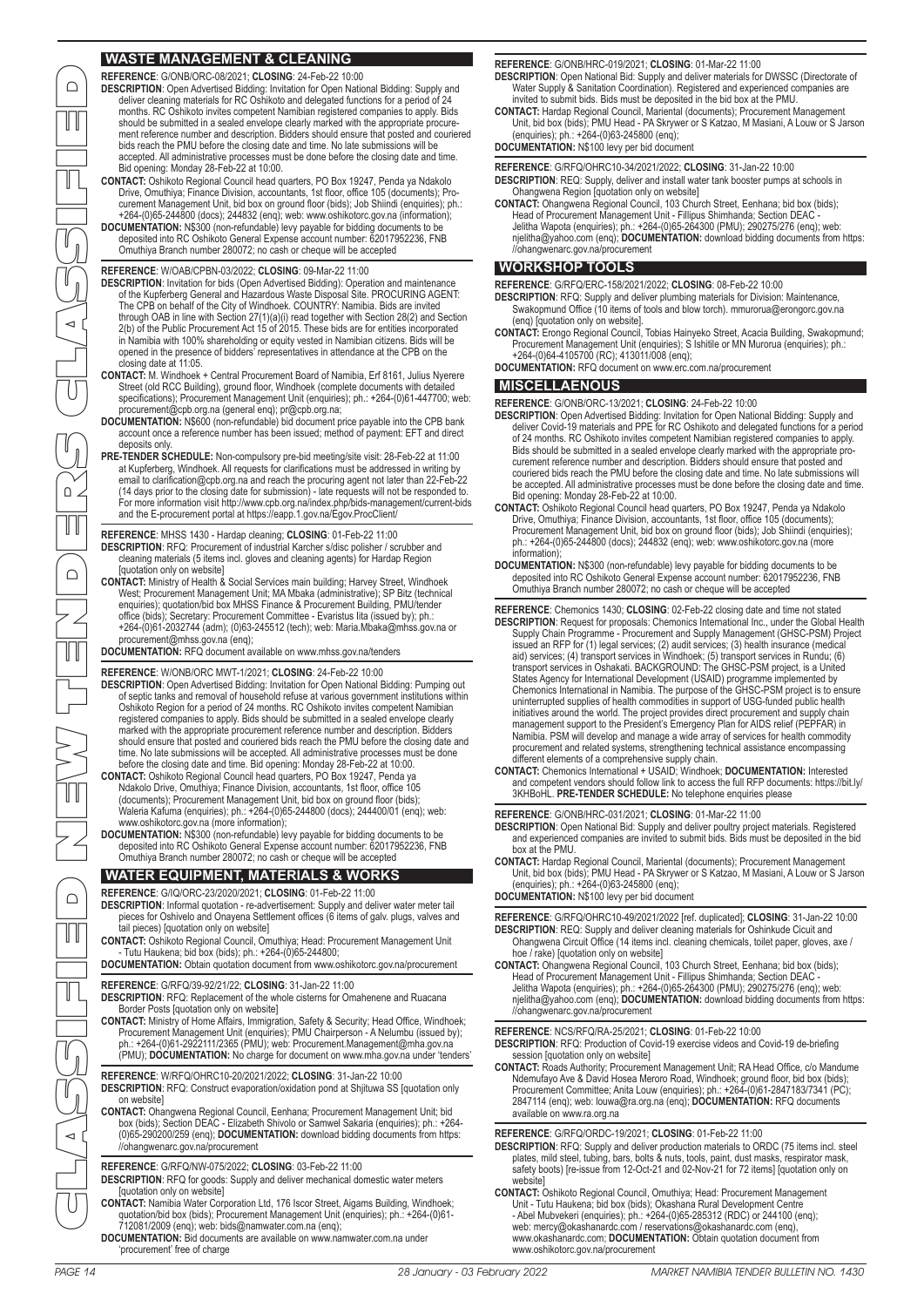### **MISCELLANEOUS**

**REFERENCE**: G/RFQ/OHRC10-41/2021/2022; **CLOSING**: 31-Jan-22 10:00 **DESCRIPTION**: RFQ: Supply and deliver office stationery and electrical "equipment's" for Ohangwena Regional Library [quotation only on website]

**CONTACT:** Ohangwena Regional Council, Eenhana; Procurement Management Unit; bid box (bids); Section DEAC - Emma Nakulwa (enquiries); ph.: +264-(0)65-290200/283 (enq); **DOCUMENTATION:** download bidding documents from https://ohangwenarc.gov.na/

#### procurement

**REFERENCE**: G/RFQ/ERC-118/2021/2022; **CLOSING**: 08-Feb-22 10:00

**DESCRIPTION**: RFQ: Supply and deliver CDF items for Omaruru Constituency office (4 items: 1x deep freezer; 30x plastic chairs; 1x domestic embroidery machine; 1x knitting

machine) [quotation only on website]

#### **AUCTIONS** REF: AUCOR

- FOR: Live webcast auction of truck and salvage vehicles incl. trucks, trailers, busses, 4x4s, SUVs and sedans / WINDHOEK Brakwater Auction Yard, viewing 31-Jan-22 to 02-Feb-22 from 09:00 -16:00
- AT: Auctioneering Corporation; ph. 061- 257945/6, info@aucornamibia.com; www.aucor.auction (registration & bidding); www.aucornamibia.com DUE: 31-Jan-22 10:00 - 03-Feb-22 10:00

#### *Construction co. closing*

#### REF: AUCOR

- FOR: Live webcast auction of construction company closure: vehicles, containers, steel, scaffolding, building materials, tools and equipment, camping equipment, etc. / WINDHOEK Ongoporo Street, Prosperita, viewing 04- to 07-Feb-22 from 09:00 -16:00
- AT: Auctioneering Corporation; ph. 061- 257945/6, info@aucornamibia.com; www.aucor.auction (registration & bidding); www.aucornamibia.com
- DUE: 01-Feb-22 10:00 08-Feb-22 10:00
- REF: Ministry of Works & Transport FOR: Government moveable assets:
- building materials, furniture, tools, etc. / OTJIWARONGO, MWT Regional Government Stores
- AT: ph. 061-2086411/081-2492338 E Steenkamp; ph. 081-1255062 Ms Julia
- DUE: 01-Feb-22 10:00
- REF: Ministry of Works & Transport<br>FOR: Government moveable assets
- FOR: Government moveable assets: vehicles, etc. / OTJIWARONGO, MWT Regional Government Garage
- AT: ph. 061-2086411/081-2492338 E Steenkamp; ph. 081-2700041 J Elago DUE: 03-Feb-22 10:00
- REF: AUCOR
- FOR: Live webcast auction of bank repo and salvage vehicles (incl. trucks, 4x4s, sedans, SUVs, plus salvaged vehicles) / SWAKOPMUND, H Hamutenya St; viewing 07- to 09-Feb-21 from 09:00 -16:00
- AT: Auctioneering Corporation; ph. 061-257945/6 or 064-463374/ 5, info@aucornamibia.com; www.aucor.auction (registration & bidding); www.aucornamibia.com DUE: 07-Feb-22 10:00 - 10-Feb-22 10:00

# **BUSINESS EVENTS**

- *Omari Estate in Brakwater*
- REF: Owners<br>FOR: Public r
- Public meeting for IAPs as part of EIA for proposed township establishment on Portion 60 of Farm Brakwater #48 of proposed Omari Estate / BRAKWATER, Portion 60 on site
- AT: Nghivelwa Planning Consultants; ph. 061-269697 or 085-3232230; nghivelwaplanning@gmail.com; www.nghiwelwa.com.na DUE: 03-Feb-22 2:00 PM
- REF: Best Cheer Investments Namibia (Pty) FOR: Public consultation meeting for IAPs as part of Environmental Clearance Certificate for continued operation of Walvis Bay Stone Processing factory on Farm 38 and reclamation plus rehabilitation of an abondoned borrow pit within Walvis Bay townlands / WALVIS BAY (venue & time will be communicated to registered IAPs)
- AT: Omavi Geo-technical & Geo-environmental Consultants; ph. 081-4786306 (SMS / Whatsapp) or enviro@omavi.com.na (obtain BID) DUE: 05-Feb-22
- *Sand mining for Ondonga TA*
- REF: OndongaTraditional Authority<br>FOR: Public meeting for IAPs as pa
- FOR: Public meeting for IAPs as part of EIA for proposed sand mining at Omapalala Borrow Pit, Oniipa Constituency / OMAPALALA
- AT: Tortoise Environmental Consultants, ph. 081-2792212, info@tec.com.na DUE: 05-Feb-22 11:00 AM

#### *Marine Phosphate mining*

- REF: Namibian Marine Phosphate (Pty) Ltd FOR: Public meeting for proposed Sandpipe FOR: Public meeting for proposed Sandpiper Marine Phosphate Project on ML170, 60km off the coast of Namibia for dredging and recovery of marine phosphate sediments AT: Environmental Compliance Consultancy, Klein Windhoek; info@ eccenvironmental.com; ph. 081-
- 6697608 JS Bezuidenhout or J Mooney; https://eccenvironmental.com/ projects/ (to register as IAP) DUE: 09-Feb-22 18:30 / WINDHOEK
- Scientific Society DUE: 11-Feb-22 16:00 / WALVIS BAY Town Hall

#### **CONTRACTS**

- REF: Project HOPE FOR: Vacancy until Sep-22 as finance officer for NARP Covid-19 Project / WINDHOFK
- AT: hrnamibia@projecthope.org (application with CV) DUE: 31-Jan-22
- REF: Ministry of Environment, Forestry & Tourism + UNDP
- FOR: 6-year contract (renewable) as project manager for Human-Wildlife Conflict - Wildlife Crime Project / WINDHOEK AT: MEFT Directorate of Wildlife, National Parks, Philip Troskie Building, 2nd floor room D-30; Bennett.Kahuure@meft.
- gov.na or www.meft.gov.na (detailed TOR); Yvonne Nakatana (submit) DUE: 04-Feb-22 12:00

# REF: Namibia Red Cross Society<br>FOR: 1-year position (possible ex-FOR: 1-year position (possible extension) as Food Security & Livelood Officer /

- WINDHOEK (minimum requirements/ qualifications) AT: Windhoek; 2128 Independence Ave,
- Katutura; HR Department, ph. 061- 413750; advert@redcross.org.na (applications) DUE: 07-Feb-22

- REF: VC Bethanie<br>FOR: 5-year reney FOR: 5-year renewable contract as CEO / BETHANIE (minimum requirements/
- qualifications) AT: HR Officer, ph. 063-283003<br>DUE: 18-Feb-22 18-Feb-22

# **DEADLINES**

## *15ha for IUM in Eenhana*

- REF: IUM<br>FOR: Writ
	- FOR: Written objections to rezoning of 15,661ha Erf 235 in Eenhana from<br>"husiness" to "institutional"
- 'business' to 'institutional' AT: Plantek Town & Regional Planners, ph. 061-244115, Windhoek; objections to Plantek and M. Eenhana DUE: 03-Feb-22

# *Rezoning for housing*

- REF: Owner<br>FOR: Object Objection to rezoning of 925sqm Erf 768 in Keetmanshoop from 'local authority' to 'residential 3' 1:150 and consolidation with 15,940sqm Erf 864 to construct about 112 dwelling units
- AT: Plan Africa Consulting, ph. 061- 212096 or 081-2716189;

(to register)

**CONTACT:** Erongo Regional Council, Tobias Hainyeko Street, Acacia Building, Swakopmund; Procurement Management Unit (enquiries); C Kahiiko or L Gawases (enquiries); ph.: +264-(0)64-4105700 (RC); 571240 (enq); **DOCUMENTATION:** RFQ document on www.erc.com.na/procurement

#### **REFERENCE**: G/ONB/HRC-018/2021; **CLOSING**: 01-Mar-22 11:00

- **DESCRIPTION**: Open National Bid: Supply and deliver materials for CLTS. Registered and experienced companies are invited to submit bids. Bids must be deposited in the bid box at the PMU.
- **CONTACT:** Hardap Regional Council, Mariental (documents); Procurement Management Unit, bid box (bids); PMU Head PA Skrywer or S Katzao, M Masiani, A Louw or S Jarson (enquiries); ph.: +264-(0)63-245800 (enq);

**DOCUMENTATION:** N\$100 levy per bid document

- PAGE 14 28 January 03 February 2022 MARKET NAMIBIA TENDER BULLETIN NO. 1430 MARKET NAMIBIA TENDER BULLETIN NO. 1430 MARKET NAMIBIA TENDER BULLETIN NO. 1430 MARKET NAMIBIA TENDER BULLETIN NO. 1430 MARKET NAMIBIA TENDER BU pafrica@mweb.com.na; M. Keetmanshoop (objections) DUE: 04-Feb-22 REF: Owner<br>FOR: Objecti Objection to rezoning of 5,000sqm Portion 127 of Henties Bay Townlands #133 SW of town from 'undetermined' to 'general residential 1' 1:250 for proposed boutique hotel and restaurant AT: Plan Africa Consulting, ph. 061- 212096 or 081-2716189; pafrica@ mweb.com.na; M. Henties Bay (objections) DUE: 04-Feb-22 REF: Owner<br>FOR: Object FOR: Objections to proposed rezoning of 1,999sqm Erf 2635 in Keetmanshoop from 'residential 1' to 'residential 3' with bulk of 1:100 and consent to build up to 19 units AT: Harmonic Town Planning Consultants; 76B Pasteur Street, Windhoek; ph. 061-238460 or 081-1275879 - Harold Kisting, hkisting@namibnet.com; M. Keetmanshoop (objections) DUE: 04-Feb-22 *Mining & exploration* REF: Franklin Ailohi Ohiozebau<br>FOR: Register as IAP and comp FOR: Register as IAP and comment as part of EIA for proposed exploration activi-ties for base & rare metals, industrial minerals and precious metals on EPL 8134 NW of Kombat, Otjozondjupa Region (meeting will be confirmed with registered IAPs) AT: Excel Dynamic Solutions, ph. 061-259530 - Althea Brandt; public@edsnamibia.com DUE: 06-Feb-22 REF: Suh Casa Investment cc FOR: Register as IAP and comment as part of EIA for proposed exploration activities for dimension stones on EPL 7950 NW of Karibib, Erongo Region (meeting will be confirmed with registered IAPs) AT: Excel Dynamic Solutions, ph. 061-259530 - Althea Brandt; public@edsnamibia.com DUE: 06-Feb-22 REF: Franklin Ailohi Ohiozebau FOR: Register as IAP and comment as part of EIA for proposed exploration activities for base & rare metals, dimension stone and precious metals on EPL 8136 SE of Rehoboth, Hardap / Khomas Region (meeting will be confirmed with registered IAPs) AT: Excel Dynamic Solutions, ph. 061-259530 - Althea Brandt; public@edsnamibia.com DUE: 06-Feb-22 REF: Unique Capital Investment (Pty) Ltd FOR: Register as IAP and comment as part of EIA for proposed prospecting and exploration activities for base & rare metals, industrial minerals and precious metals on 801.0745ha EPL 5851 E of Klein Aub, Rehoboth Rural District AT: Excel Dynamic Solutions, ph. 061-259530 - Silas David; public@edsnamibia.com DUE: 06-Feb-22 *13MW PV plant on Maxwell* REF: ISPS Solar Operations Namibia (Pty)  $FOR: IAPS$  to register and comment as part of EIA process for proposed construc-tion and operation of a 13MW solar PV power plant on Farm Maxwell #82, Otjozondjupa Region, AT: Environmental Compliance Consultancy, Klein Windhoek; info@eccen vironmental.com; ph. 081-6697608 - JS Bezuidenhout or J Mooney; https: //eccenvironmental.com/projects/ DUE: 07-Feb-22 *Retirement Village expands* REF: Owners<br>FOR: Objectie Objection to rezoning of Erf 5568 Swakopmund Ext. 16 (Swakopmund Retirement Village) from 'general business' to 'general residential' 1:250 to permit development of 29 townhouses, club house, etc. (objections) DUE: 08-Feb-22 REF: Owners<br>FOR: Objectic guest house<br>AT: Stewart Planning, Town & Regional<br>Planners, Walvis Bay; ph. 064-<br>280770; otto@sp.com.na or<br>melissa@sp.com.na; M. (objections) DUE: 08-Feb-22 REF: Owner<br>FOR: Object 'office' with bulk of 0.4 (objections) DUE: 09-Feb-22 REF: FWN Trading cc<br>FOR: Register as IAP Kavango West Region kpm.consulting@iway.na DUE: 11-Feb-22 REF: Owner<br>FOR: Object Erf 1176 AT: Dunamis Consulting Town & Regional Planning (objections) DUE: 11-Feb-22 townlands DUE: 12-Feb-22
	- AT: Stewart Planning, Town & Regional Planners, Walvis Bay; ph. 064- 280770; otto@sp.com.na or melissa@sp.com.na; M. Swakopmund, ph. 064-4104403, jheita@swkmun.com.na; CEO
		- Objection to rezoning of Erf 2354 Swakopmund Ext. 16 (Sea Wind Self Catering Cottages) from 'single
	- residential' to 'general residential 1' with consent to operate a residential
	- Swakopmund, ph. 064-4104403, jheita@swkmun.com.na; CEO

#### *Kaunda Street office*

- Objection to rezoning of 3,311sqm Erf 6847, 128 Dr Kenneth D Kaunda Street, Windhoek from 'residential' to
- AT: M&N Planning & Property Development cc; Khomasdal; ph. 081-1225788 or fessy9800@gmail.com - Festus Negumbo; M. Windhoek - Urban Planning Division - Hugo Rust

#### *Mpungu fuel station*

- FOR: Register as IAP as part of EIA process for construction of Mpungu filling station and mall at Mpungu Vlei,
- AT: KPM Environmental Consulting; ph. 085-4742222 or 085-2233448 or

## *Eveline Street business*

- FOR: Objection to rezoning of 1,043sqm Erf 3339 in Eveline Street, Goreangab Ext. 2, from 'residential' to 'business' and consolidation with 902sqm 'business'
	- Planners, ph. 085-5512173 or ndimuh ona@dunamisplan.com; M. Windhoek, Town Planning notice board, Urban
- REF: Marmorwerke Karibib (Pty) Ltd<br>FOR: Register as IAP and comment a Format Format Format Comment as Register as IAP and comment as part of renewal of Environmental Clearance Certificate for continued operation of stone processing factory and reclamation plus rehabilitation of an abandoned borrow pit within Karibib
- AT: Omavi Geo-technical & Geoenvironmental Consultants; ph. 081-4786306 (SMS / Whatsapp) or enviro@omavi.com.na (obtain BID)

*TO NEXT PAGE*

TEND